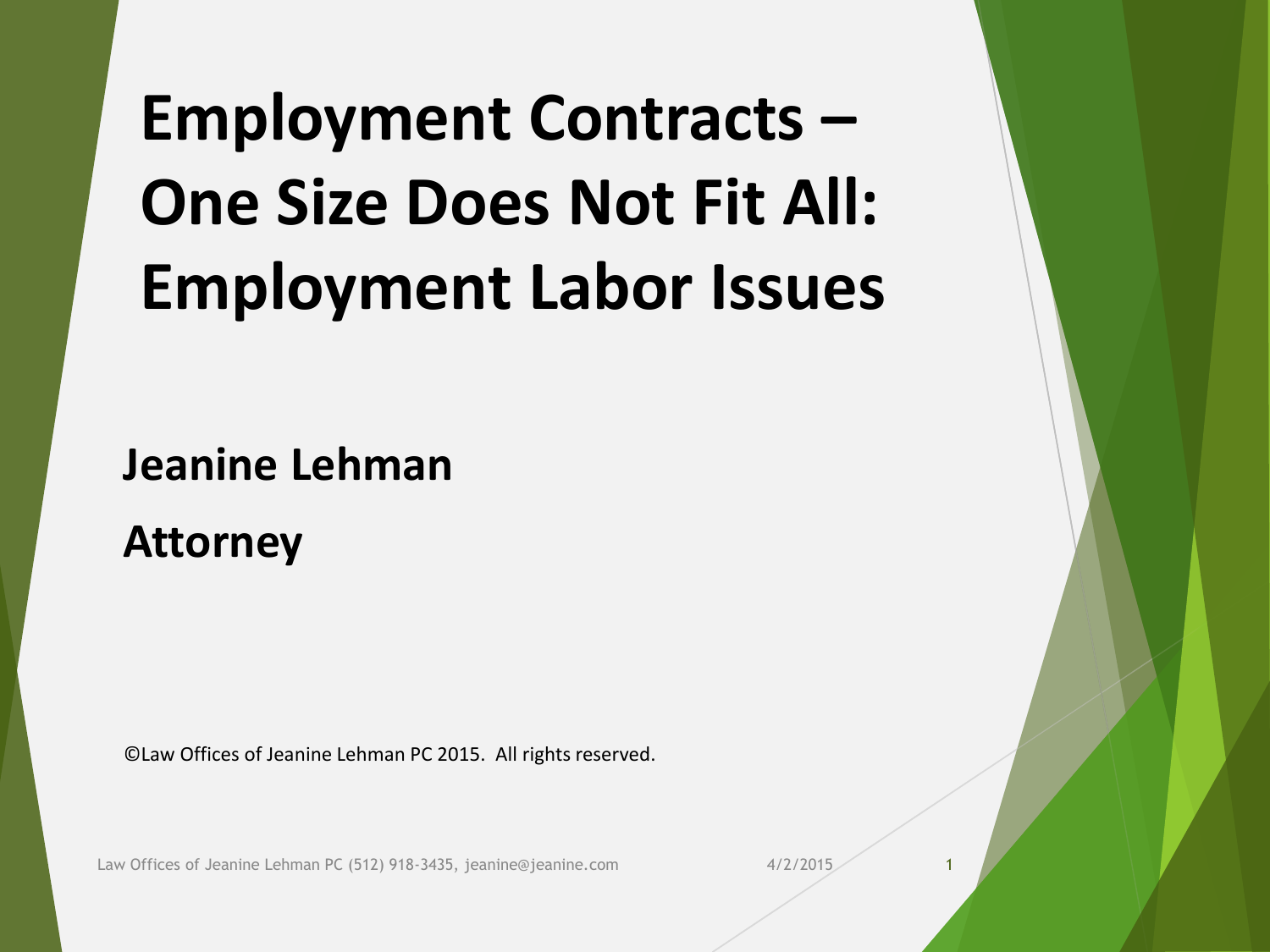## **DISCLOSURE**

The information in these slides and the presentation is general in nature and does not constitute legal advice. Recipients are advised to engage an attorney for legal advice and consultation applicable to their own situation.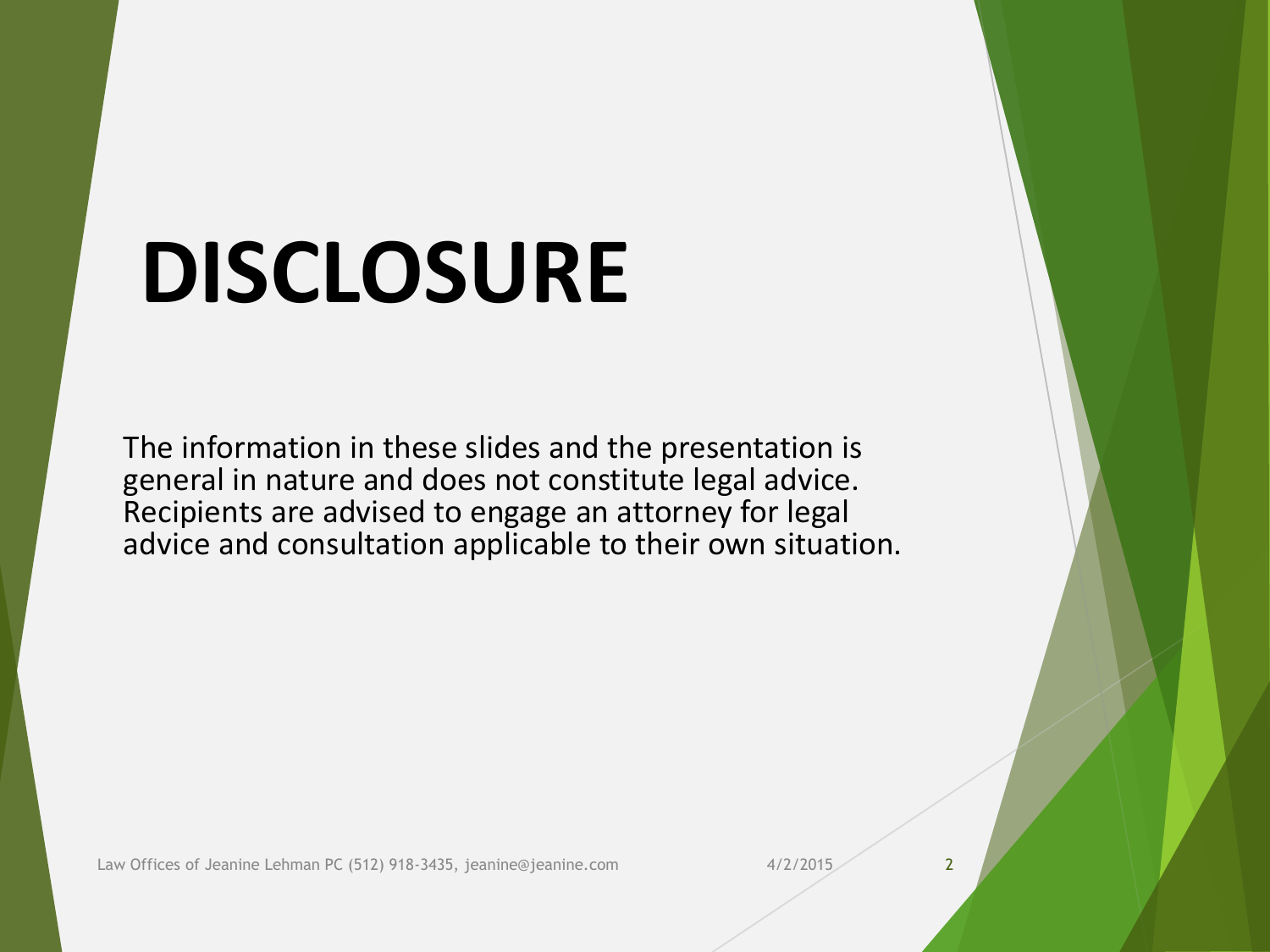## Oral vs. Written Contracts

#### ▶ Oral Contracts

- **Proof issues**
- $\blacktriangleright$  Prone to misunderstandings
- ▶ Written Contracts
	- ▶ Content can be proven
	- ▶ Can be better planned and negotiated
	- Security and respect to employee



Law Offices of Jeanine Lehman PC (512) 918-3435, jeanine@jeanine.com 4/2/2015 3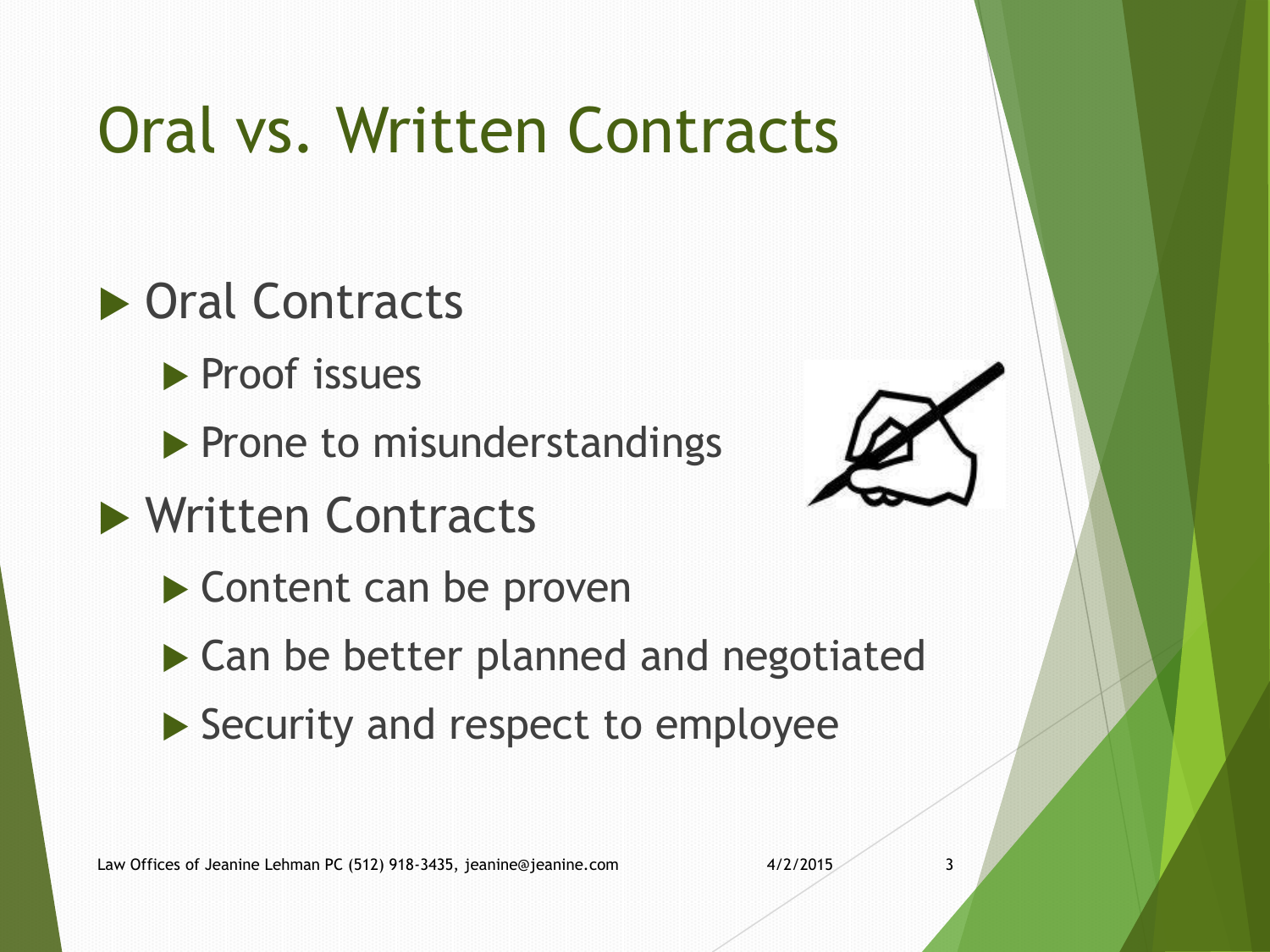## Contract Core Elements

- ▶ Dental Records Ownership
- ▶ Confidentiality Provisions
- **Noncompete/Nonsolicitation**
- **Duties**
- ▶ Compensation & Benefits
- $\blacktriangleright$  Termination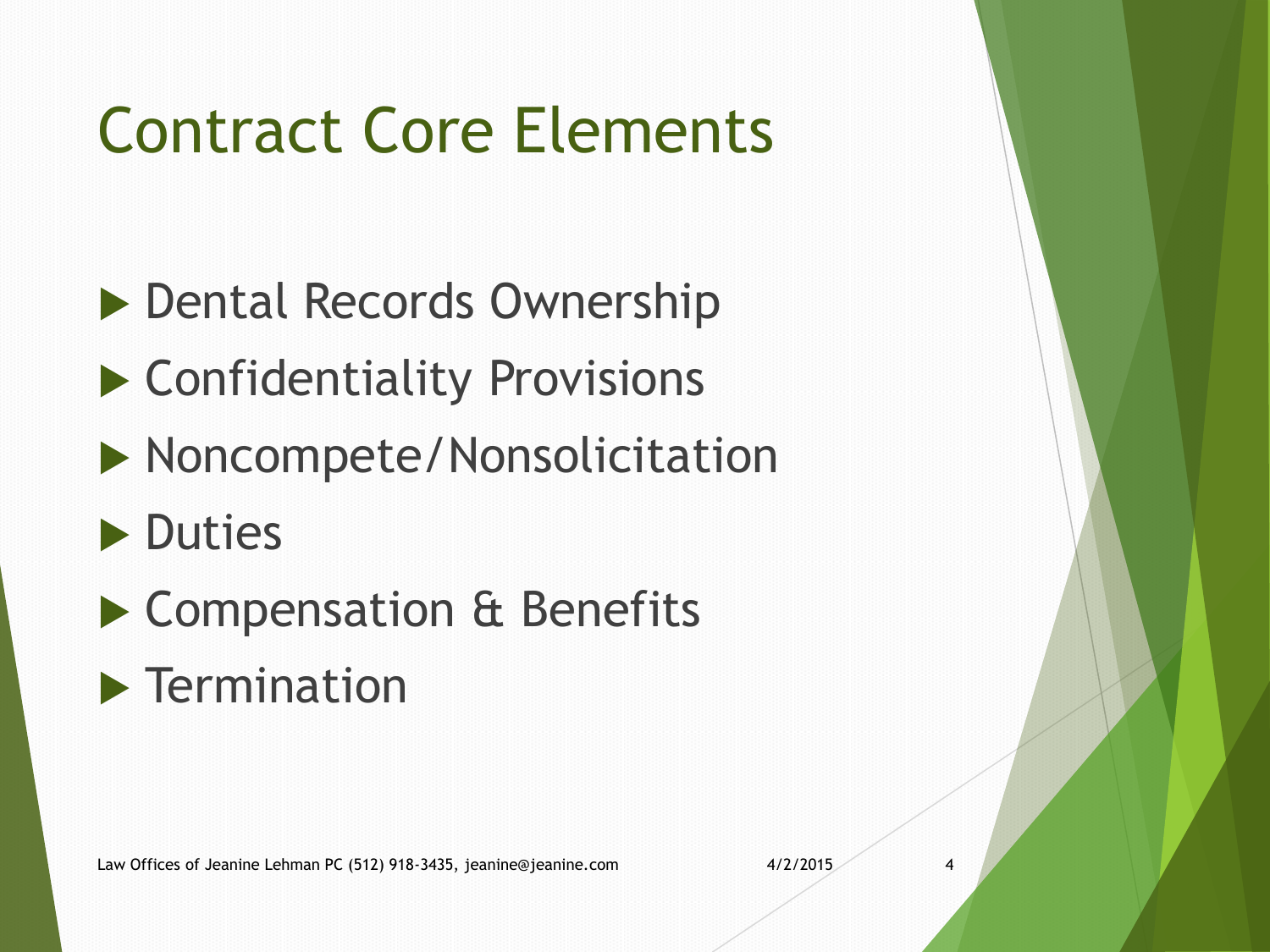## Ownership Considerations

#### **Practice Buy-In Opportunity?**

- $\blacktriangleright$  Is there an opportunity for the employee to become a co-owner in the dental practice?
- $\blacktriangleright$  Is there a buy-in?
- ▶ What is the process to use such opportunity?
- $\blacktriangleright$  Is the opportunity mandatory or discretionary?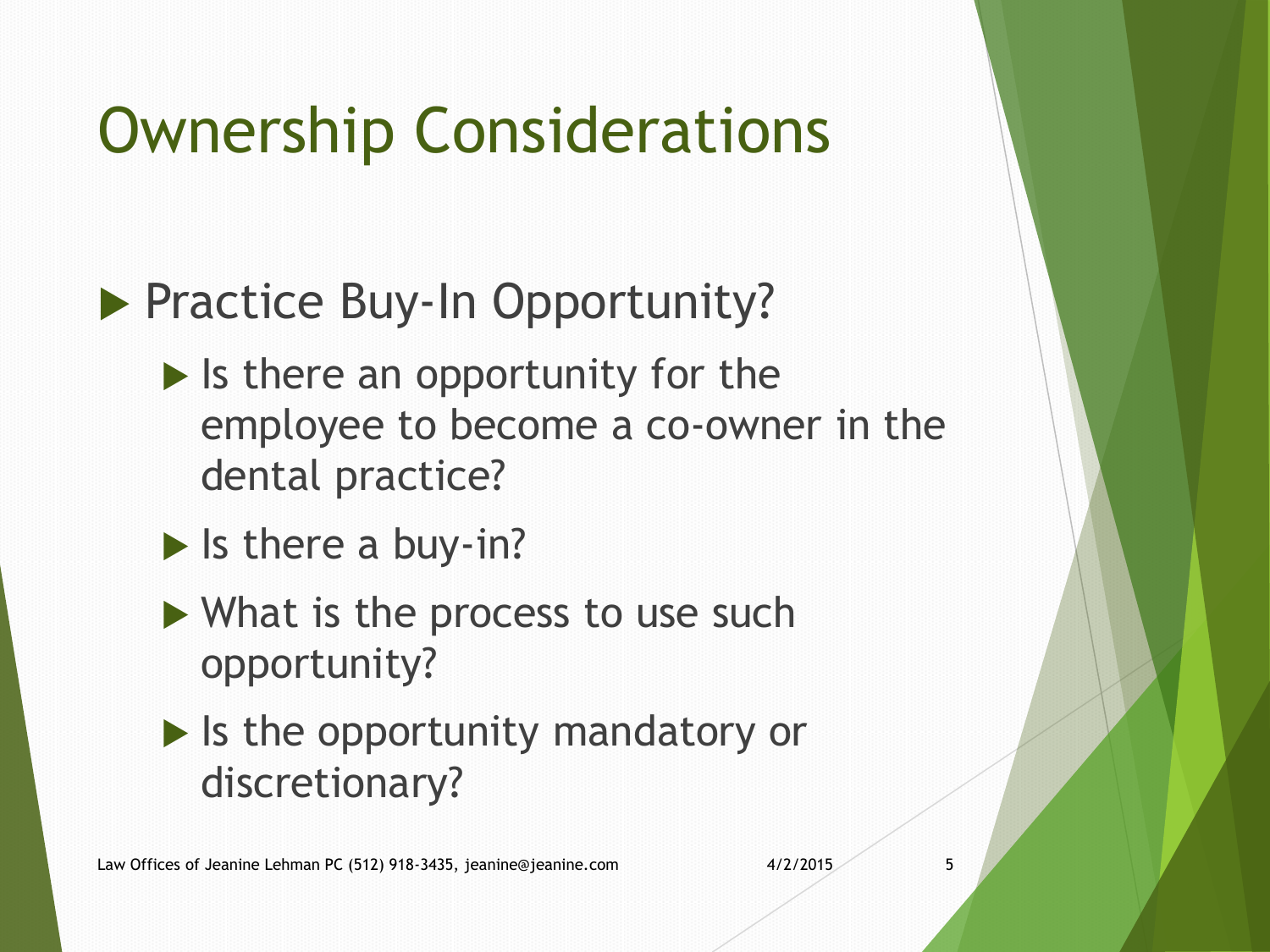## Co-owner Employee

#### ▶ Succession plan for

 $\blacktriangleright$  Death, disability, employment termination, split-up, other

#### $\blacktriangleright$  How to handle

Debt

- Personal guaranties
- ▶ Buyout
- **Leases**
- ▶ Employment/Contract agreements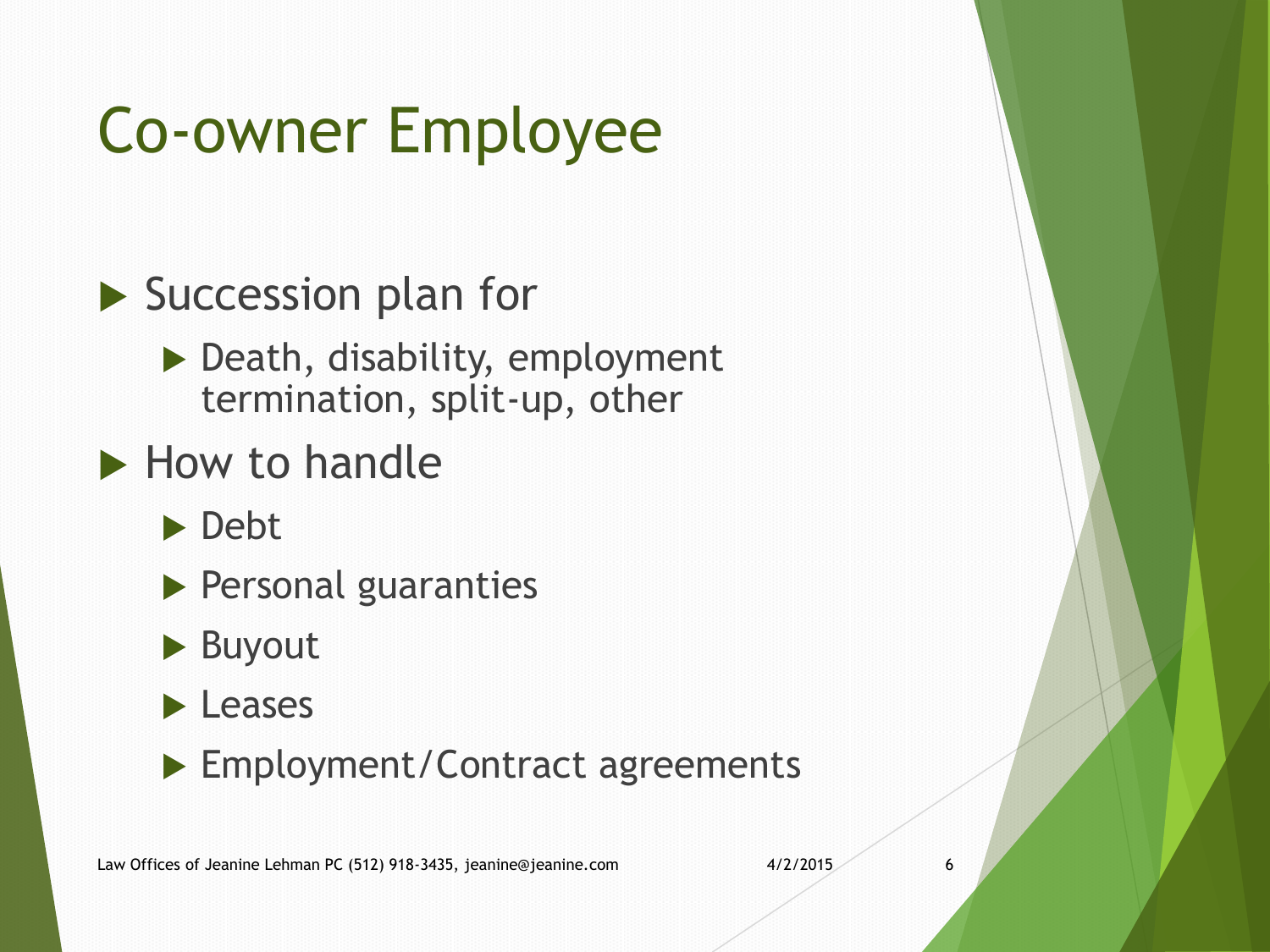## Formation of Contract

- ▶ Offer & Acceptance
- $\blacktriangleright$  Initialing of changes
- All blanks completed
- Signature by employer and employee
- ▶ Delivery of contract to both parties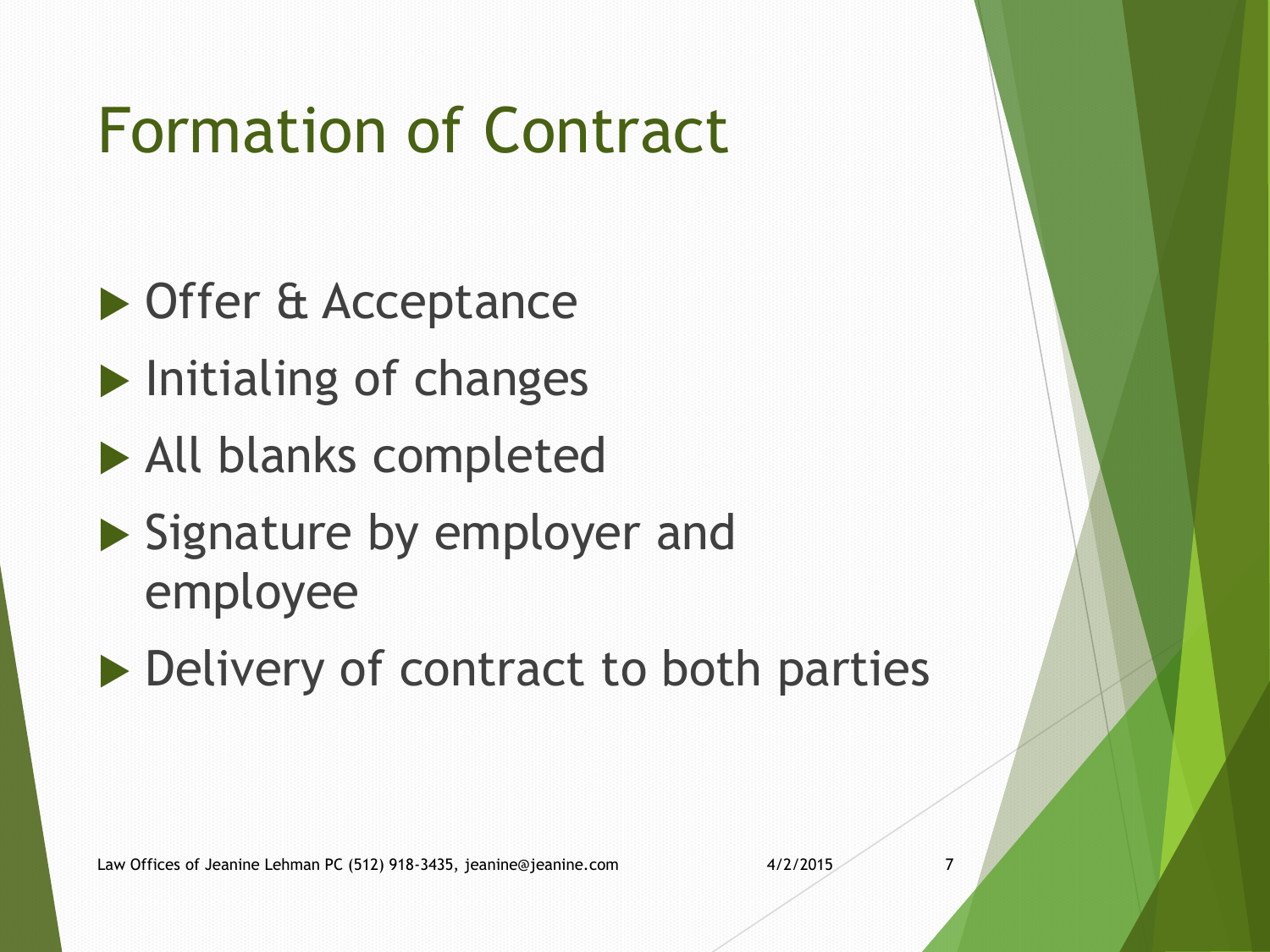#### Pitfall – Using Unknown/Old **Contracts**

- ▶ "Contracts are like dentures, • one size does not fit all"
- ▶ Contract may be out of date
- $\blacktriangleright$  Relationships of parties may be different or
- reversed
- $\blacktriangleright$  Critical terms may be missing
- $\triangleright$  Best to avoid this pitfall, and
	- seek advice of your attorney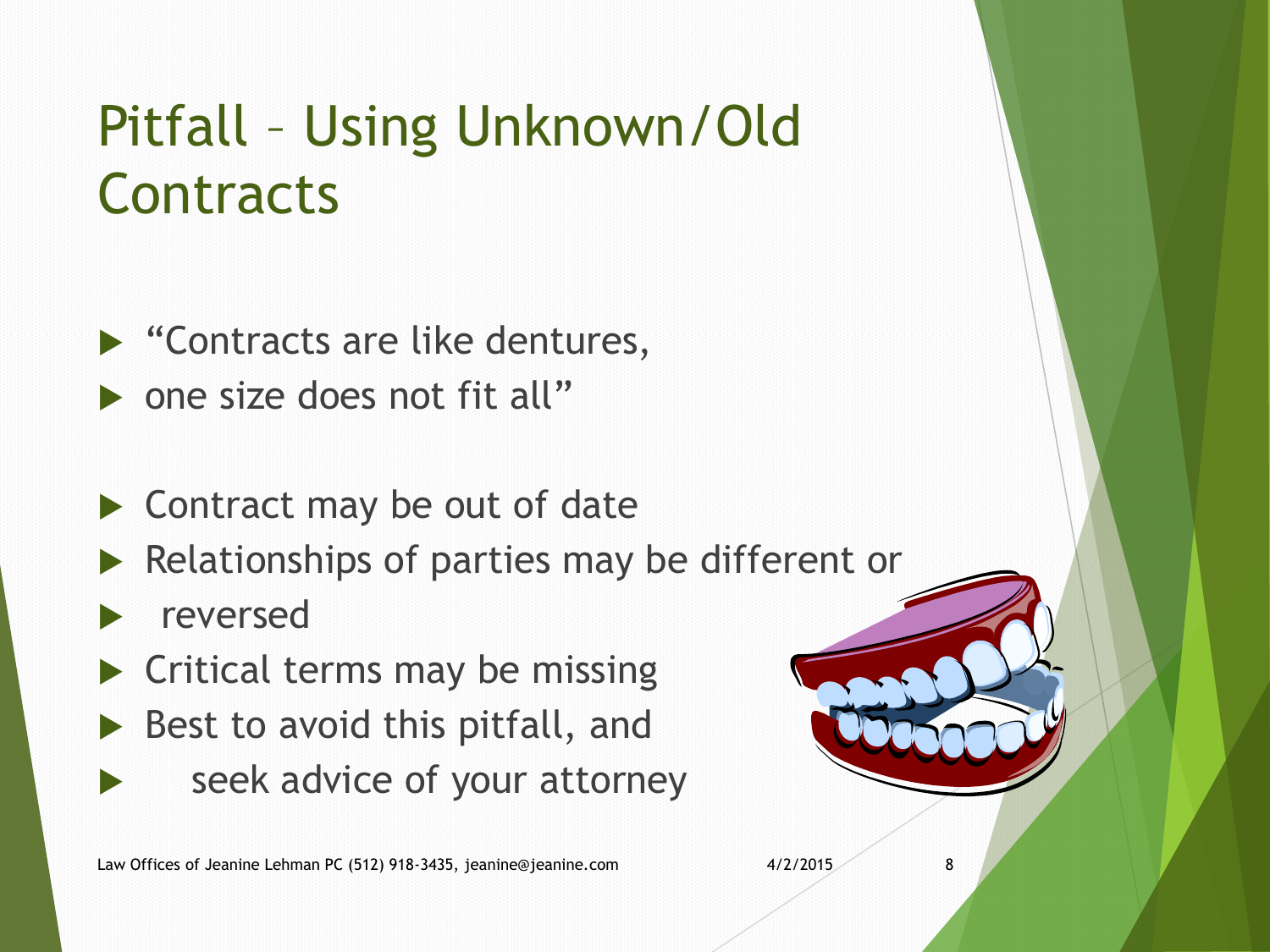## Take-Aways (1)



- ▶ Choose your employees/employers with care
- ▶ Only enter into contracts that you believe you can honor
- $\blacktriangleright$  Have contracts in writing
- ▶ Be sure you understand the contract
- $\blacktriangleright$  Have examples in the contract, especially for financial terms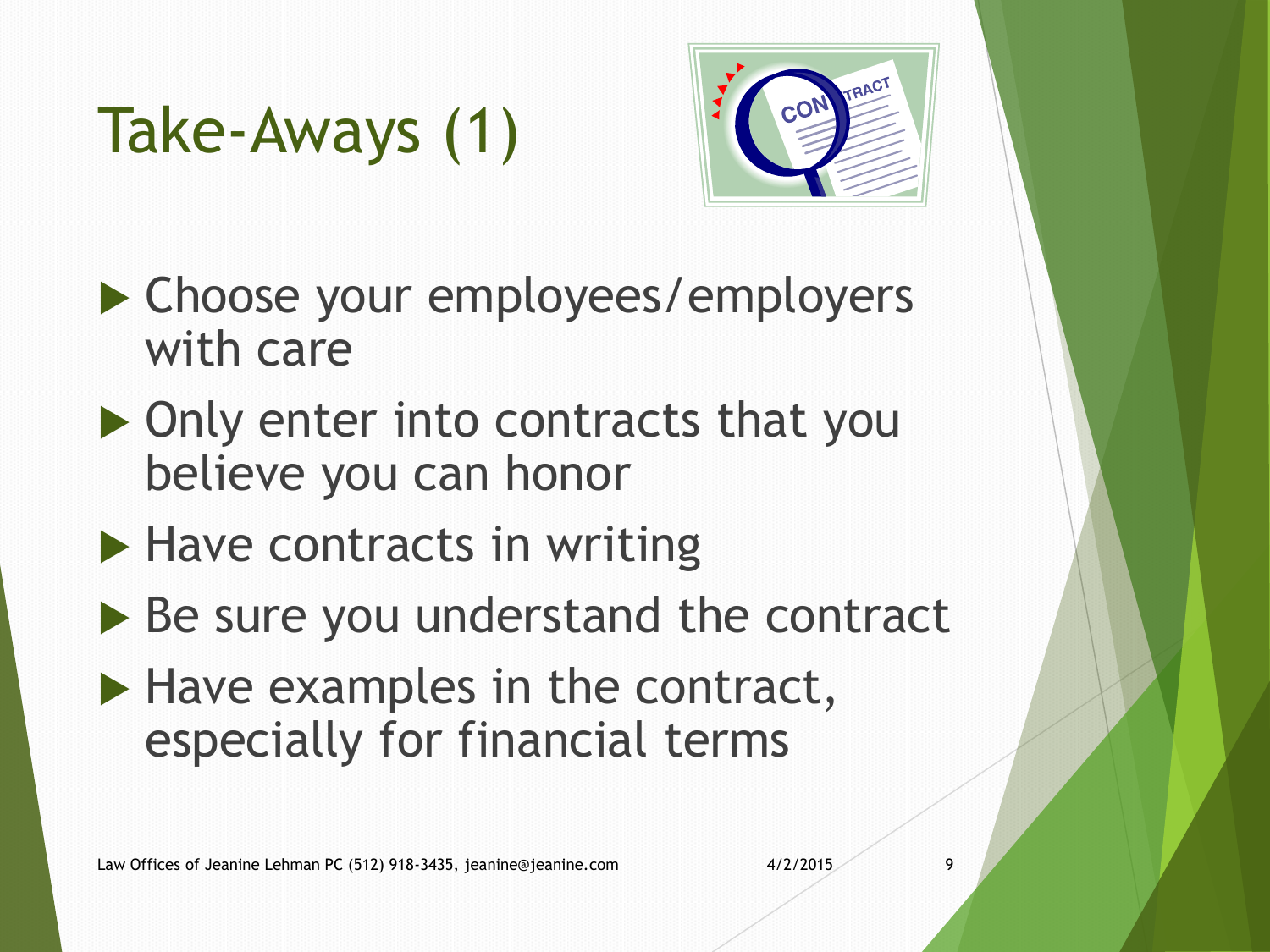## Take-Aways (2)



- $\triangleright$  Get legal help during the planning process
- $\blacktriangleright$  Read final version before you sign
- $\blacktriangleright$  Keep fully signed contract original in safe place
- Calendar system notification of deadlines/duties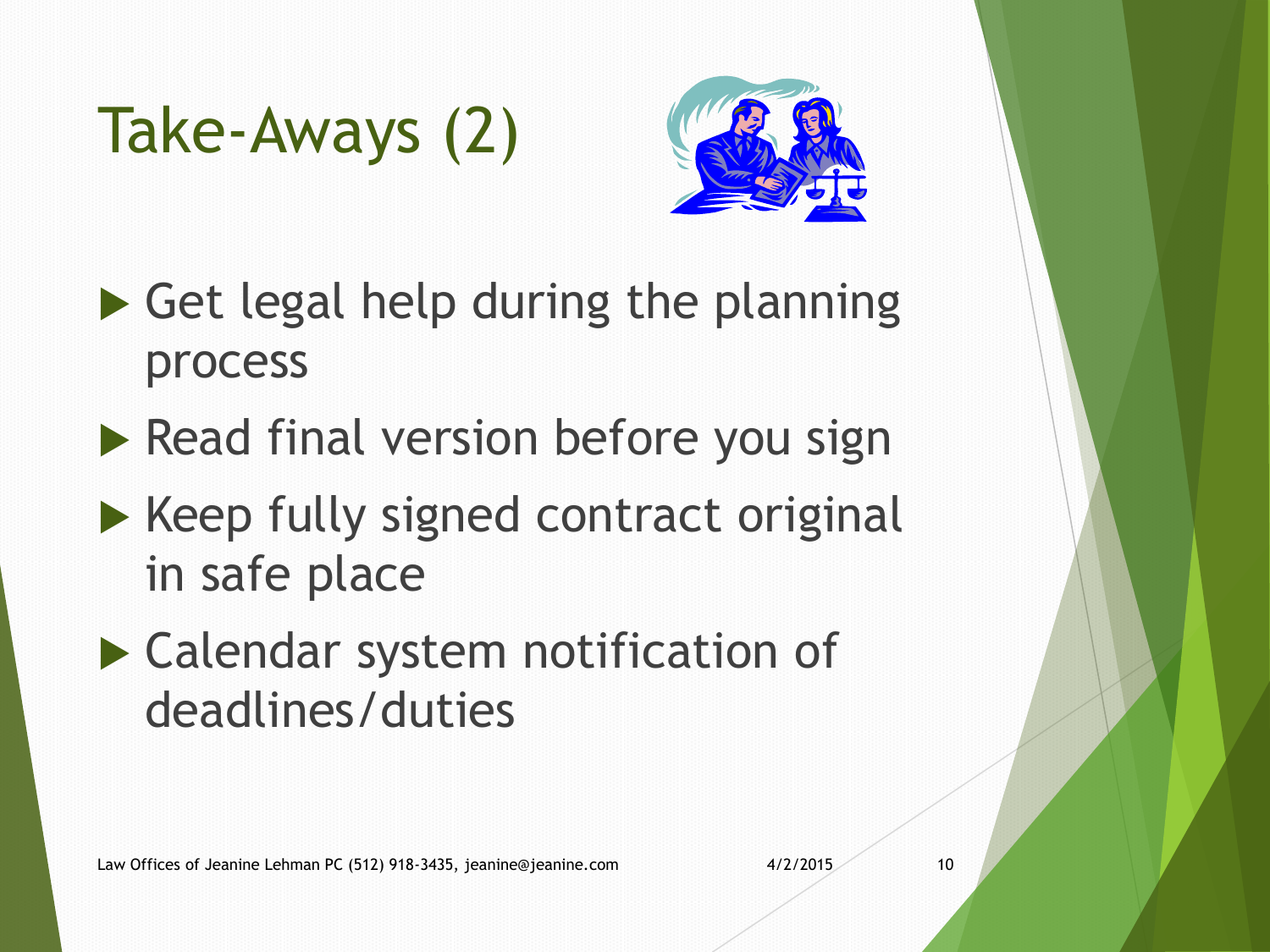## Take-Aways (3)

▶ Comply with your contracts!



- **Terminate contracts in writing!**
- $\blacktriangleright$  If other party is in violation, or has issues with contract, address these matters with your attorney early to determine options
- $\blacktriangleright$  "As in dentistry, in contract matters, prevention is key."

Law Offices of Jeanine Lehman PC (512) 918-3435, jeanine@jeanine.com 4/2/2015 11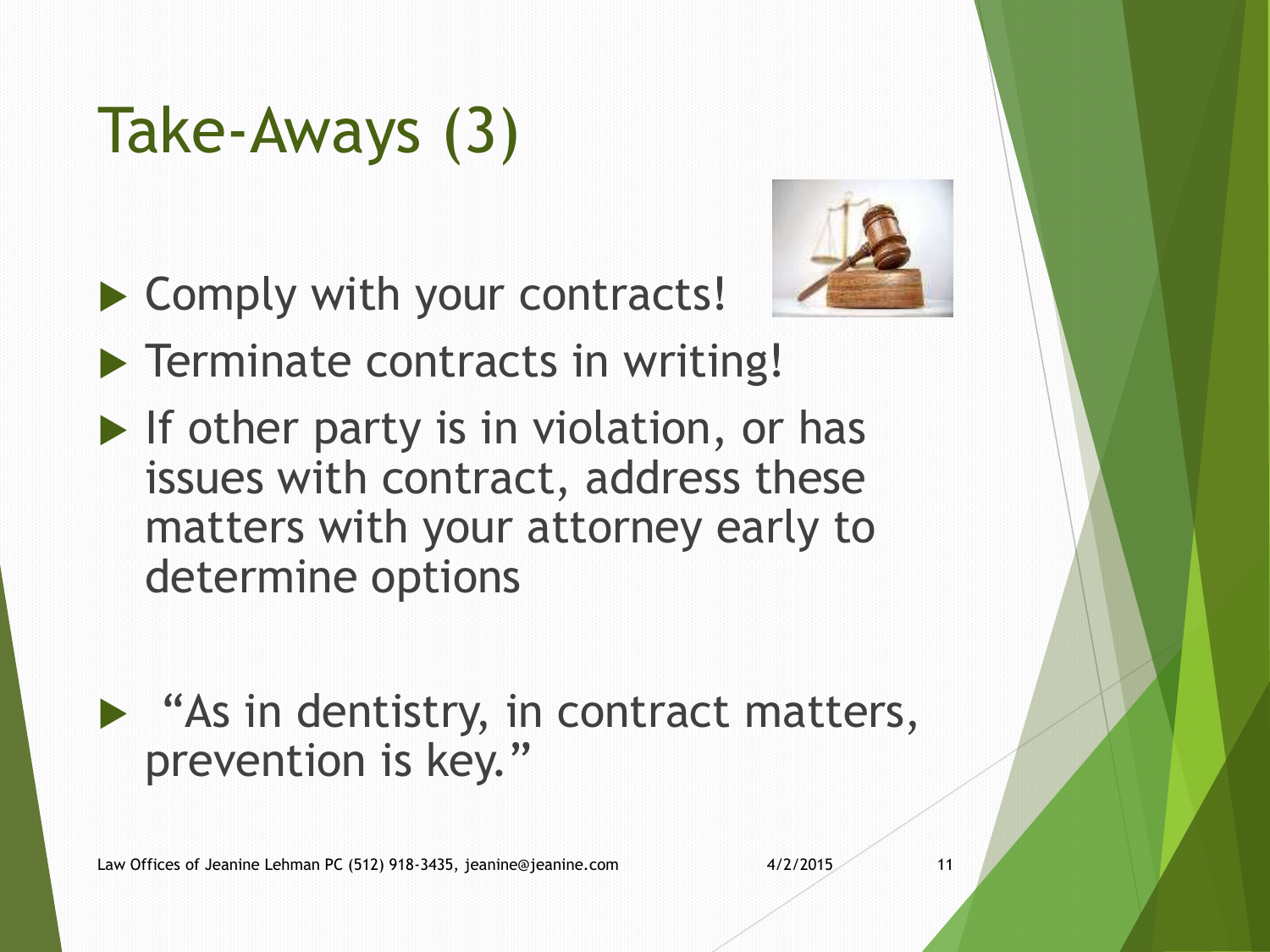# Giving the Pink Slip: Employment Termination

Jeanine Lehman Attorney

Law Offices of Jeanine Lehman PC (512) 918-3435, jeanine@jeanine.com 4/2/2015 4/2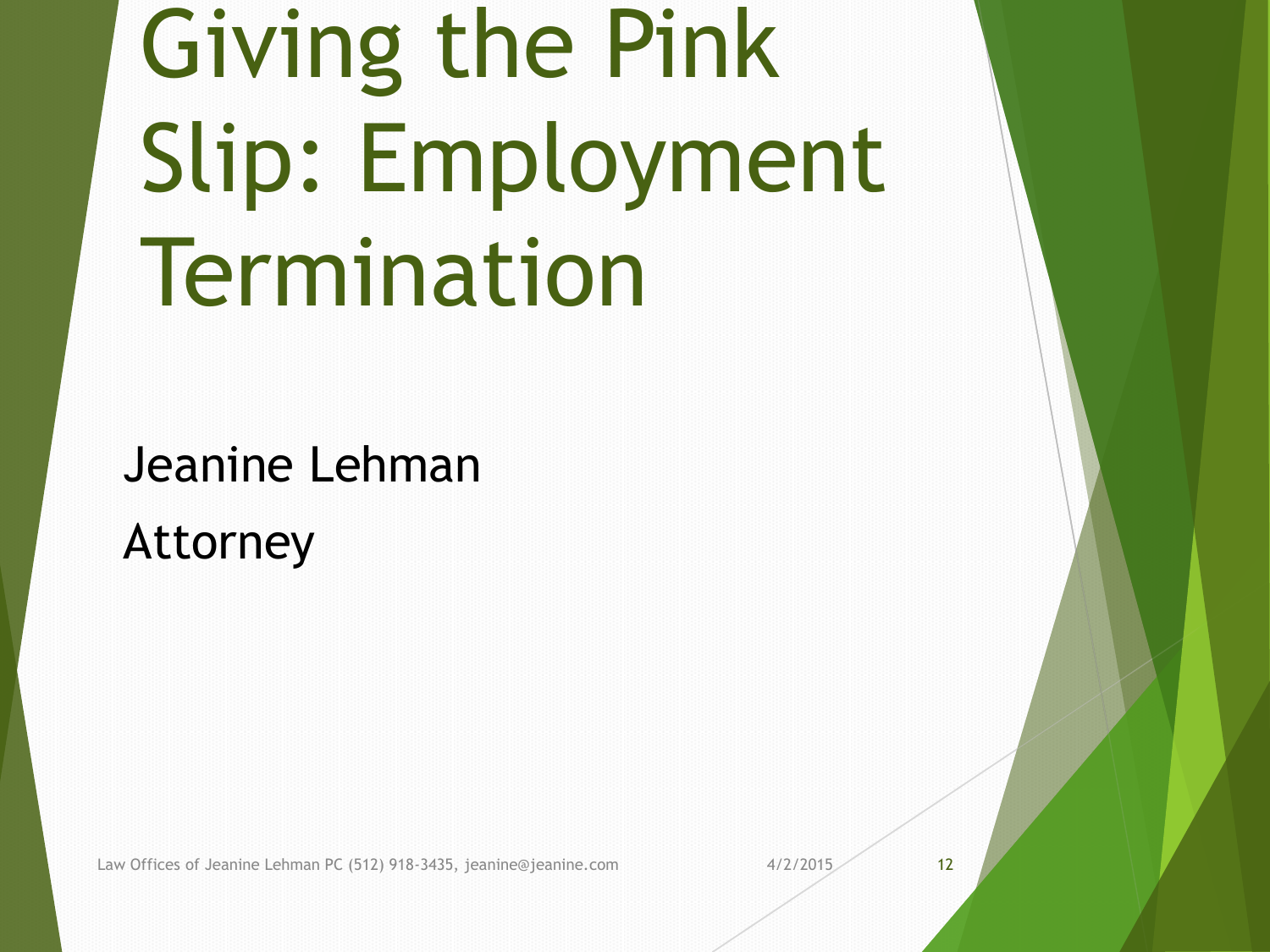## **Overview**

- **Fermination Considerations and** Steps
- $\blacktriangleright$  Termination Alternatives
- ▶ Employee as Patient
- ▶ Special Case: Embezzlement
- ▶ Special Case: Computer Sabotage

#### **Resources**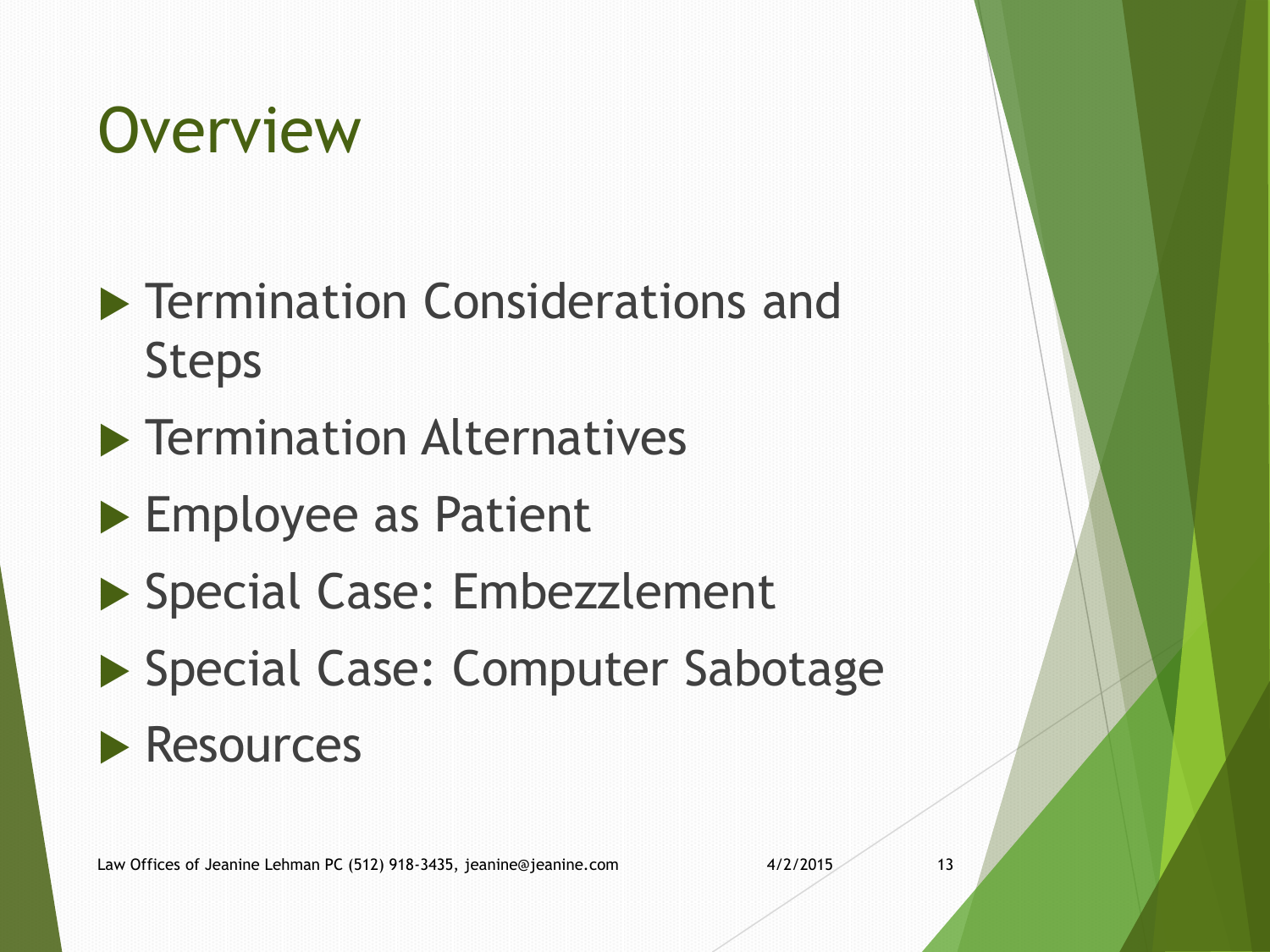### Termination Considerations and Steps (1)

- $\blacktriangleright$  Situation is not fixable
- ▶ Contract or "At Will" employee?
	- $\blacktriangleright$  If there is an employment contract, terms must be satisfied
	- $\triangleright$  "At will" may terminate any time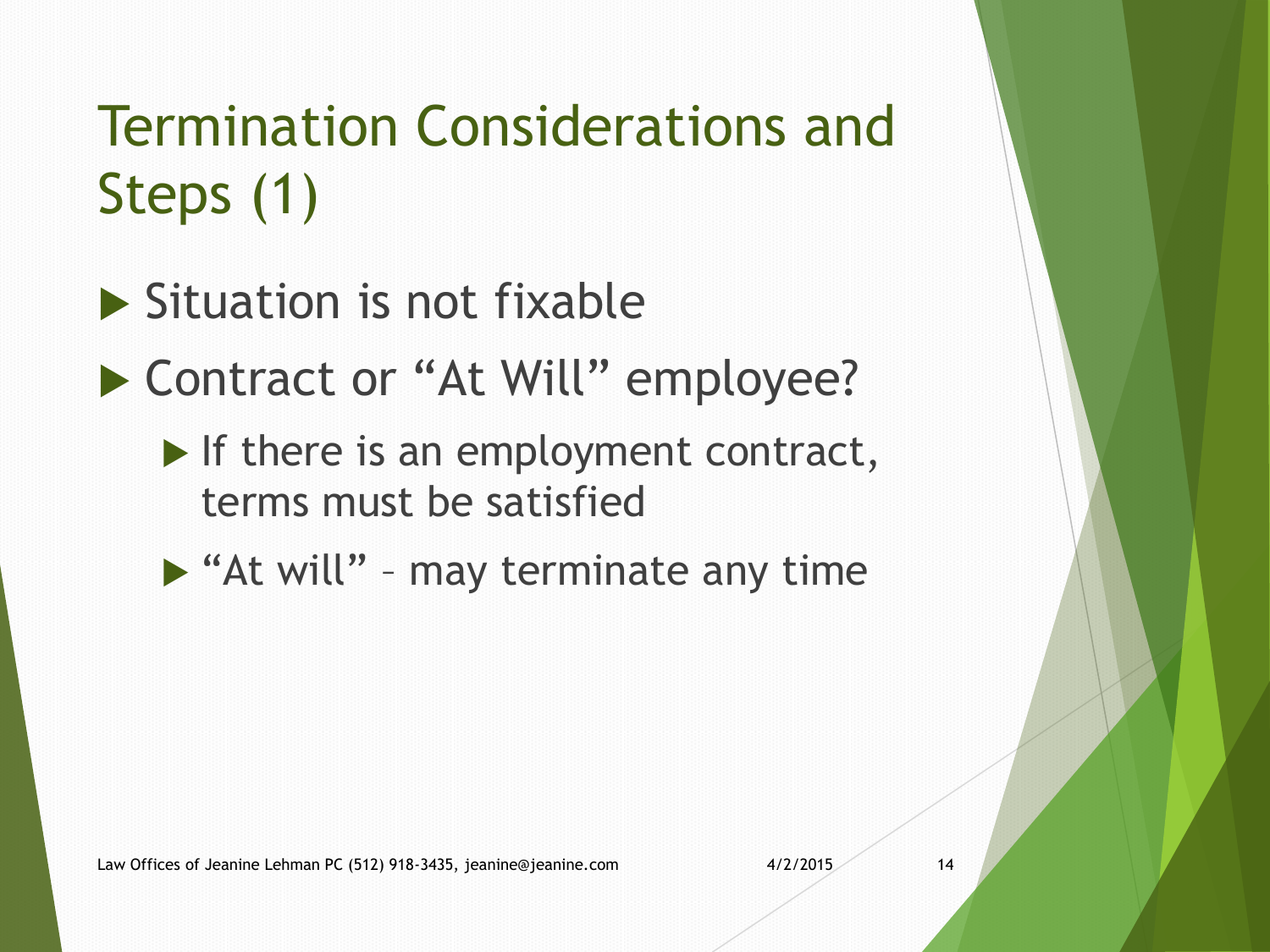### Termination Considerations and Steps (2)

- ▶ Don't fire for an illegal reason For example
	- ▶ Jury duty or military duty
	- ▶ Voting
	- $\triangleright$  Refusal to commit an illegal act
	- $\blacktriangleright$  Inquiring about the legality of an employer's instruction
	- $\blacktriangleright$  Involvement in a claim over wages, workers compensation, or discrimination
	- "Whistleblowing"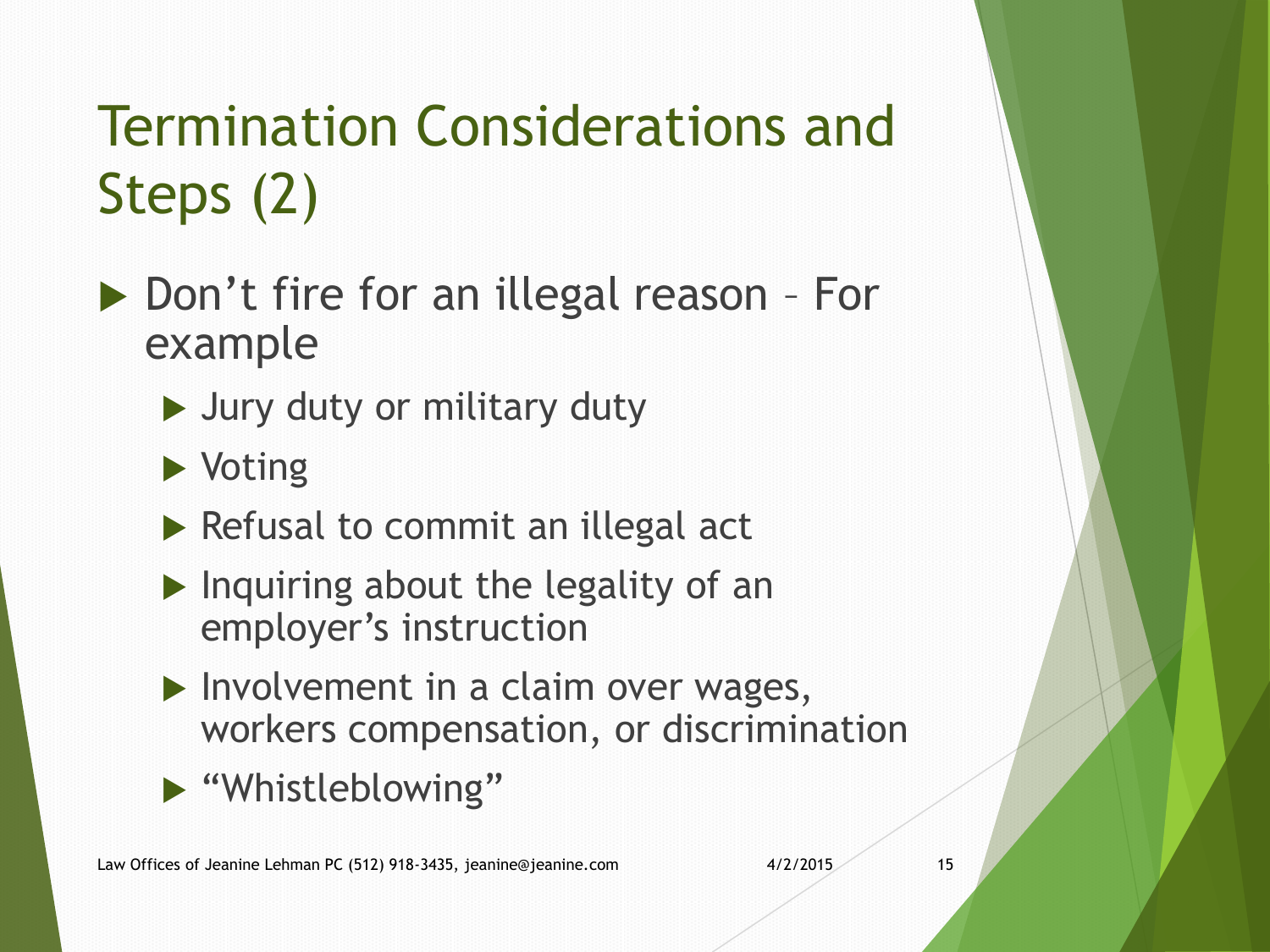#### Termination Considerations and Steps (3)

▶ "To avoid shock and unnecessary claims and lawsuits, treat employees fairly and consistently according to known, job-related rules and standards, follow stated policies as closely as possible and avoid exceptions whenever possible" – Source: Texas Workforce Commission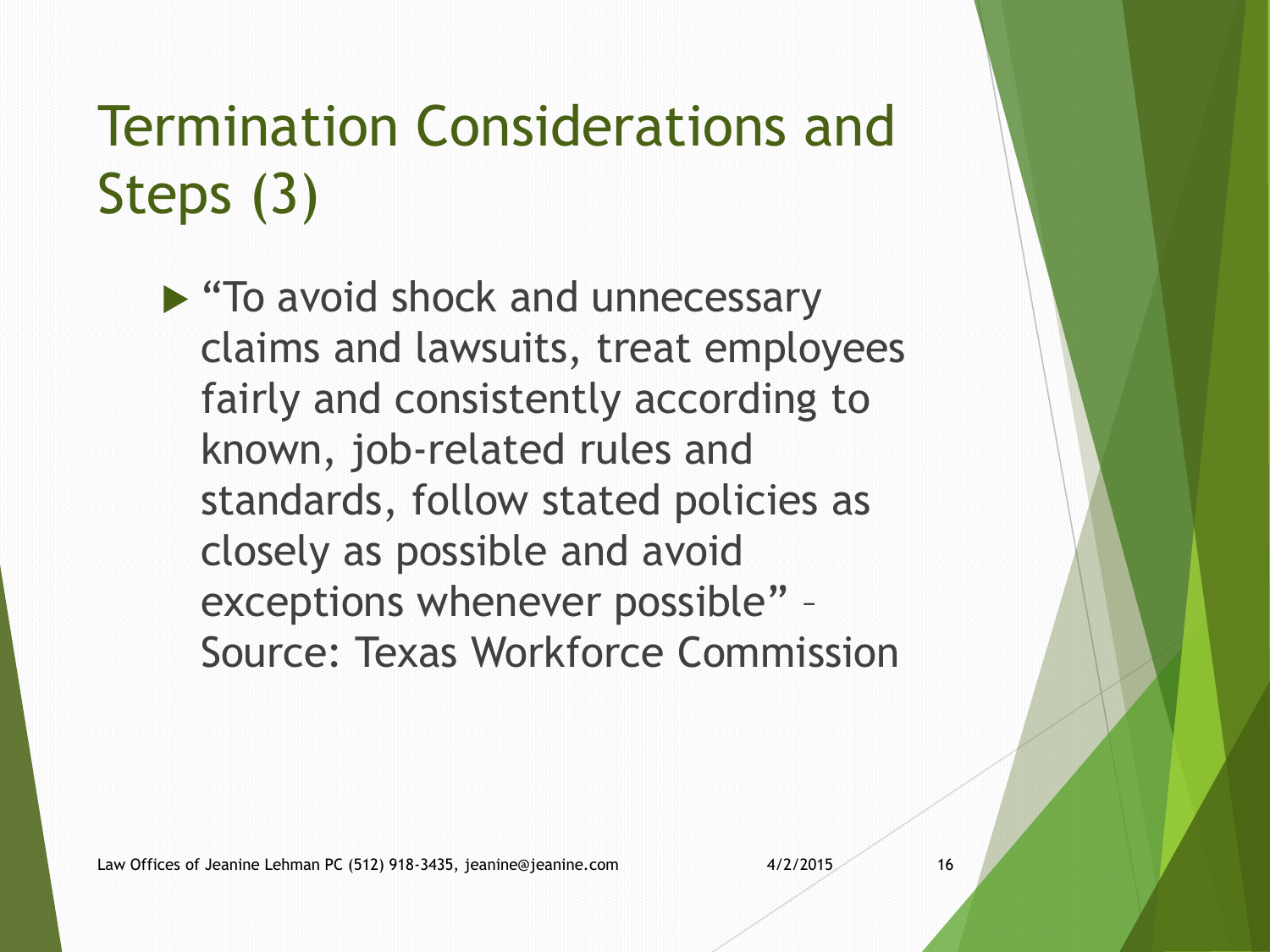#### Termination Considerations and Steps (4)

- ▶ Employment Policies and Procedures
	- Written Policies
	- Written acknowledgement from employee for receipt of policies
	- ▶ Follow policies and procedures
	- Progressive discipline, including oral and written warnings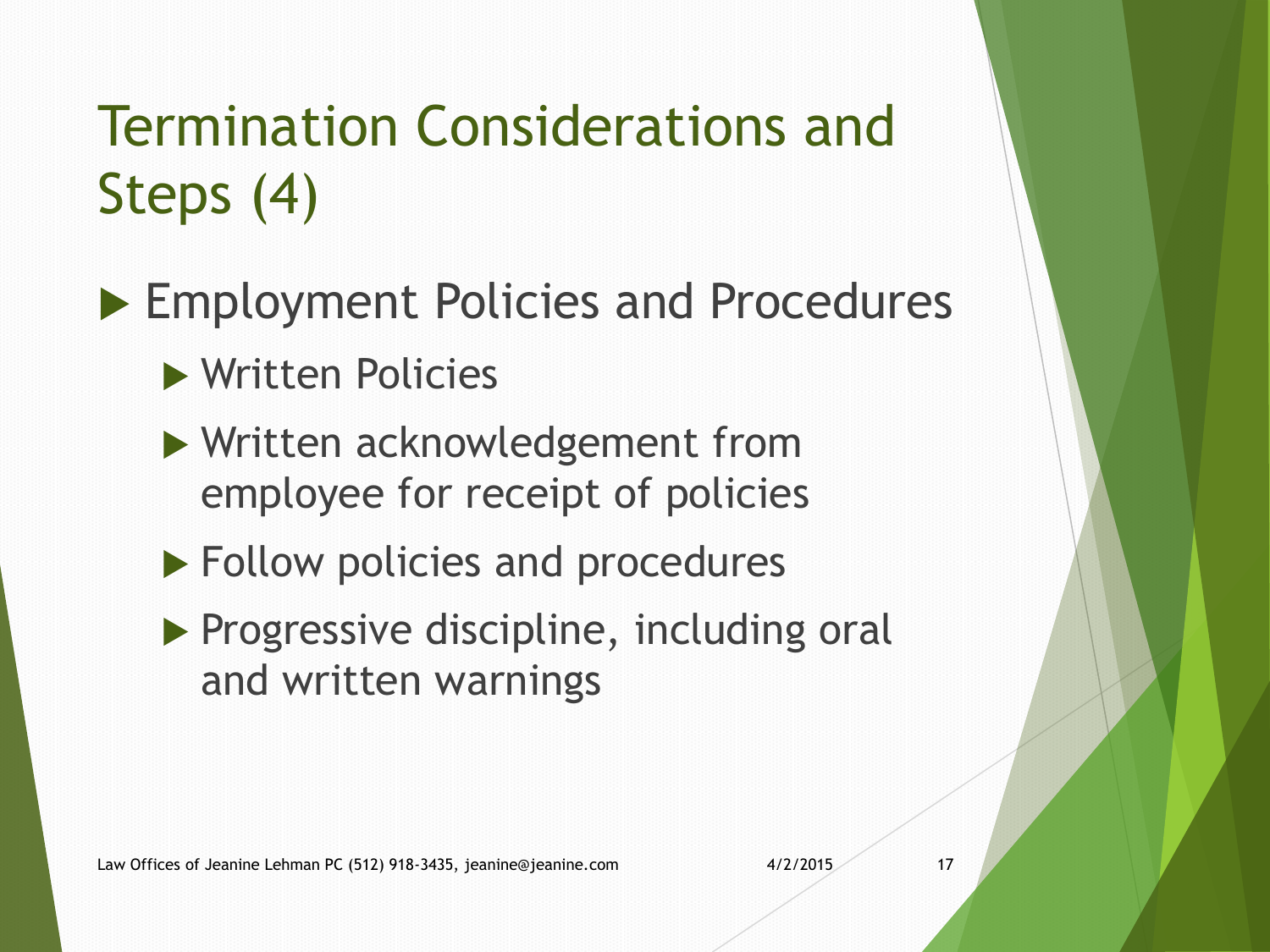### Termination Considerations and Steps (5)

- TWC Termination 10 Point Checklist
	- $\triangleright$  Was there an incident near the time of discharge?
	- ▶ Did employee violate a known policy or law?
	- $\blacktriangleright$  Are witnesses available?
	- If Is there documentation to support termination?
	- $\triangleright$  Did employee progress through disciplinary process?
	- ▶ Was employee aware of infraction and given the opportunity to explain or correct?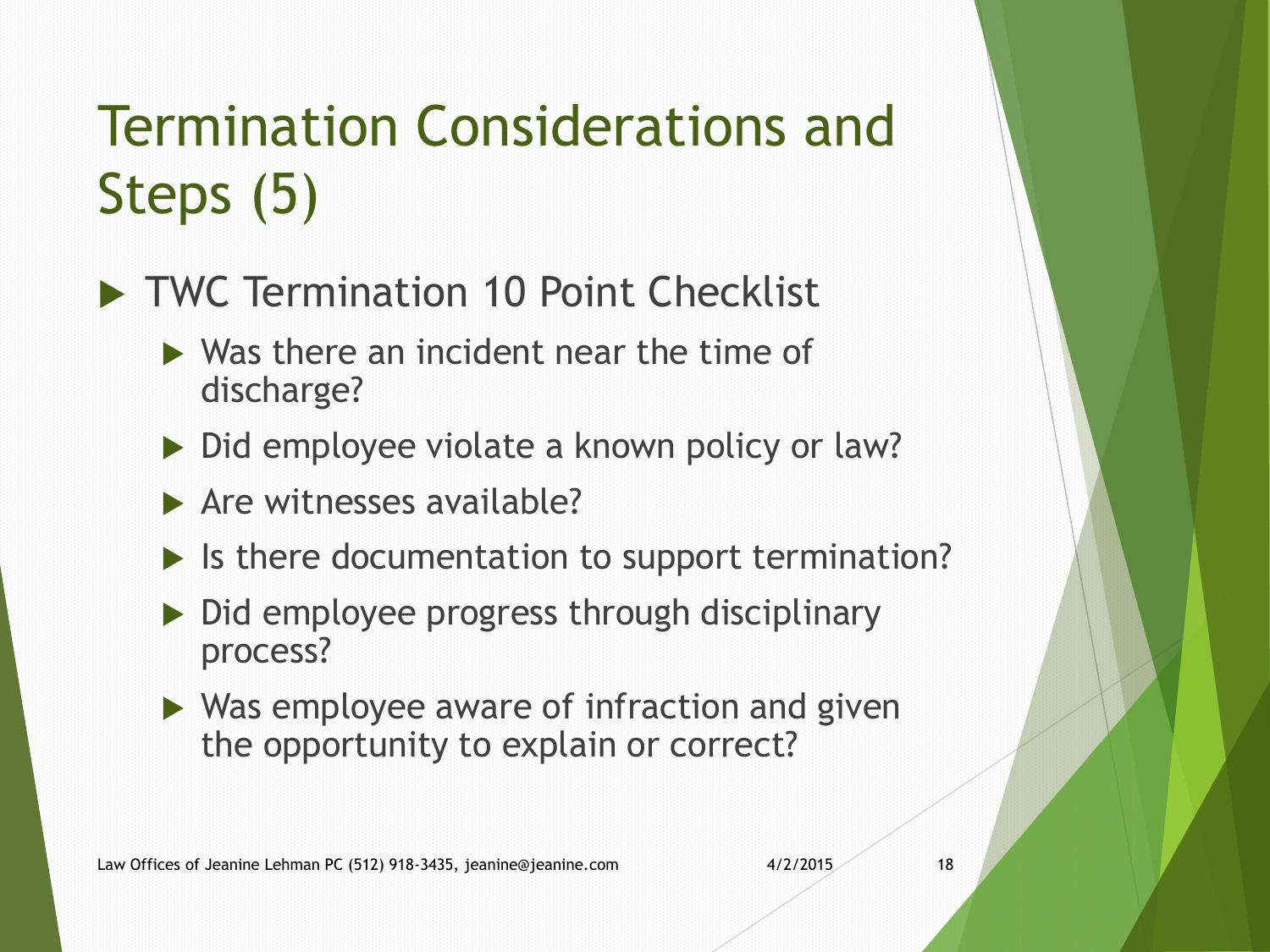#### Termination Considerations and Steps (6)

- Discrimination issues?
- $\triangleright$  Was the employee involved in a protected activity?
- **Layoff Criteria?**
- ▶ Depending upon the answers to these questions, the employer may need to seek legal advice prior to taking any adverse job action against the affected employee.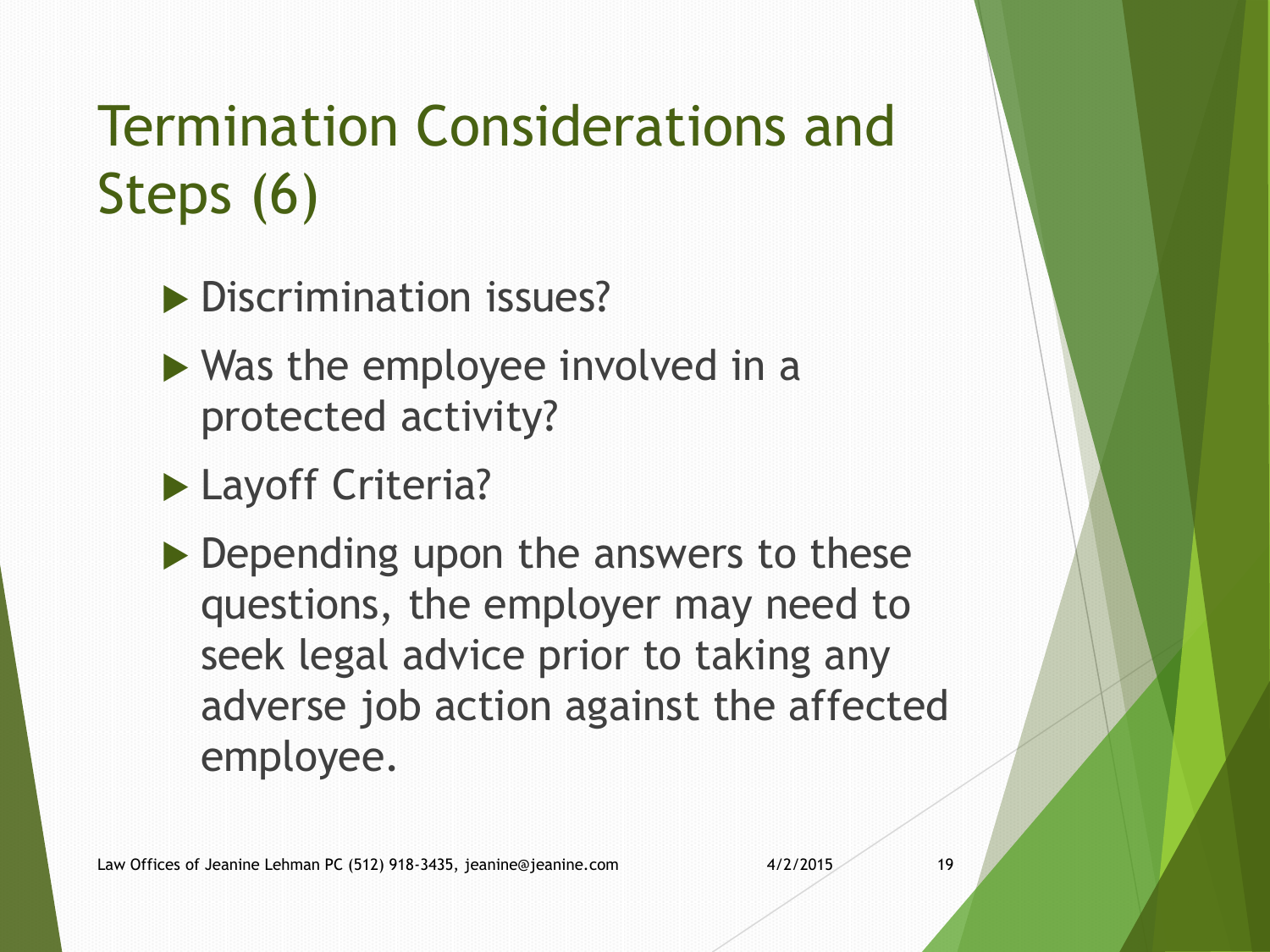#### Termination & Exit Interview (1)

- $\blacktriangleright$  Terminate with dignity in private
- ▶ Discuss and document termination reasons
- $\blacktriangleright$  Inform employee of continuing obligations
	- ▶ Confidentiality
	- Noncompete and Nonsolicitation
	- $\blacktriangleright$  Return of property to practice
- ▶ Listen to departing employee, and accept written comments
- $\blacktriangleright$  If appropriate, get written acknowledgements from employee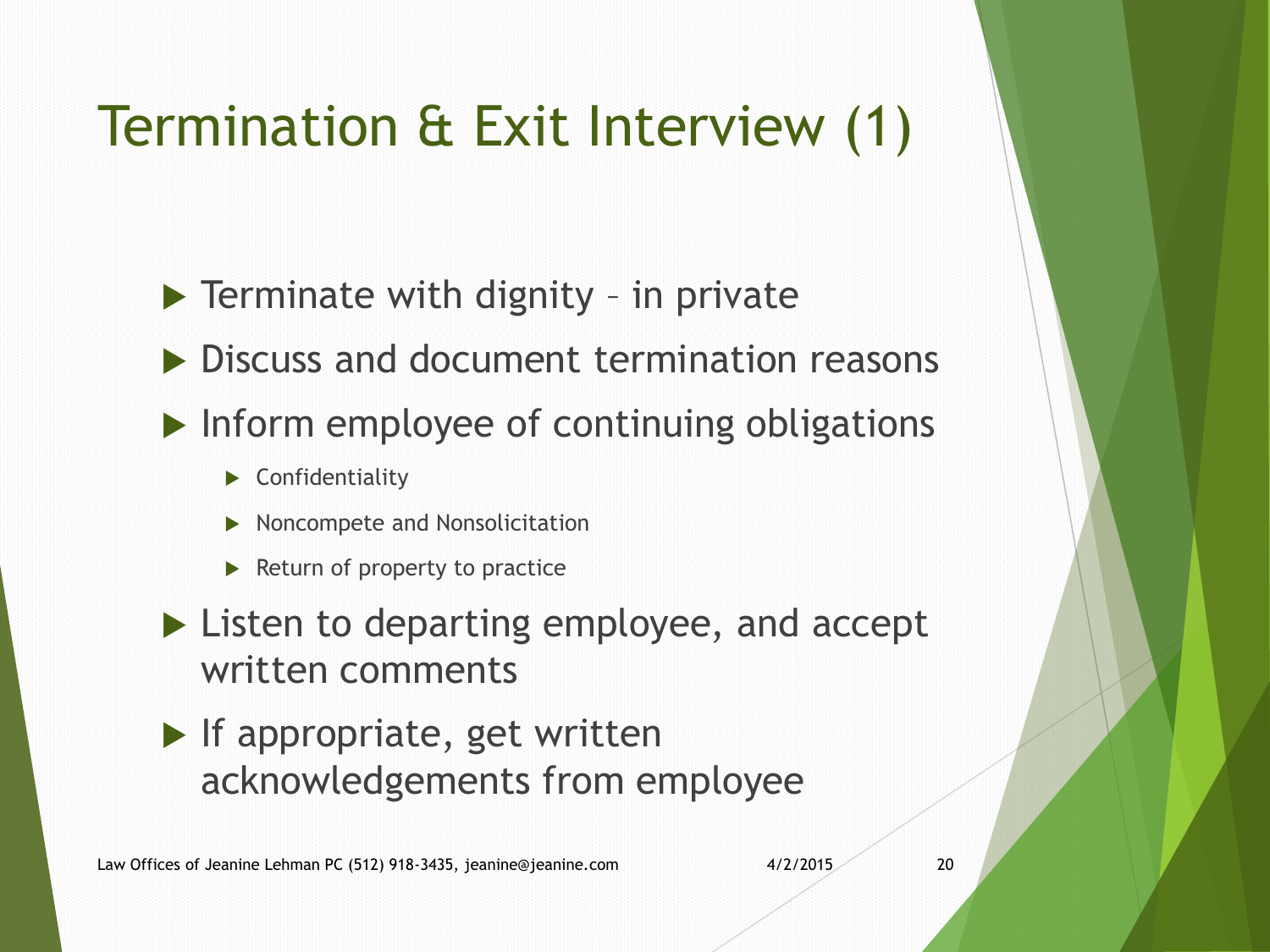### Termination & Exit Interview (2)

- ▶ Final Paycheck- within 6 days of firing
- ▶ Potential Unemployment Claim
	- **Employer may dispute claim**
	- ▶ Claims history and tax rate
- Release of Claims
	- Separation payment in return for release of claims
	- $\blacktriangleright$  Prepared by attorney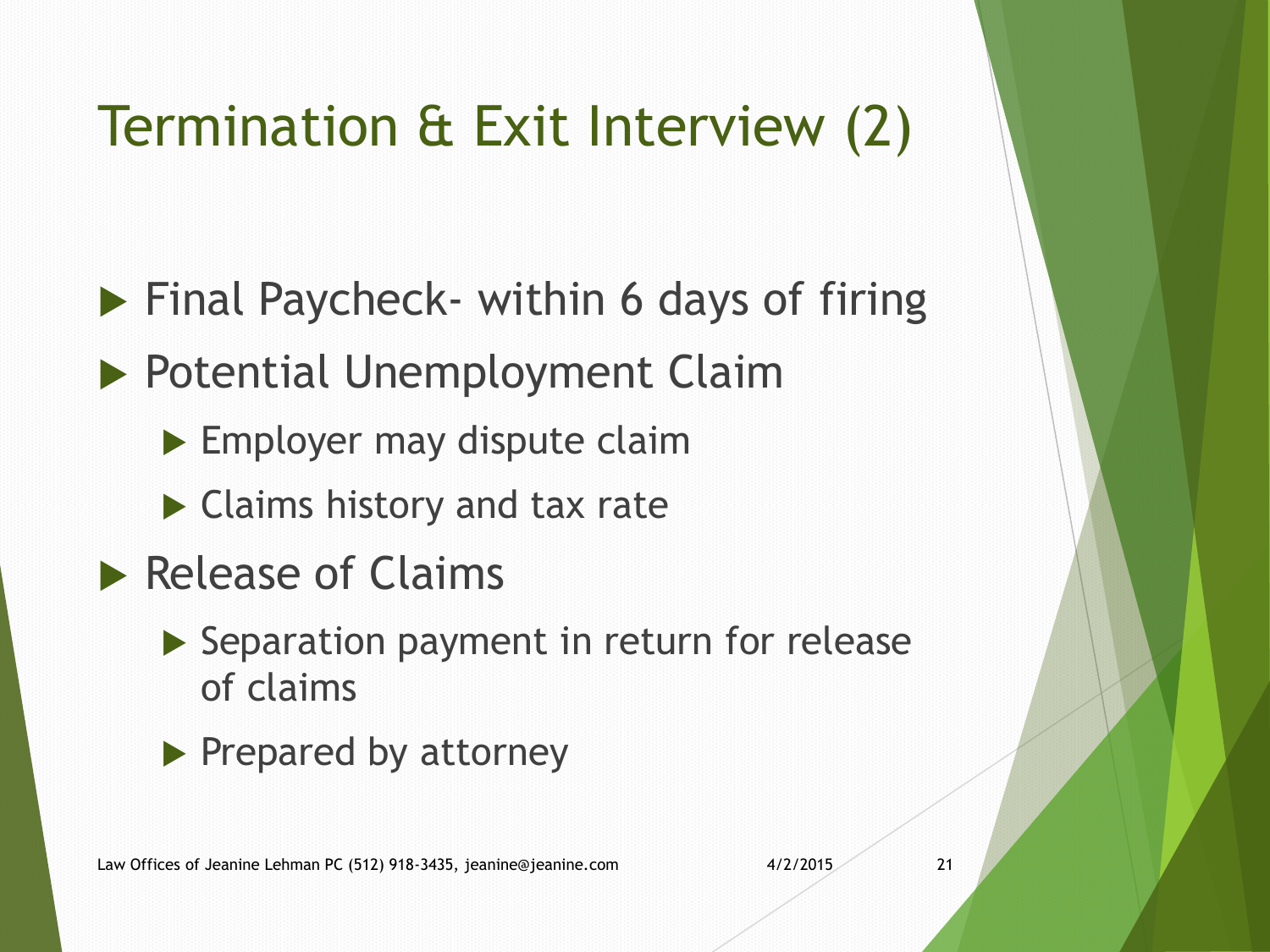#### Termination & Exit Interview (3)

#### ▶ Security Concerns

- ▶ Disable computer log-on
- ▶ Change passwords
- ▶ Change key code access to the office and building
- ▶ Obtain all keys
- ▶ Potentially change locks (with landlord consent)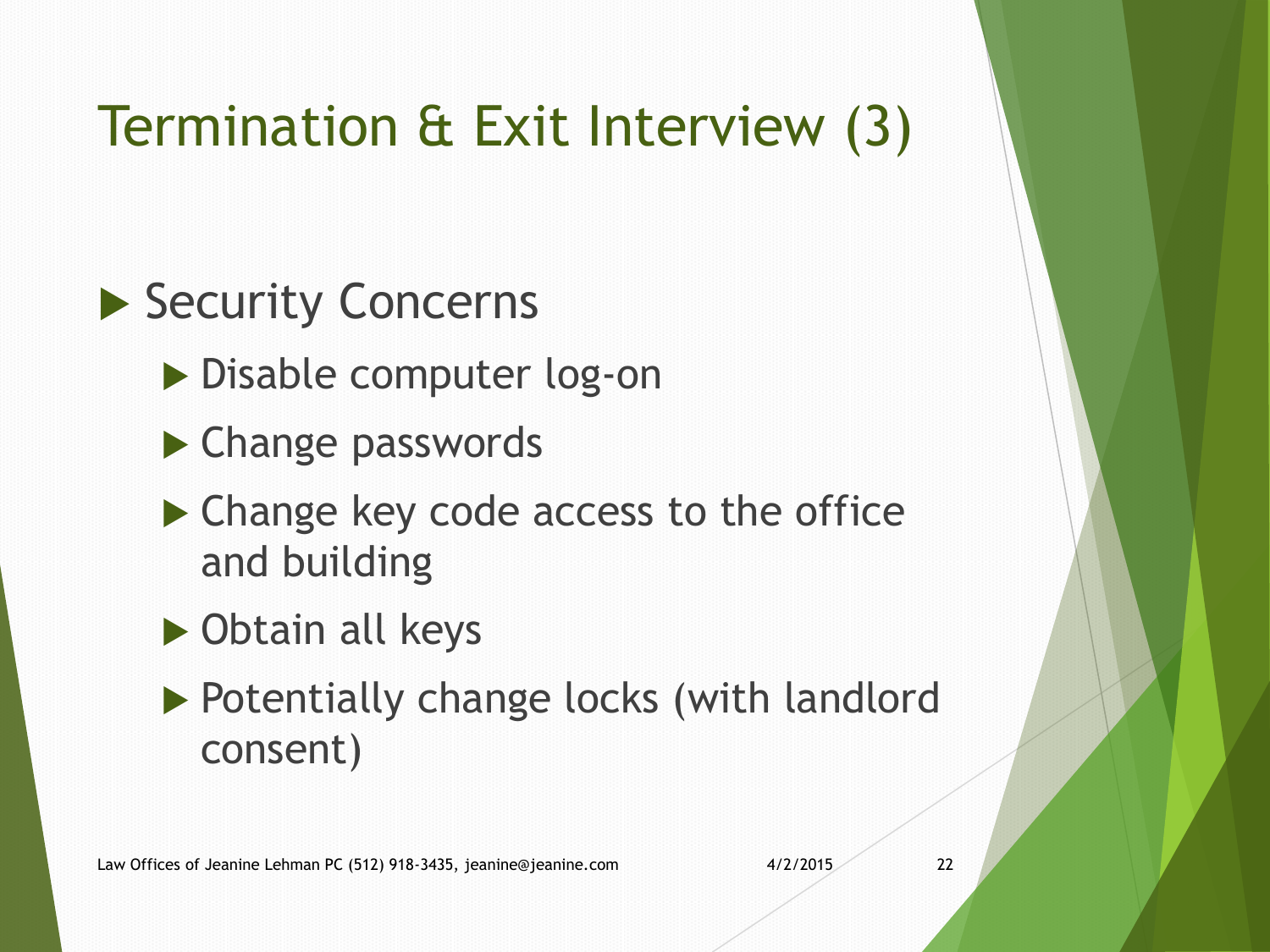#### Termination & Exit Interview (4)

- ▶ Obtain practice credit/debit cards
- $\blacktriangleright$  Notify office personnel that employee is no longer employed and not to have access to office or computers

 $\blacktriangleright$  Notify vendors that employee is no longer employed and is not authorized to make purchases or have access to systems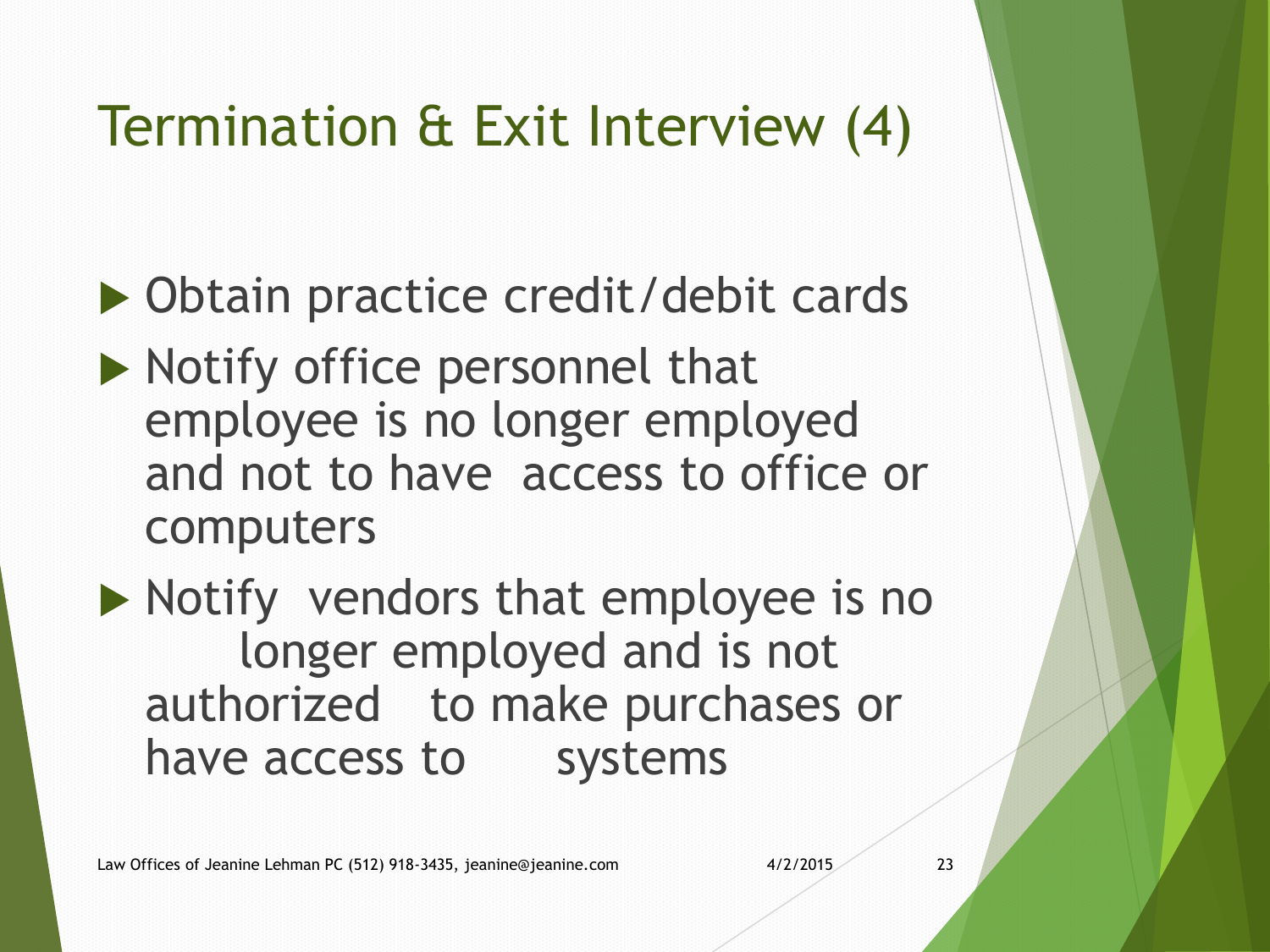## Termination Alternatives

- ▶ If good relationship and finances....
- ▶ Encourage employee to seek other employment
- ▶ Job-sharing or reduced hours
- TWC voluntary Shared Work Program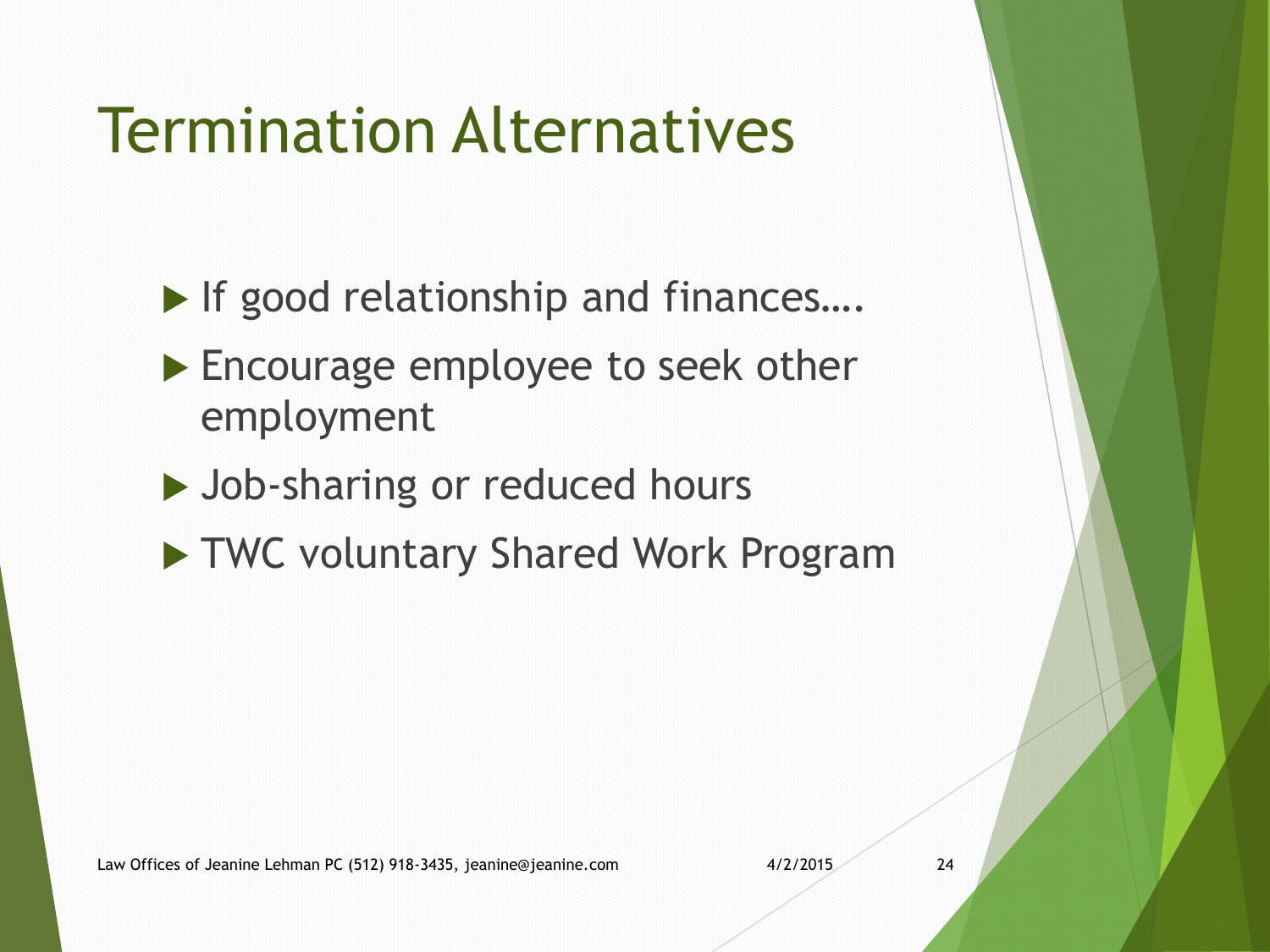## Former Employee as Patient

#### **TSBDF Abandonment Rule - Rule 108.5**

- A dentist, without reasonable cause, shall not abandon a dental patient. Once a dentist has undertaken a course of treatment, the dentist, absent reasonable cause, shall not discontinue that treatment without giving the patient adequate notice and the opportunity to obtain the services of another dentist. A dentist shall exercise the level of care necessary to prevent jeopardizing the patient's oral health during this process.
- A dentist shall give a minimum of 30 days written notice of his/her intent to discontinue undertaken treatment. Notice shall be either hand-delivered to the patient or sent via certified mail, return receipt requested to the patient's last known address, with the dentist retaining a copy of the notice letter in the patient's file along with proof of service.
- $\triangleright$  Notice needs to have details specified in rule and dentist needs to state and be available to render emergency treatment for up to 30 days. (See entire rule)

Law Offices of Jeanine Lehman PC (512) 918-3435, jeanine@jeanine.com 4/2/2015 25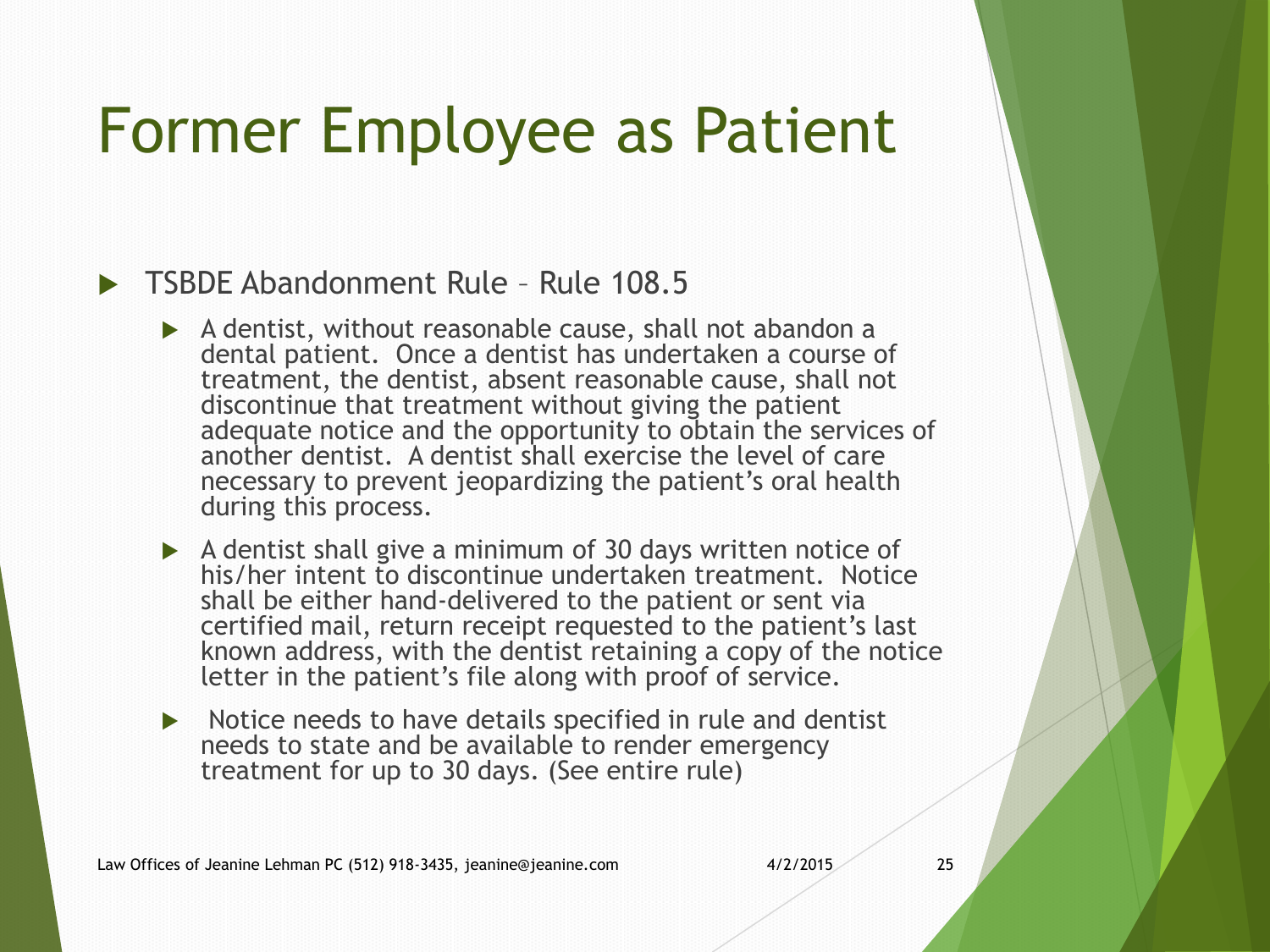### Special Case: Embezzlement(1)

▶ Unique challenges - could involve

**Police** 

**Prosecutor** 

**Investigator** 

Should notify your attorney ASAP!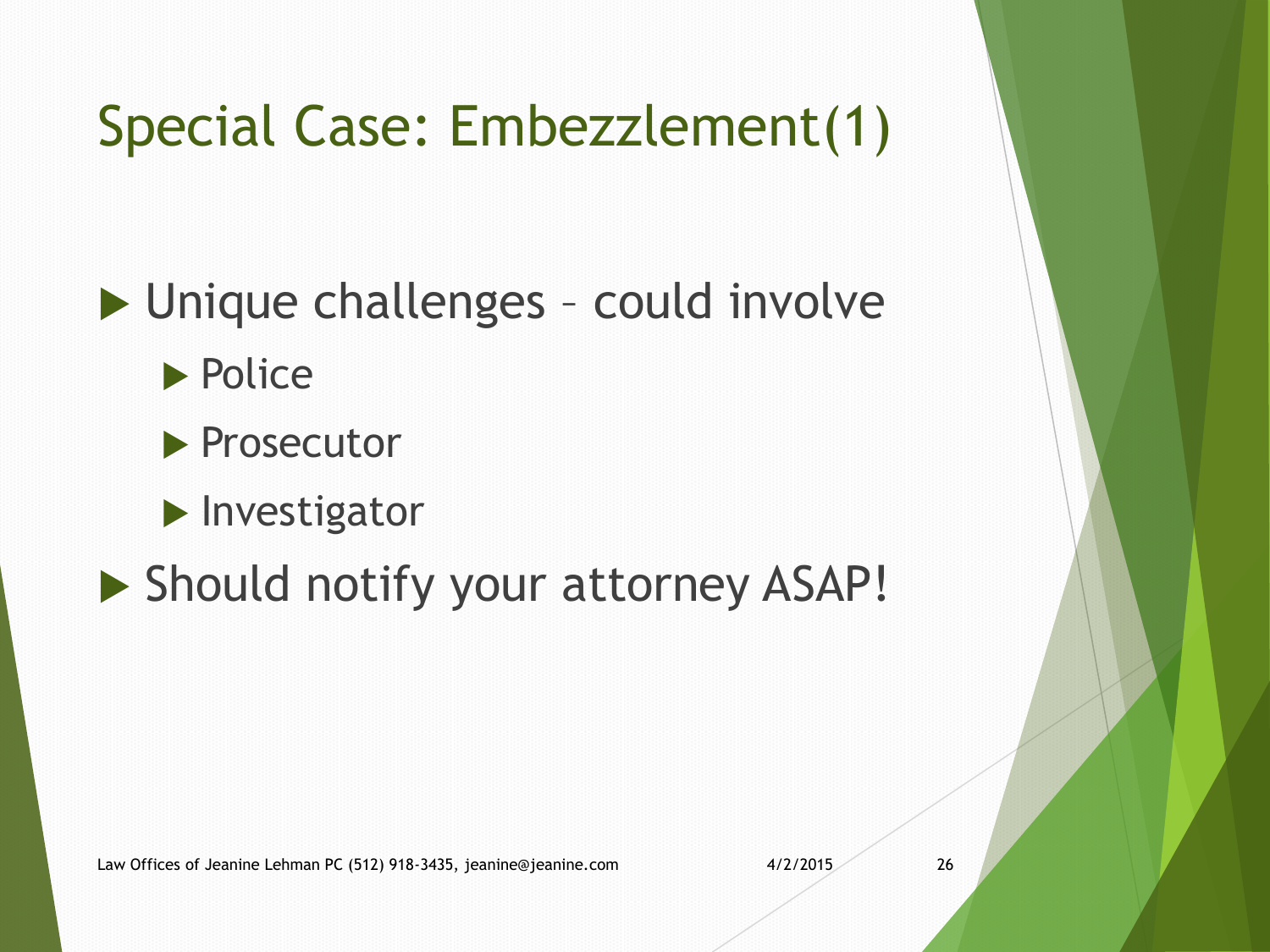### Special Case: Embezzlement(2)

- ▶ Consult attorney, accountant, banker, IT consultant, anti-fraud consultant – immediately and throughout process
- ▶ Stop access to practice leave of absence, security measures
- ▶ Contact police and file police report
- Collect evidence
	- $\blacktriangleright$  Try to obtain confession best in writing with a witness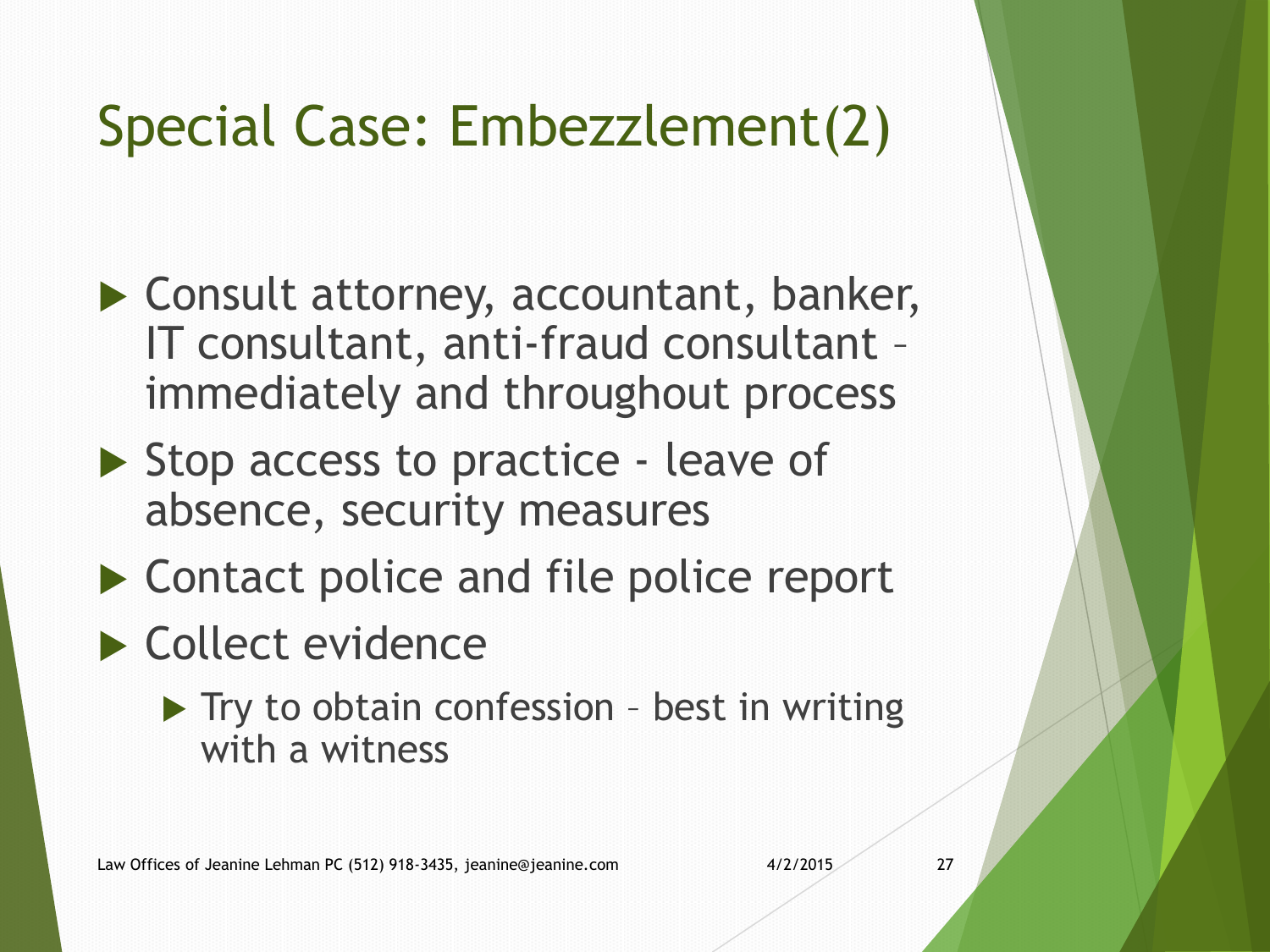#### Special Case: Embezzlement(3)

▶ Fire employee

**Freeze bank accounts and credit cards** 

- $\blacktriangleright$  Mitigate damage by instituting and, if necessary, correcting security measures
- **Terminate computer access**
- In Services to freeze computer and perform forensic analysis, for embezzlement and HIPAA purposes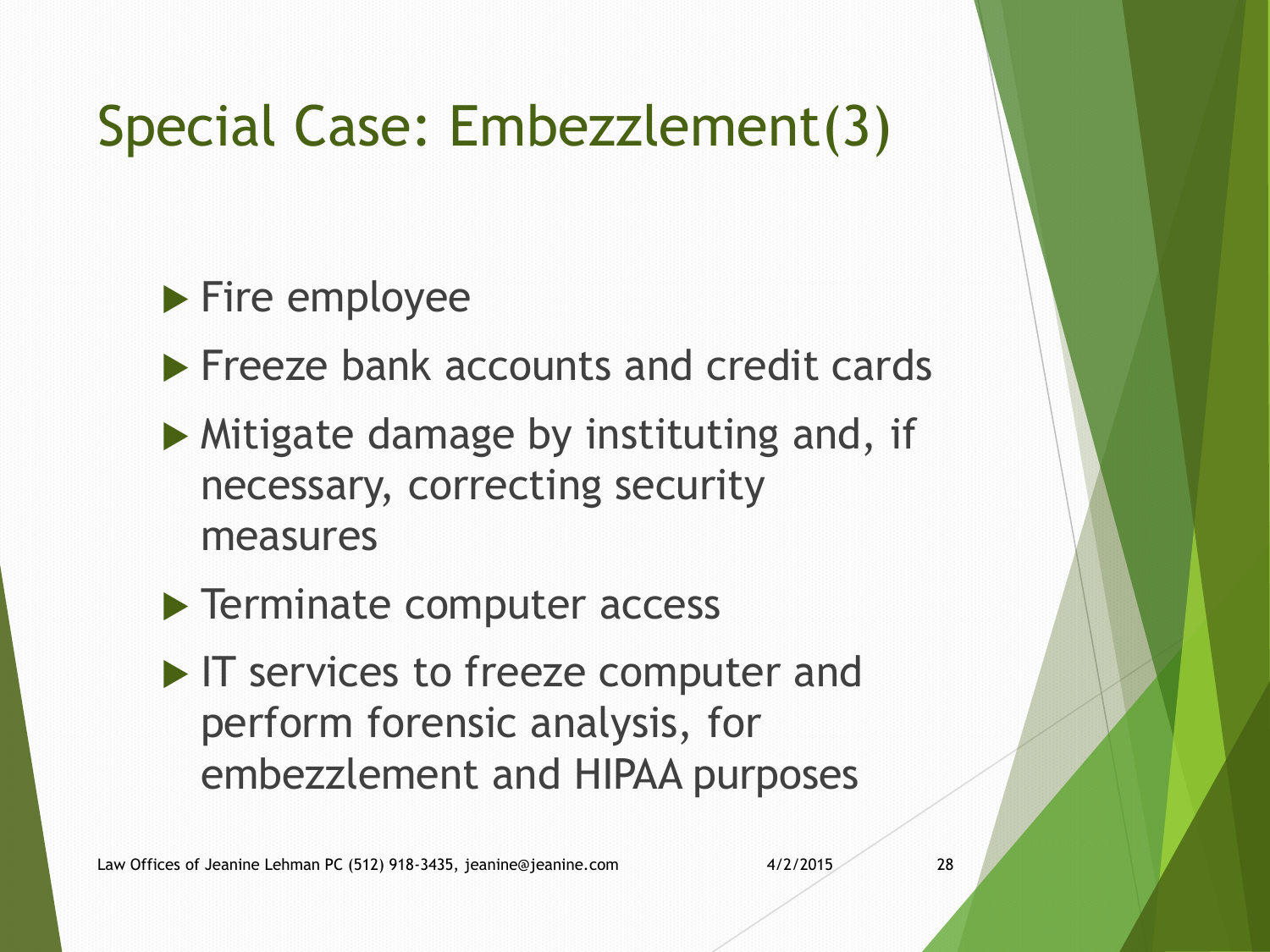#### Special Case: Embezzlement(4)

- Audit of financial records and systems certified fraud examiner/accountant
- Determine if repayment to Medicaid, Medicare, or other payors is needed – address promptly
- ▶ Change locks
- ▶ Change passwords
- $\blacktriangleright$  Notify staff to not provide access to office or systems to terminated employee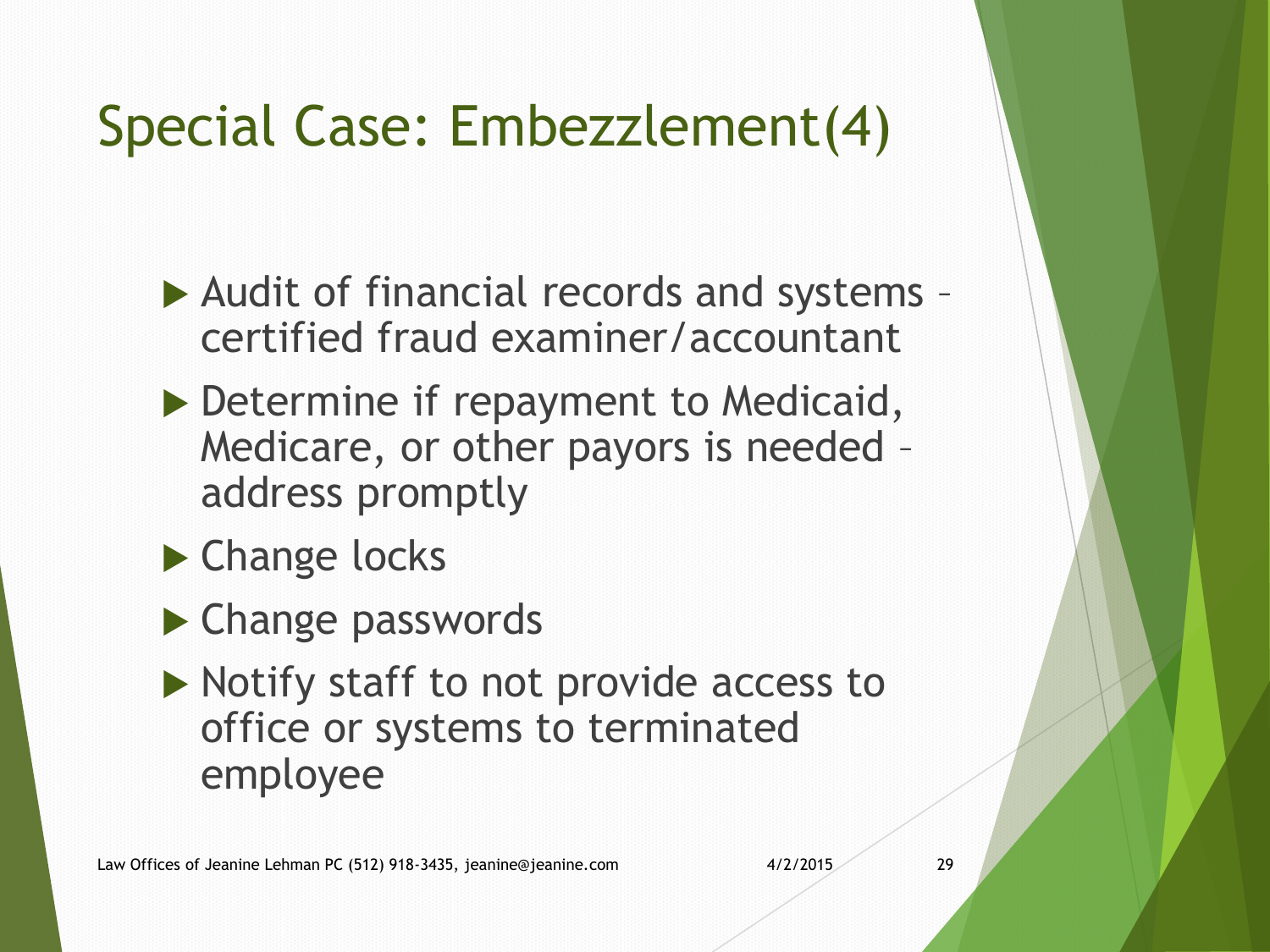### Special Case: Embezzlement(5)

- ▶ Notify janitors/landlord to not provide office access to terminated employee
- ▶ Determine if HIPAA breach has occurred commence patient and government notifications with assistance of attorney
- ▶ Check with insurance agent to determine if employee theft insurance coverage
- ▶ Check with malpractice insurance carrier for coverage
- ▶ Be careful not to slander or libel employee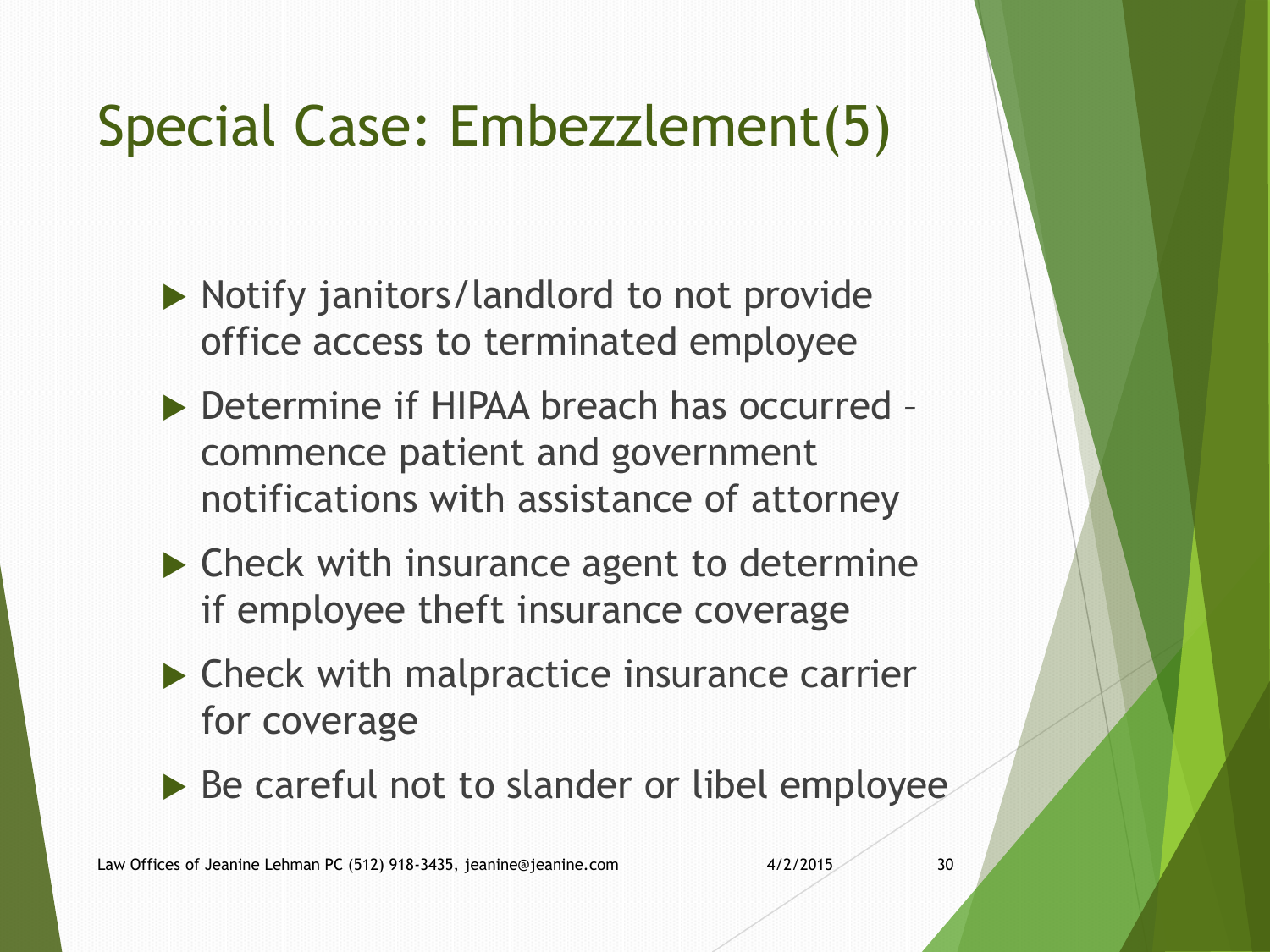#### Special Case: Embezzlement(6)

- $\blacktriangleright$  Have dentist and other employees make written statements, contemporaneously of events, timelines, and mitigation steps, to preserve evidence and to help refresh their memories
- $\triangleright$  Prior to embezzlement occurring, include a provision in employment policies and procedures for authorizing wage deduction for amount of misappropriated funds (and have employees agree to the change in policies and procedures)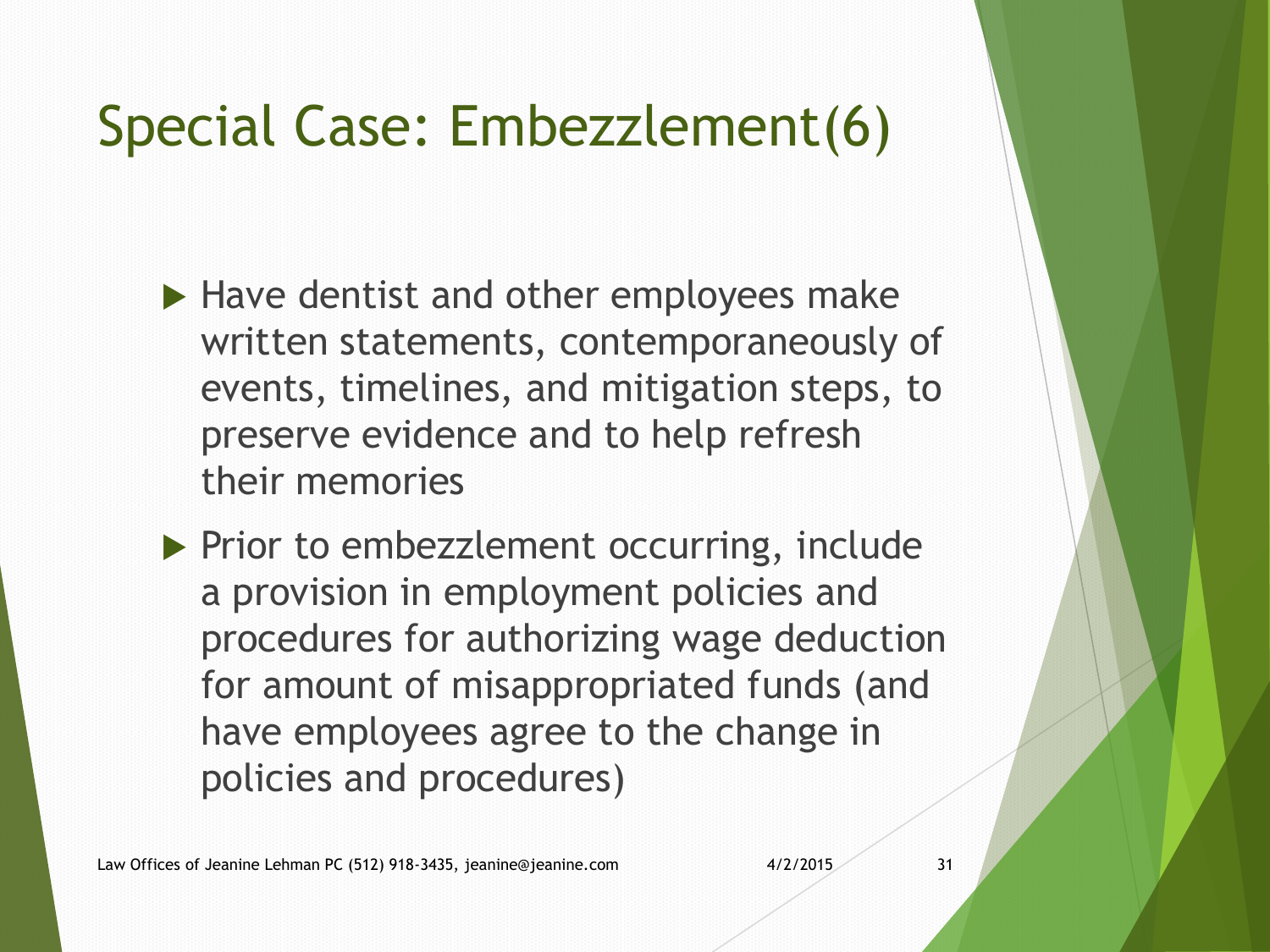#### Special Case: Embezzlement(7)

- $\blacktriangleright$  For future, review hiring and operations to institute checks and balances to lessen probability of future embezzlement, including but not limited to:
	- ▶ Background checks, including criminal, references, exclusions from the Medicaid/Medicare programs. Have permission to update background checks. Review Medicaid/Medicare exclusion databases on ongoing basis.
	- ▶ Accounting controls
	- $\blacktriangleright$  Banking controls
	- ▶ Cash handling policies & procedures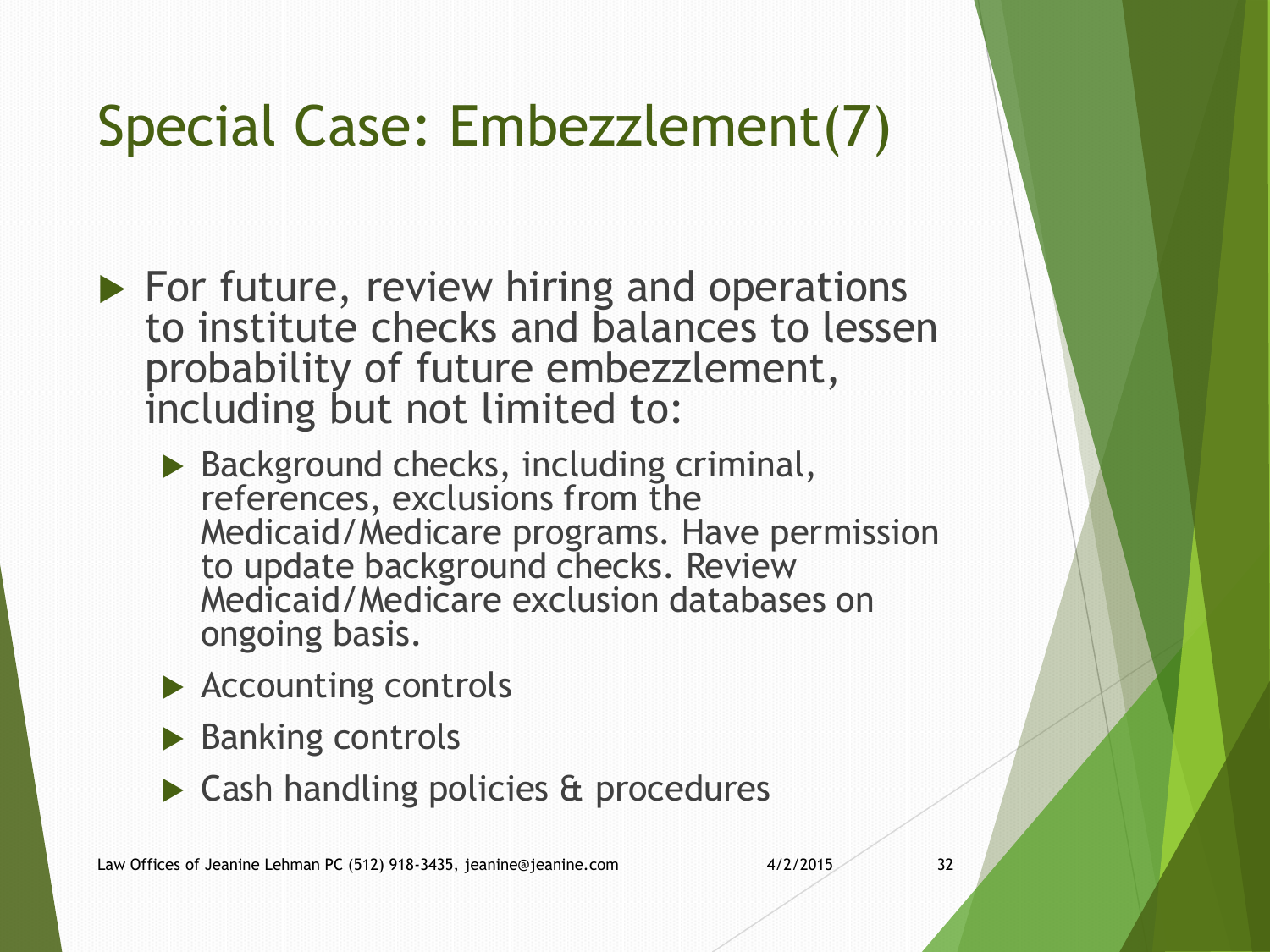#### Special Case: Computer Sabotage

▶ Outgoing IT vendor:

- ▶ Changed passwords
- ▶ Disabled all accounts
- $\blacktriangleright$  Removed drive mappings
- ▶ Removed backup program
- $\blacktriangleright$  Deactivated antivirus software
- **This could have been done by a** disgruntled employee!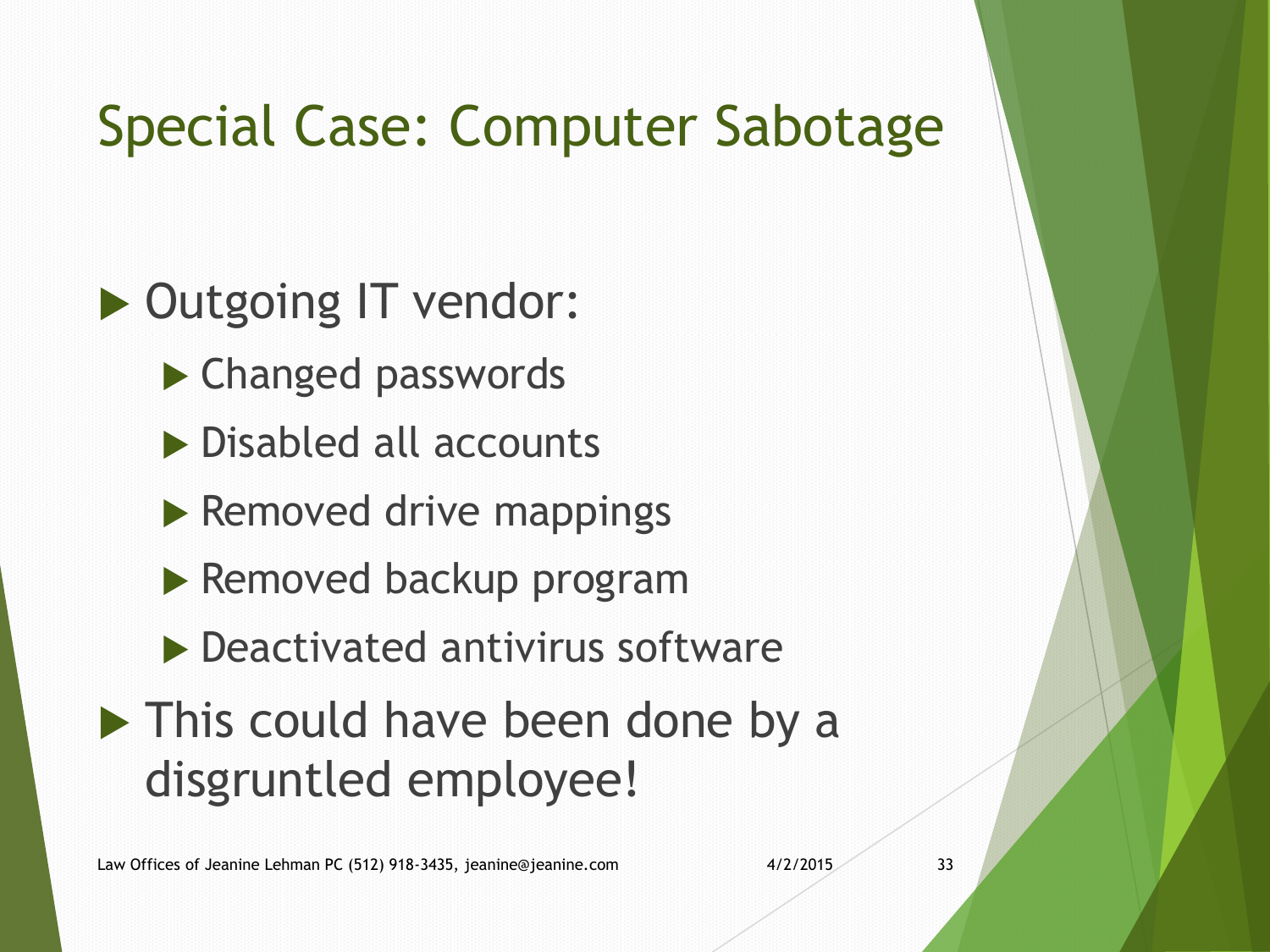# Labor Law for Dentists

Jeanine Lehman Attorney

Law Offices of Jeanine Lehman PC (512) 918-3435, jeanine@jeanine.com 4/2/2015 34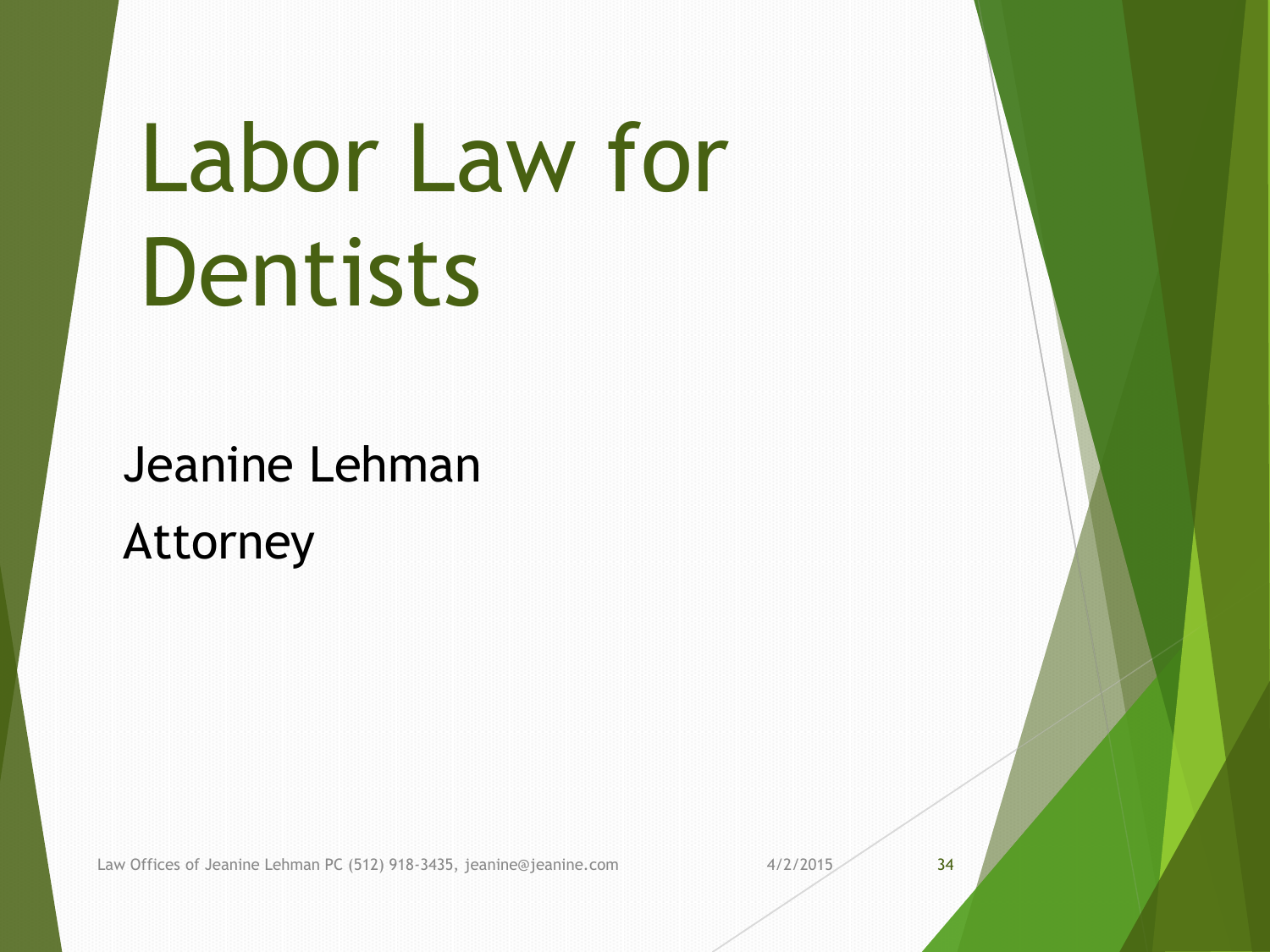#### Fair Labor Standards Act (FLSA) **Overview**

**Minimum Wage** 

- ▶ Overtime pay
- **Recordkeeping**
- Child Employment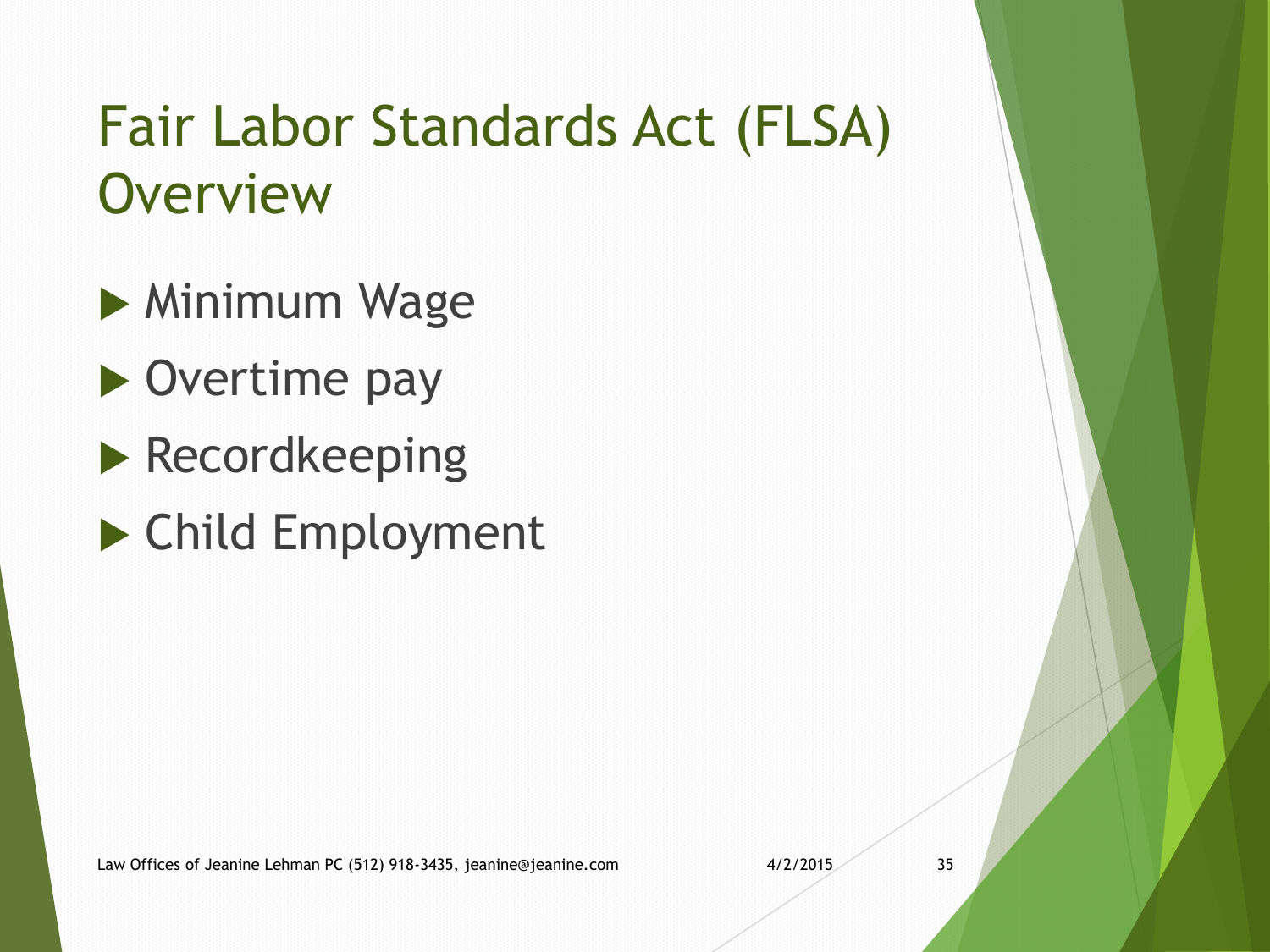## Minimum Wage & Overtime

 $\triangleright$  Minimum Wage (\$7.25/hr)

▶ Overtime

Time-and-a-half

- ▶ Over 40 hours/week
- All non-exempt employees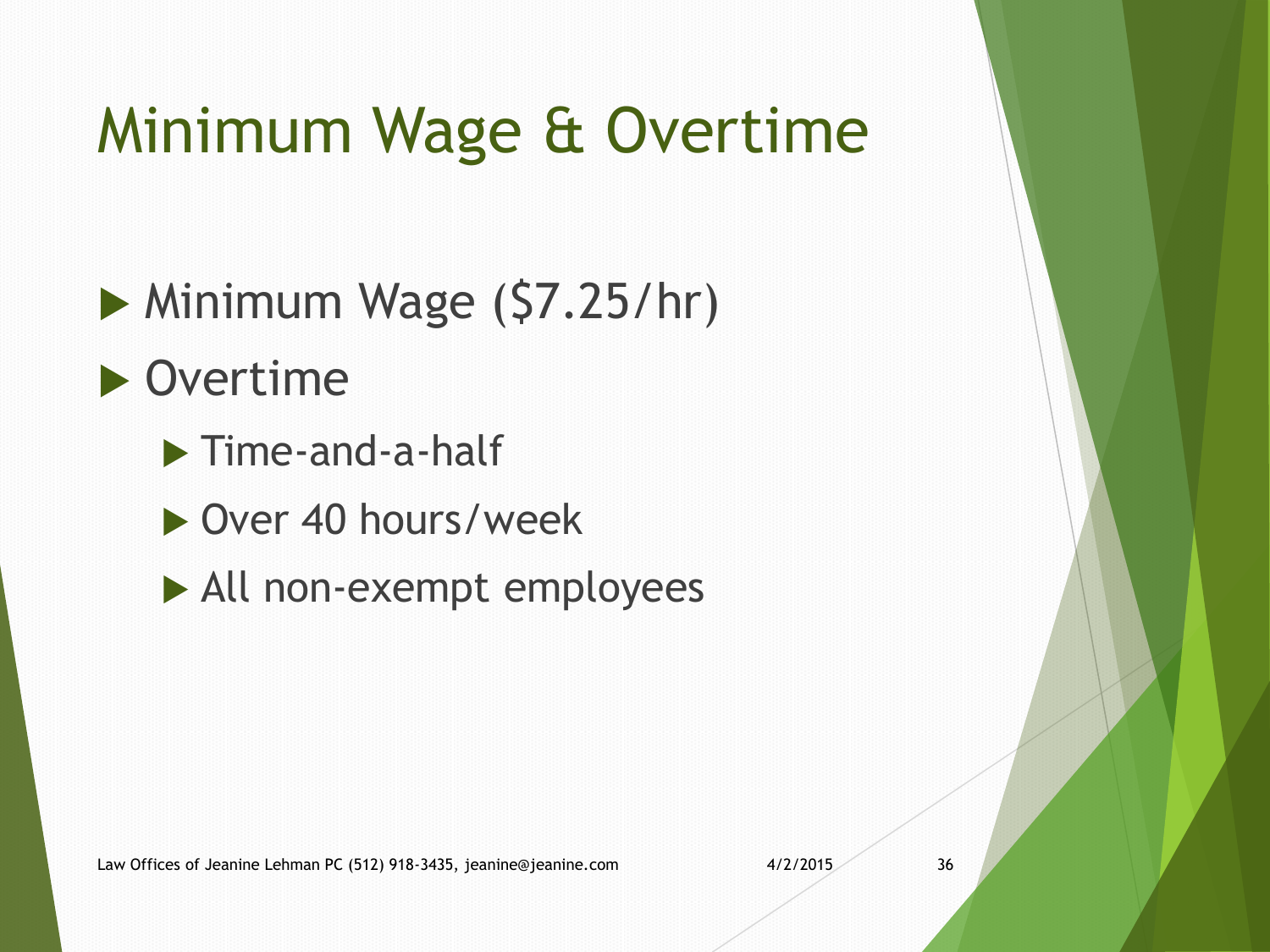## Exempt vs. Non-Exempt

▶ Certain "white-collar" employees are exempt from the overtime requirements. In looking at the availability of an exemption, the duties of the job, rather than the title of the position, are what matter.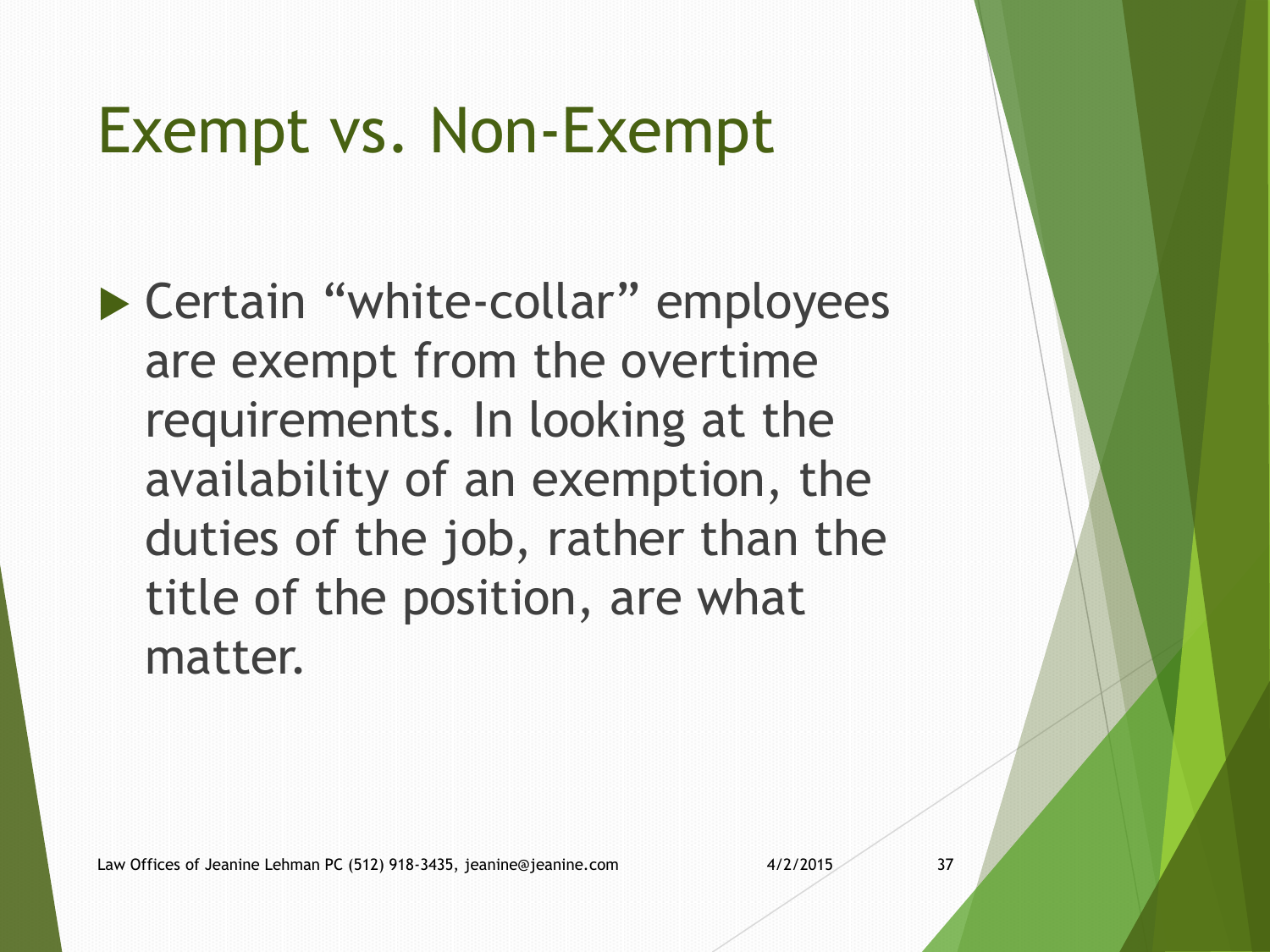## Exempt Employees

▶ Dentists (always)

- ▶ Some Dental Hygienists paid on salary basis (\$455/wk min)
- Executive paid on salary basis (\$455/wk min)
- Administrative paid on salary basis (\$455/wk min)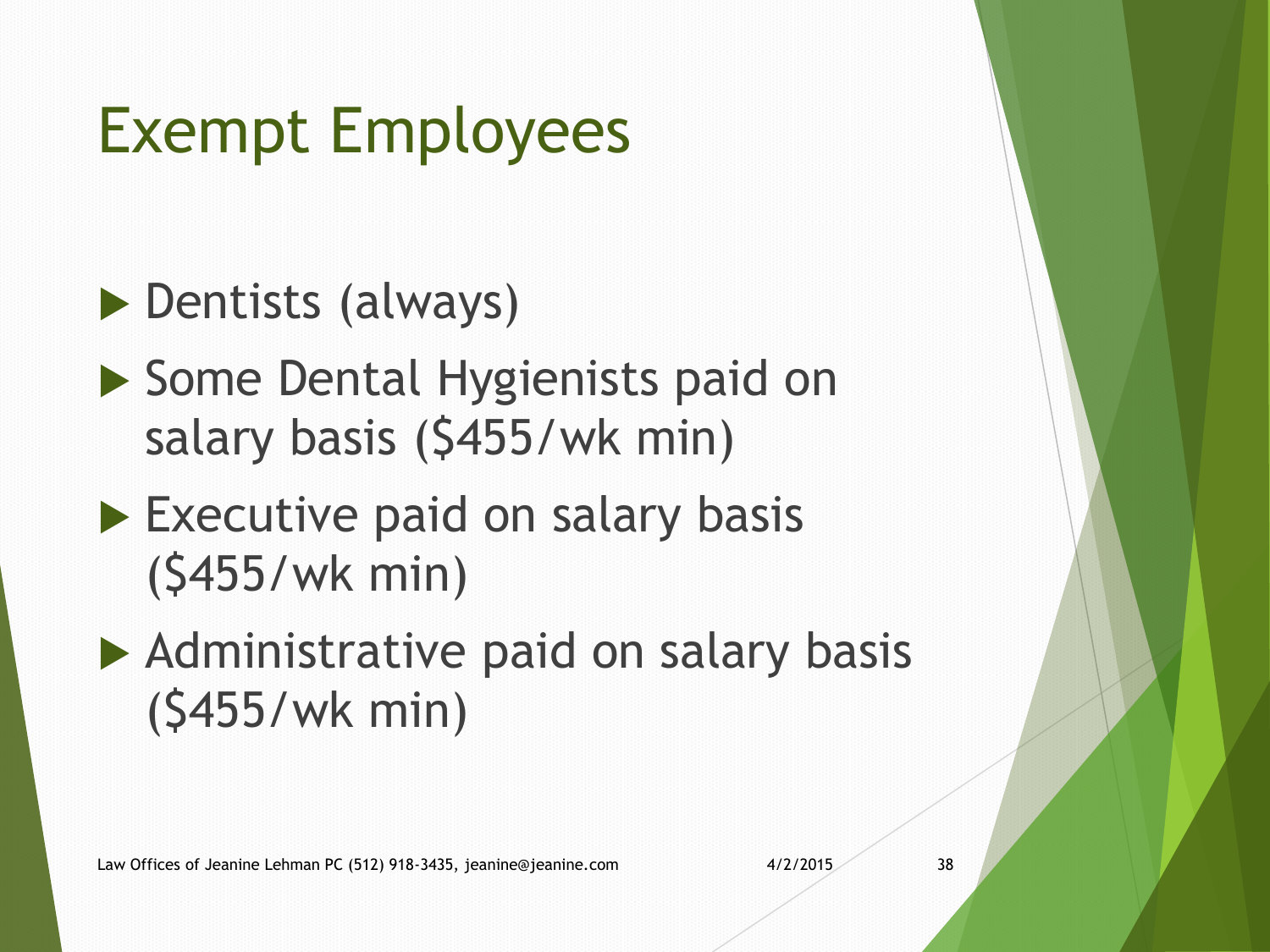## Executive Exemption

- $\blacktriangleright$  Primary duty is management
- Directs work of 2+ employees
- $\blacktriangleright$  Hires and fires, or recommends hiring and firing
- ▶ Paid at least \$455/week on a salary basis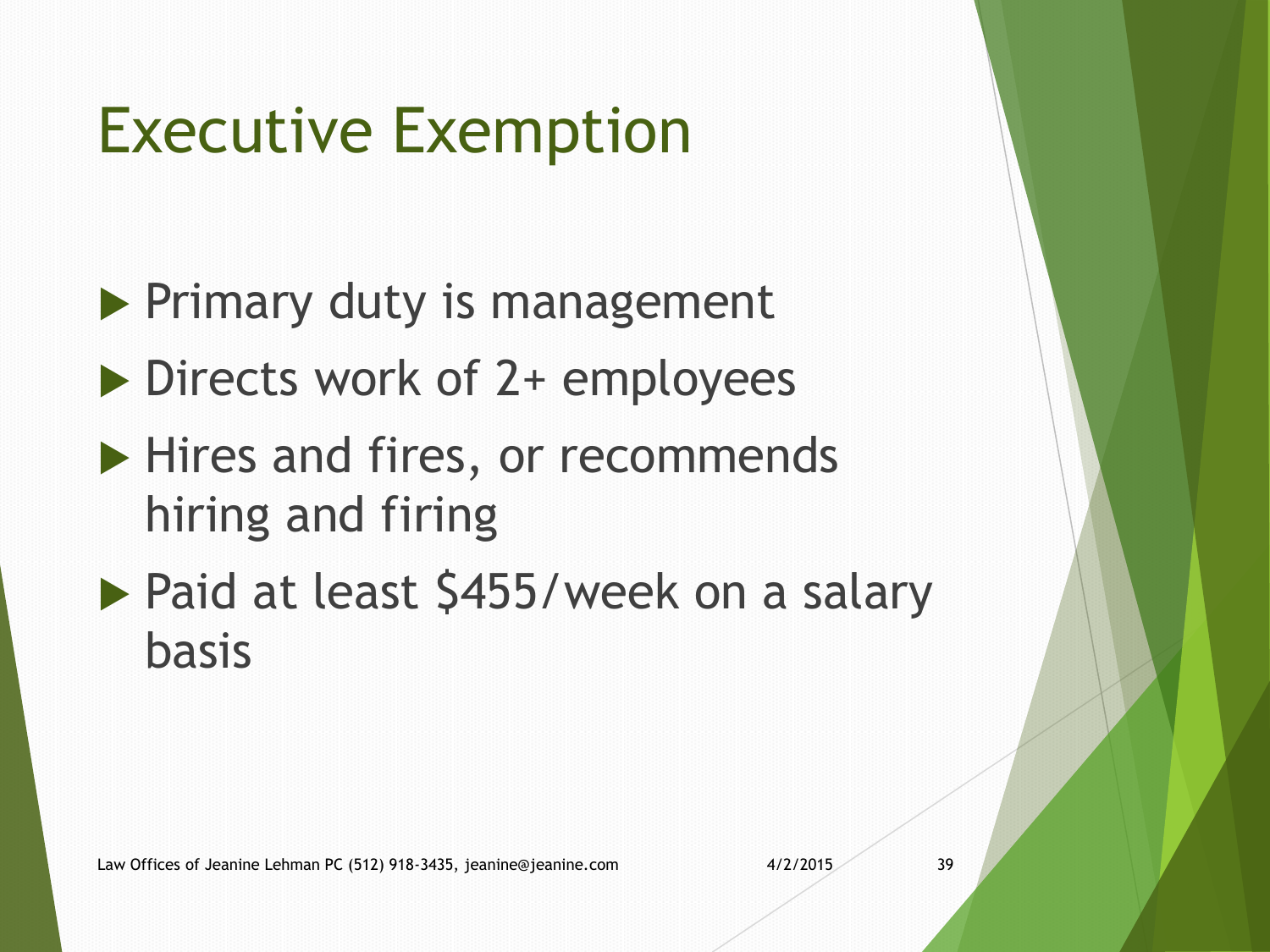## Administrative Exemption

- ▶ Non-manual work in management or general business operations
- **Exercise of discretion and** independent judgment
- ▶ Paid at least \$455/week on a salary basis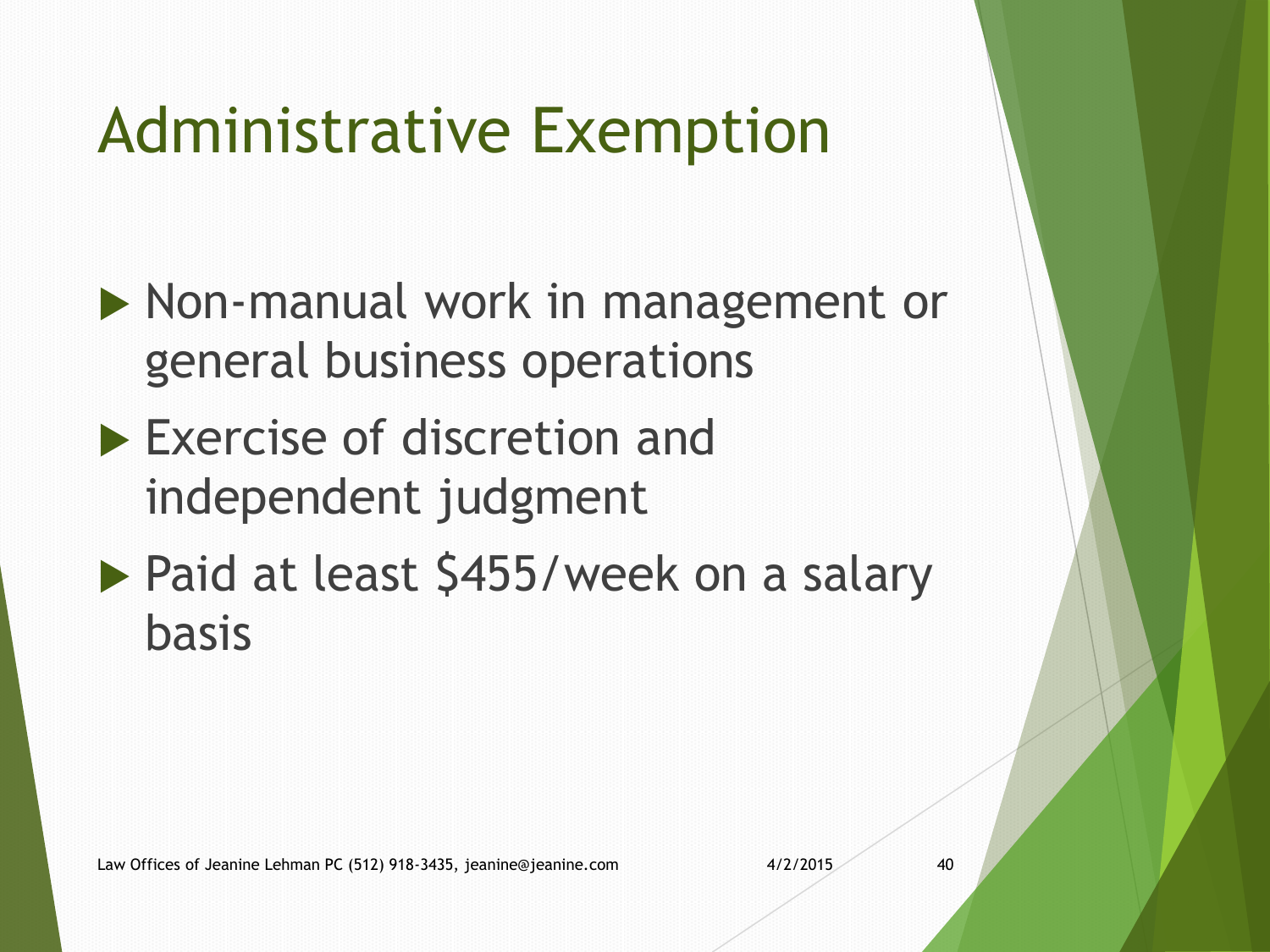## Salary Basis Considerations(1)

#### ▶ Employee regularly receives

- each pay period on a weekly, or less frequent basis,
- a predetermined amount constituting all or part of the employee's compensation,
- which amount is not subject to reduction because of variations in the quality or quantity of the work performed.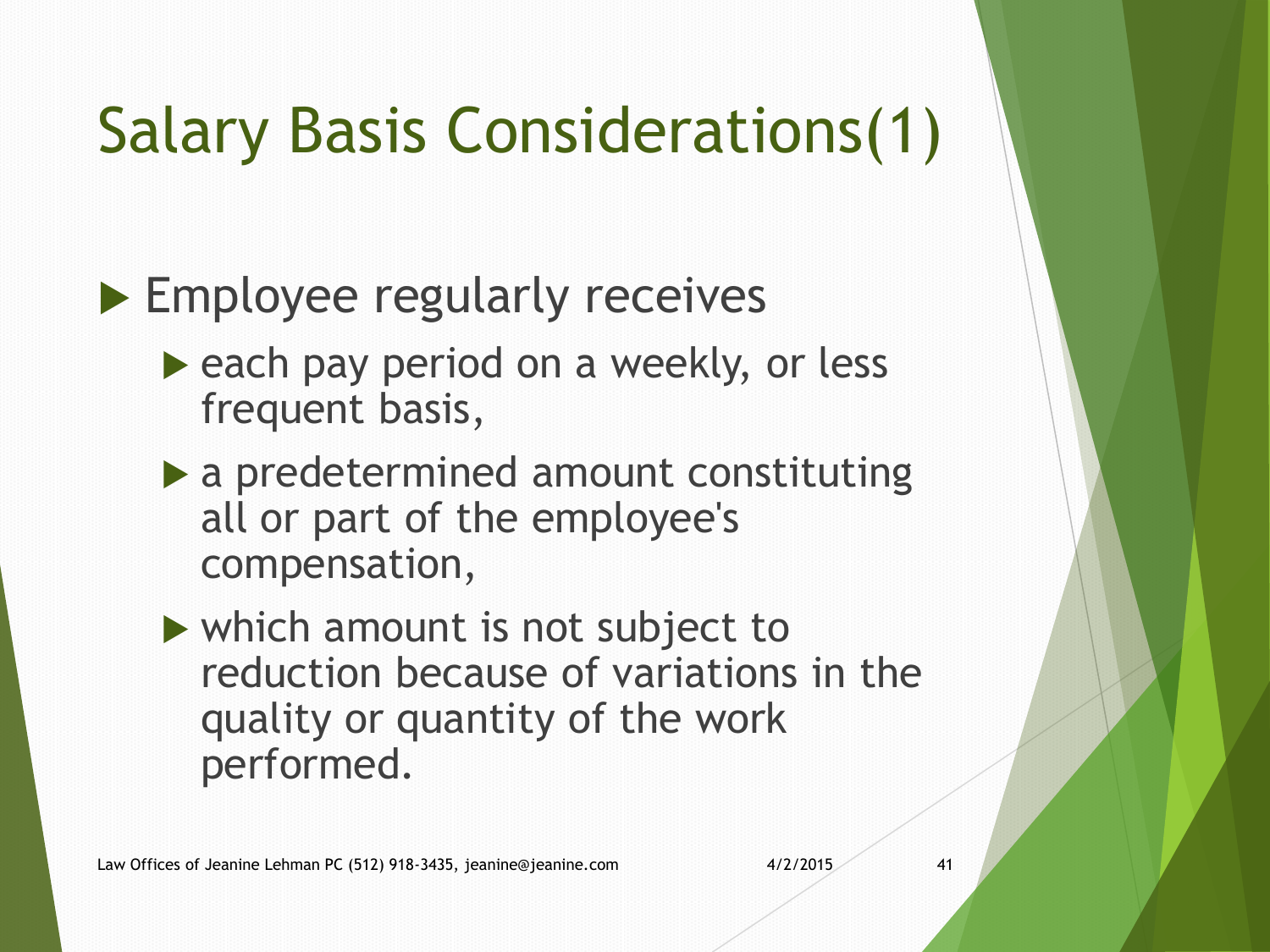## Salary Basis Considerations(2)

- An exempt employee must receive the full salary for any week in which the employee performs any work
- Exempt employees need not be paid for any workweek in which they perform no work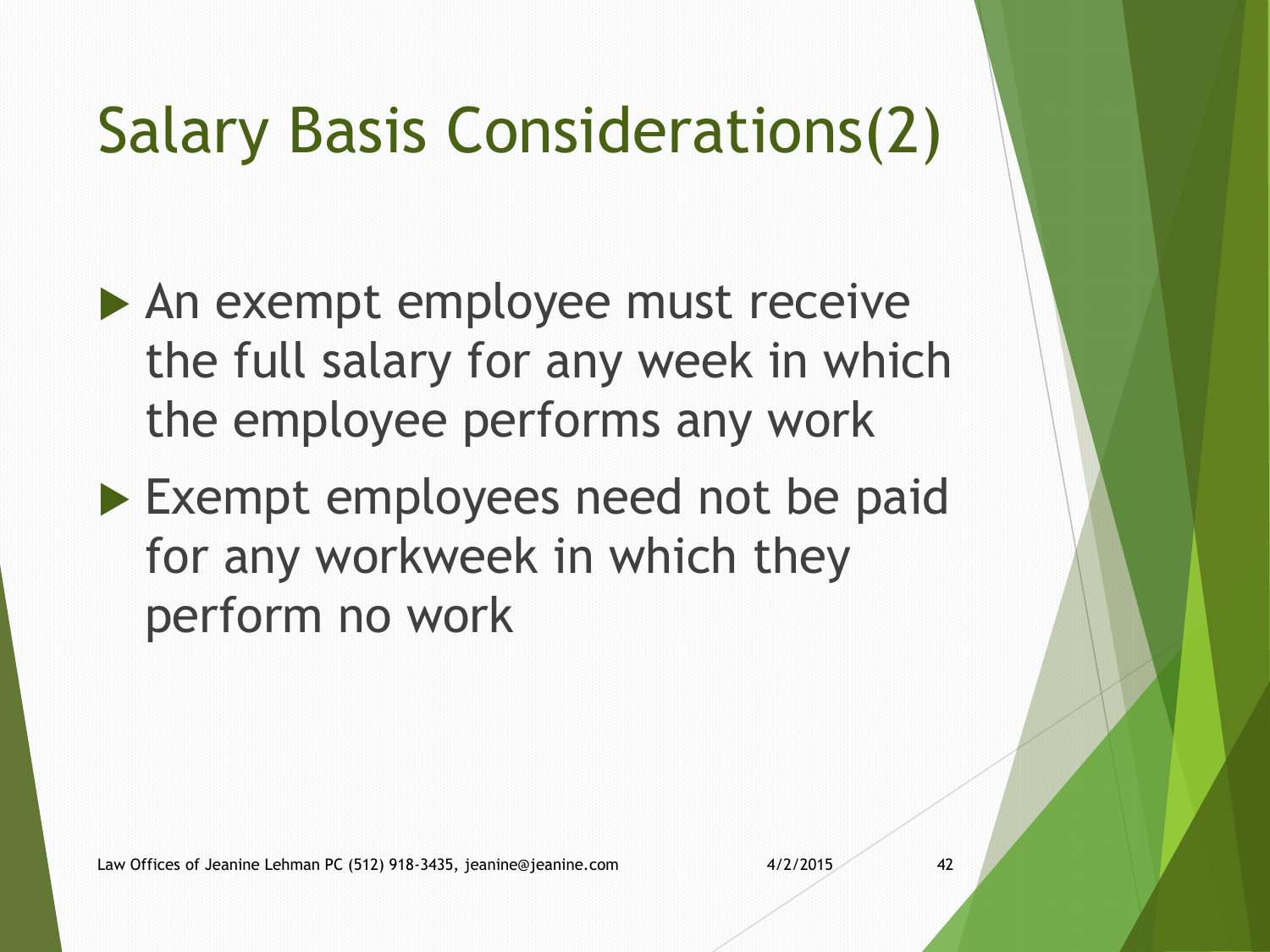#### Salary Basis Considerations(3) You blow the exemption if…

- ▶ Deductions from the employee's predetermined compensation are made for absences occasioned by the employer or by the operating requirements of the business
- (Note: If the employee is ready, willing and able to work, deductions may not be made for time when work is not available)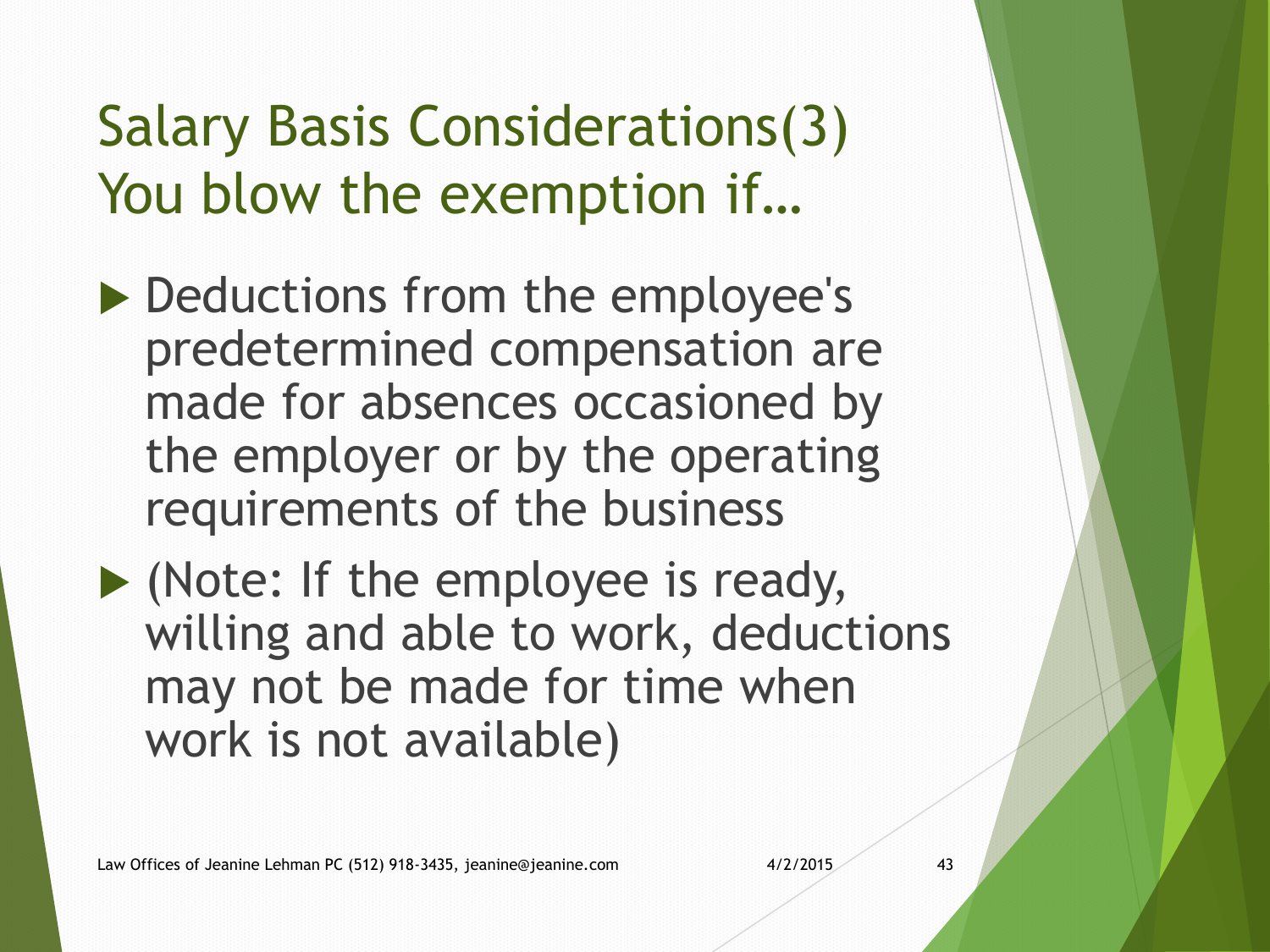#### Salary Basis Exceptions(1) You may deduct when…

- Absent from work for one or more full days for personal reasons, other than sickness or disability
- Absent one or more full days occasioned by sickness or disability if covered by plan, policy, or practice that provides compensation for this circumstance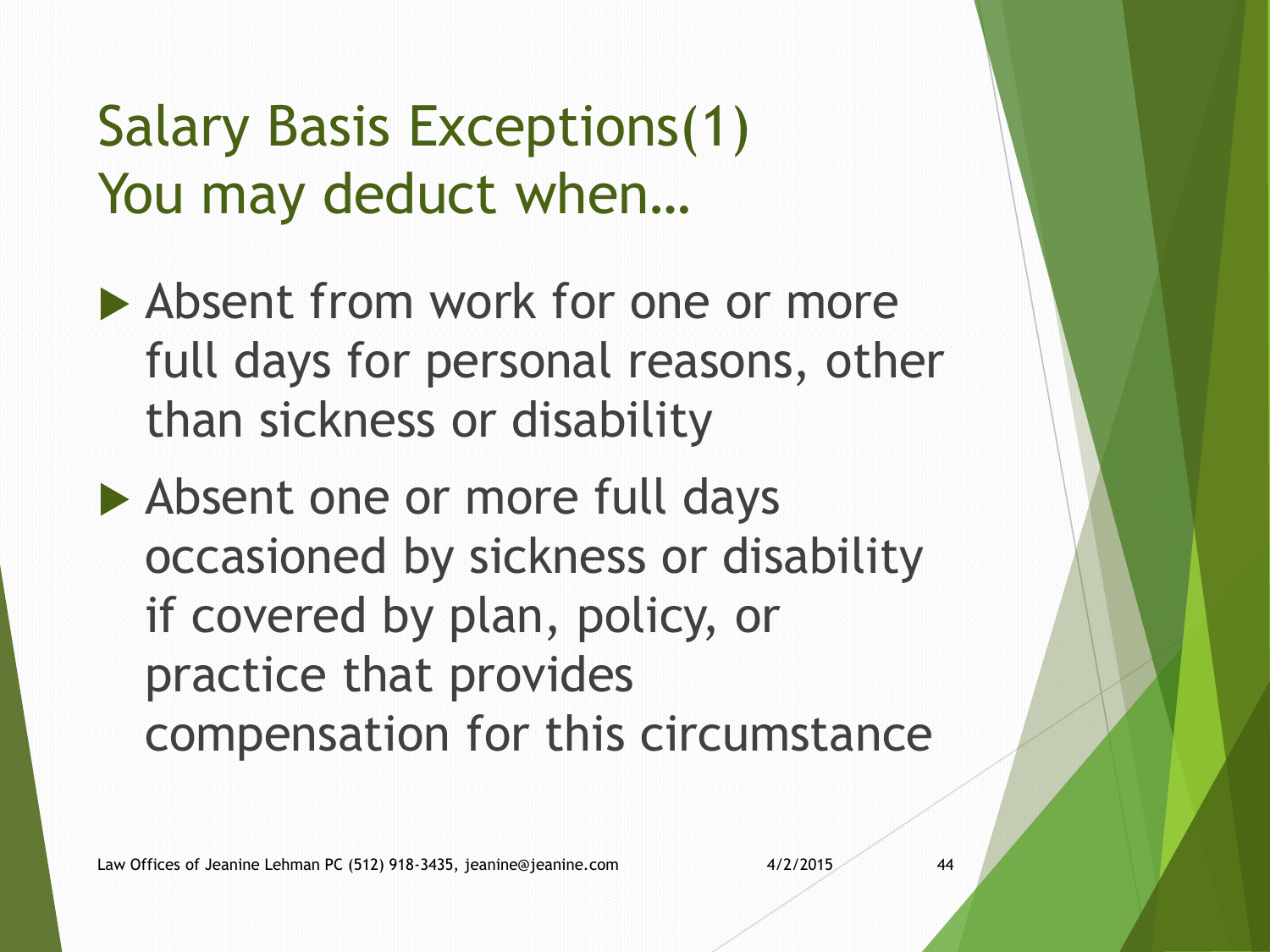Salary Basis Exceptions(2) You may deduct when…

- $\blacktriangleright$  For jury duty, attendance as a witness, or temporary military leave
- ▶ You can offset any amounts received by an employee as jury fees, witness fees or military pay for a particular week against the salary due for that particular week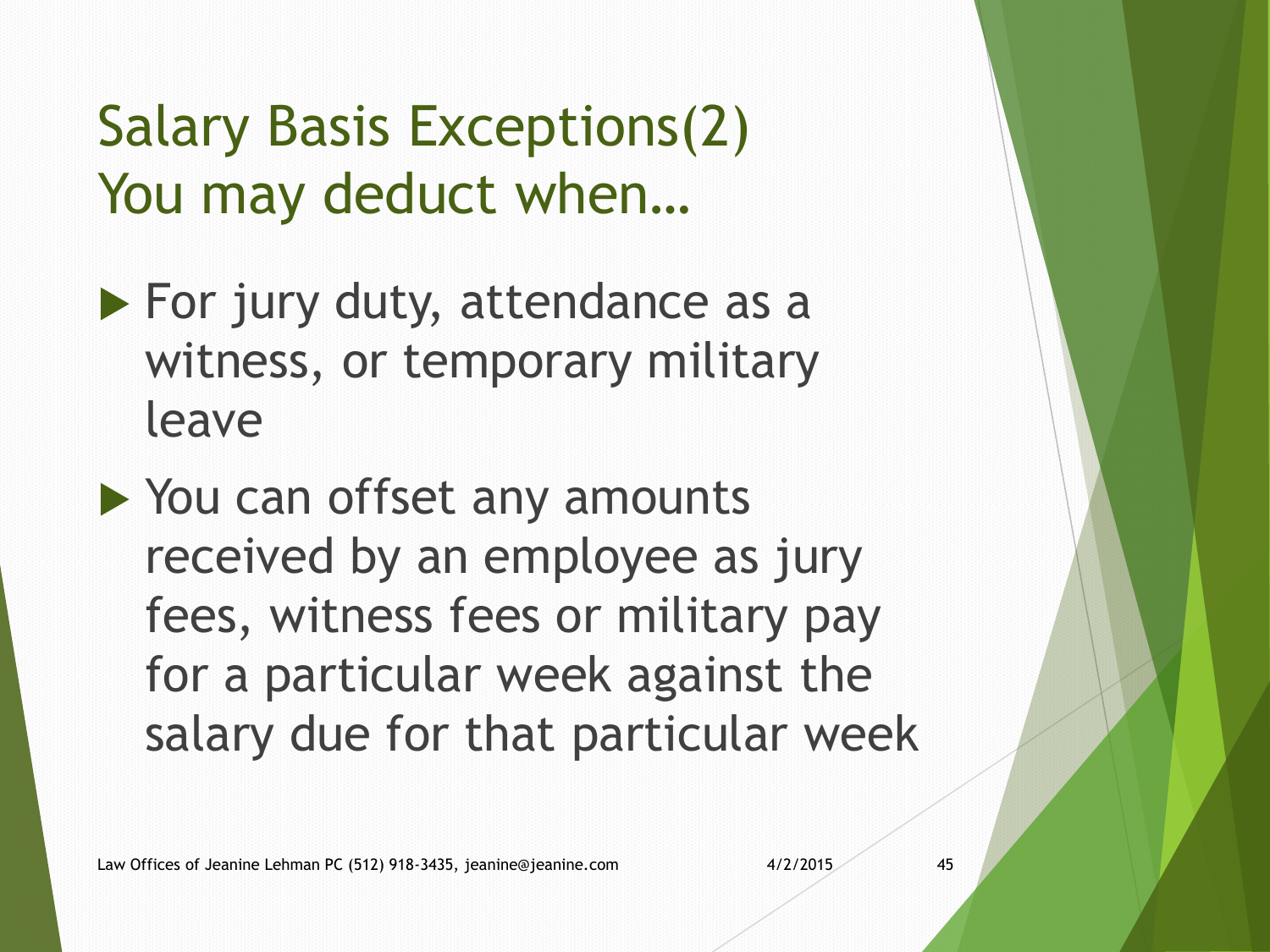#### Salary Basis Exceptions(3) You may deduct when…

- $\blacktriangleright$  For penalties imposed in good faith for infractions of safety rules of major significance
	- ▶ e.g. smoking in gasoline plant
- **Inpaid disciplinary suspensions of** one or more full days
	- ▶ e.g. workplace violence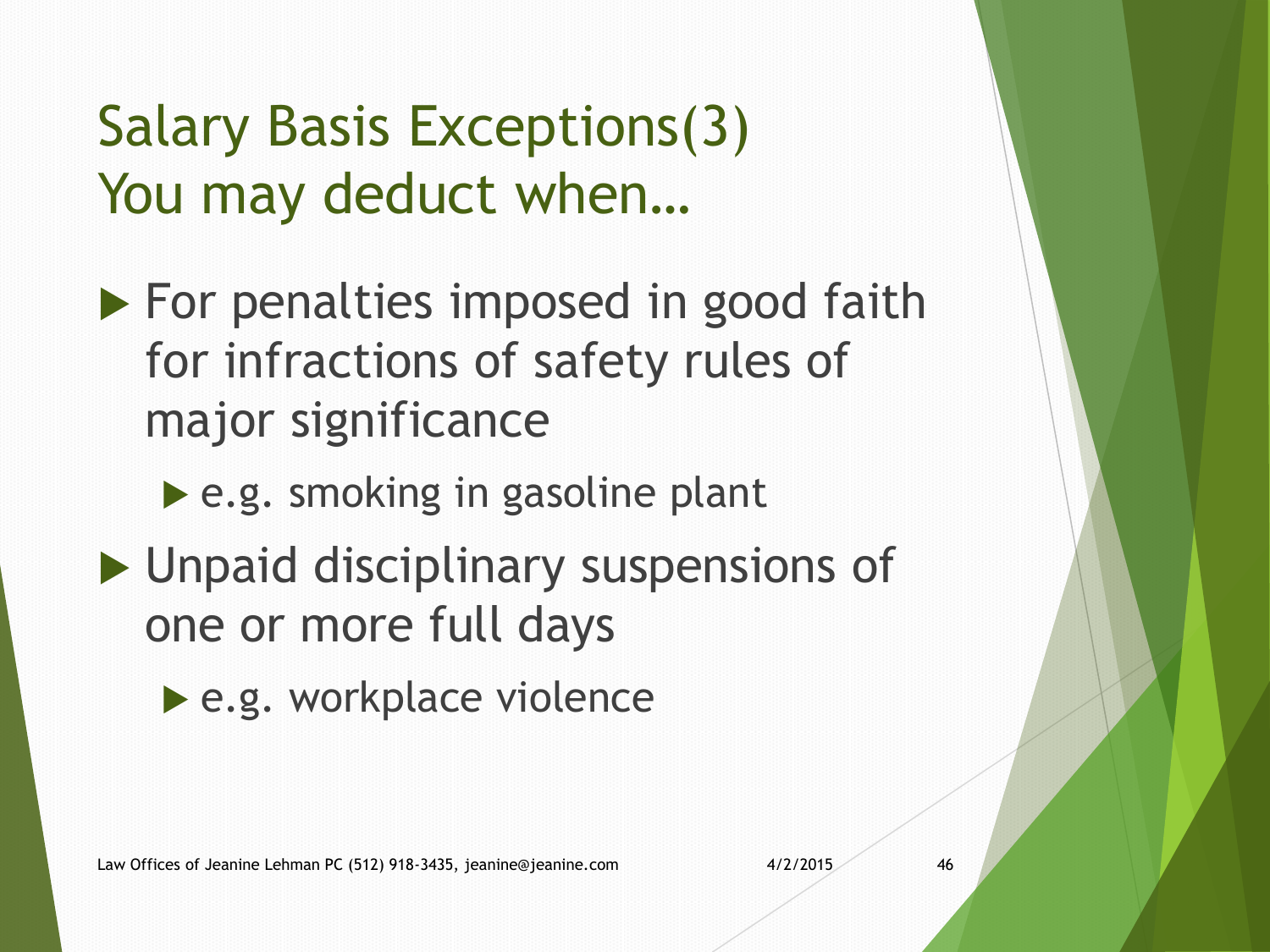#### Salary Basis Exceptions(4) You may deduct when…

- ▶ A partial first or last week is worked by the employee
	- ▶ You can prorate the salary
- ▶ Employee takes unpaid leave under the Family and Medical Leave Act
	- ▶ You can prorate the salary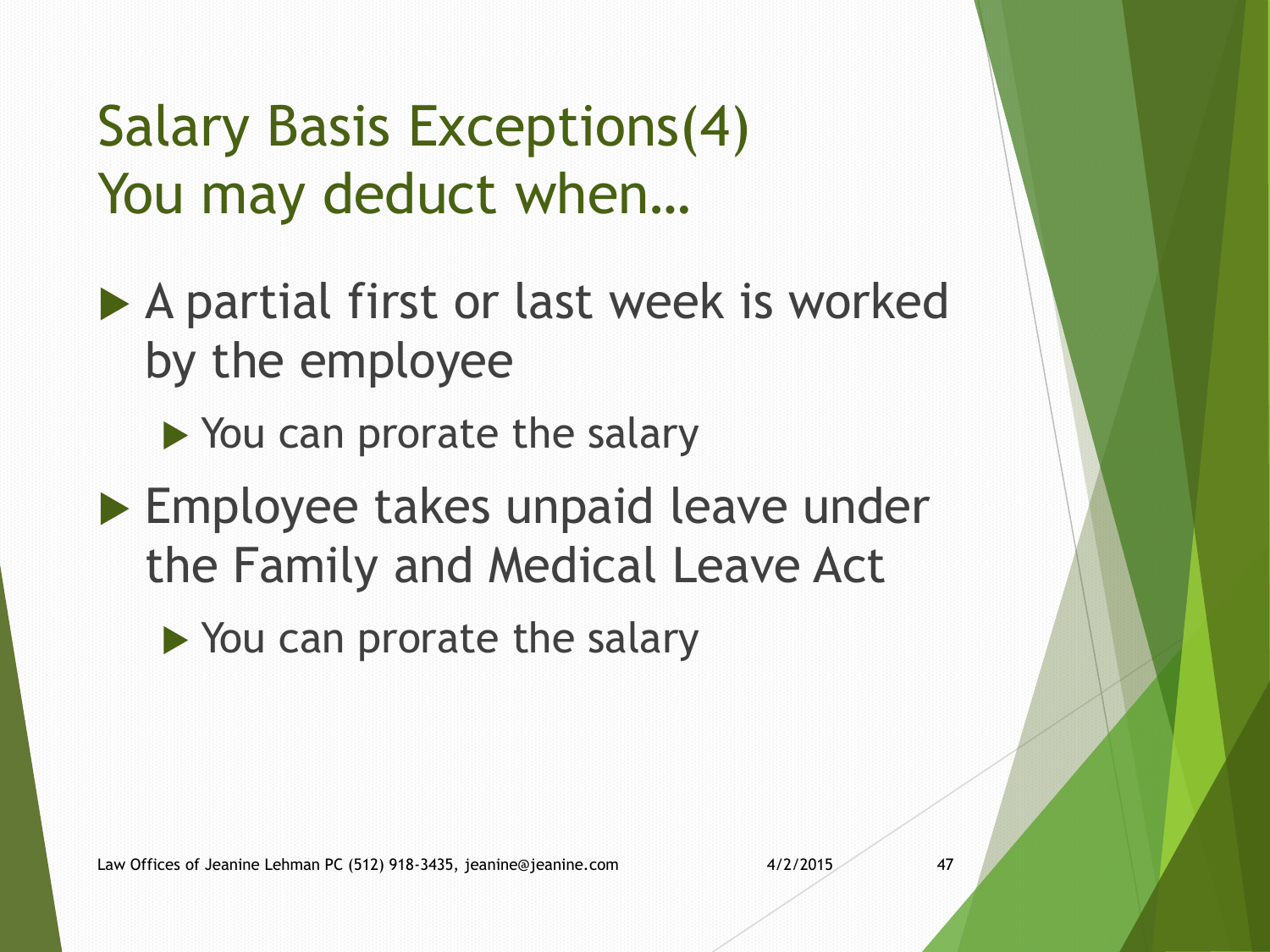#### Salary Basis Exceptions(5) Calculating the deduction

- ▶ The employer may use the hourly or daily equivalent of the employee's full weekly salary, or any other amount proportional to the time actually missed by the employee.
- $\triangleright$  A deduction from pay as a penalty for violations of major safety rules may be made in any amount.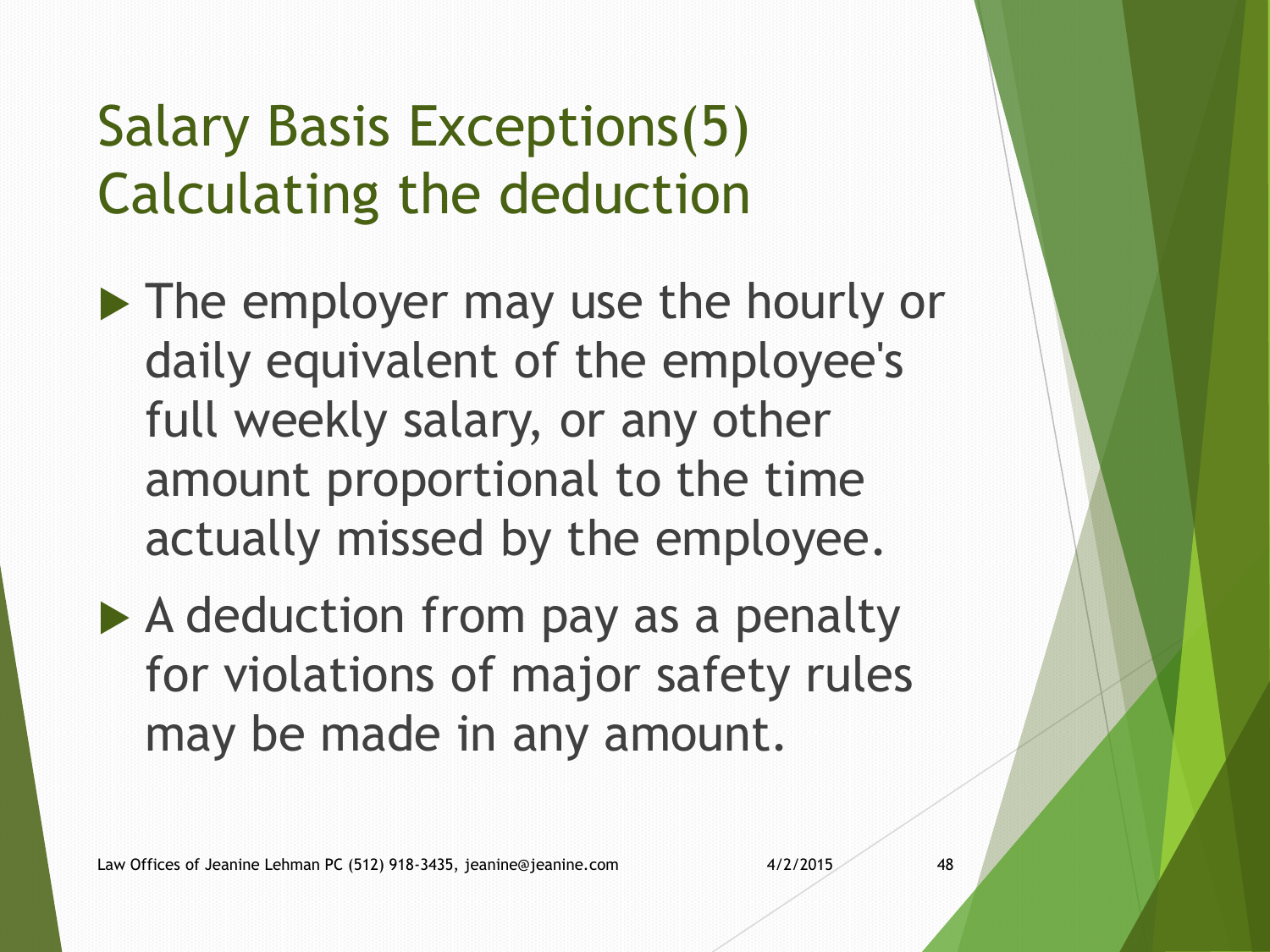## Other Exemptions

▶ Types of employees

▶ There are other exemptions from overtime requirements for certain computer employees, highly compensated employees, and business owners, but the exemptions described in detail above are the ones most commonly encountered in a dental practice.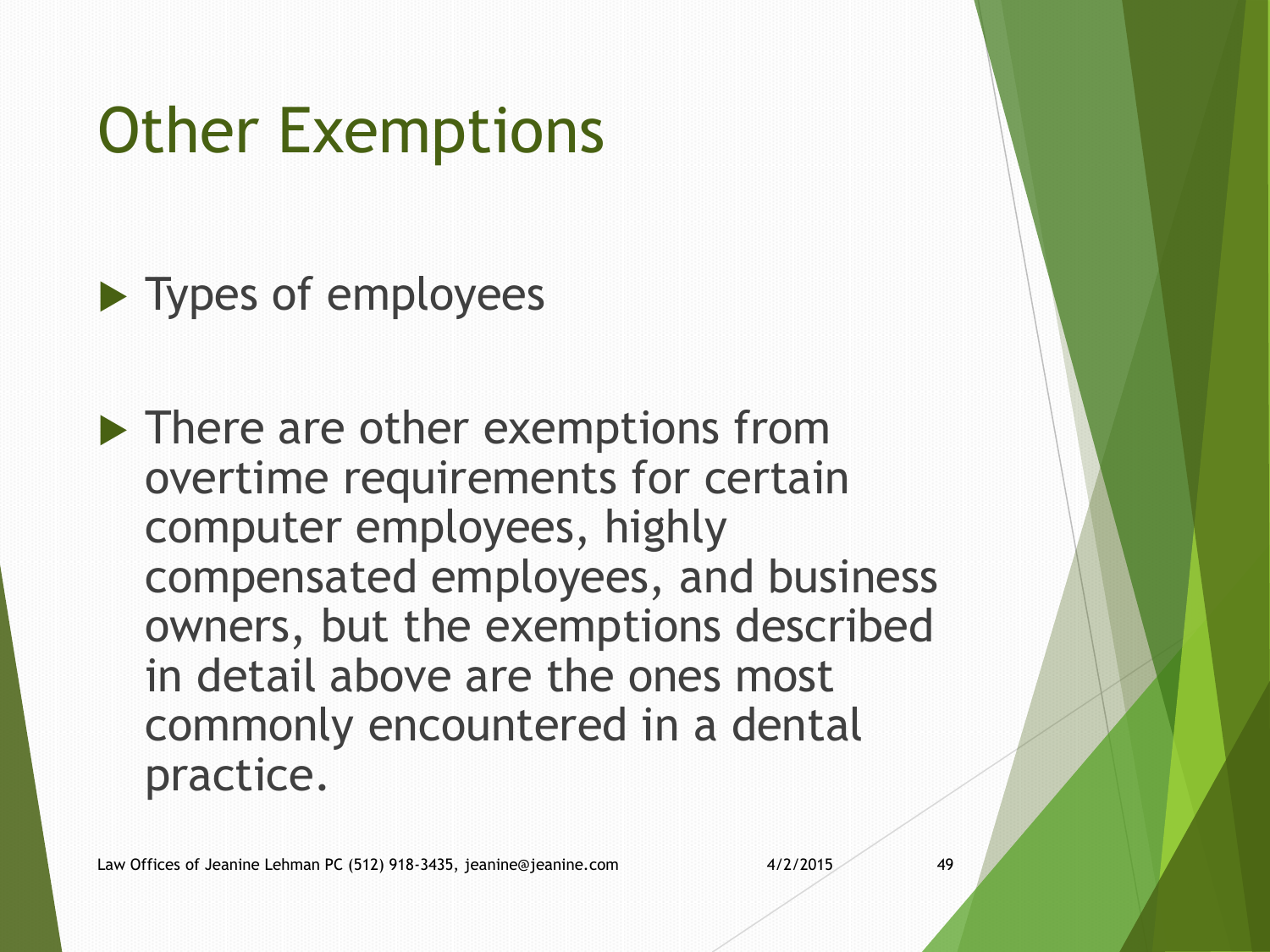#### Record Keeping(1) – Must keep for each non-exempt employee

- Full name and Social Security number.
- **Address**
- $\triangleright$  Birth date, if younger than age 19
- $\blacktriangleright$  Sex and occupation
- **Time and day of week when** employee's workweek begins
- ▶ Hours worked each day
- **Total hours worked each workweek**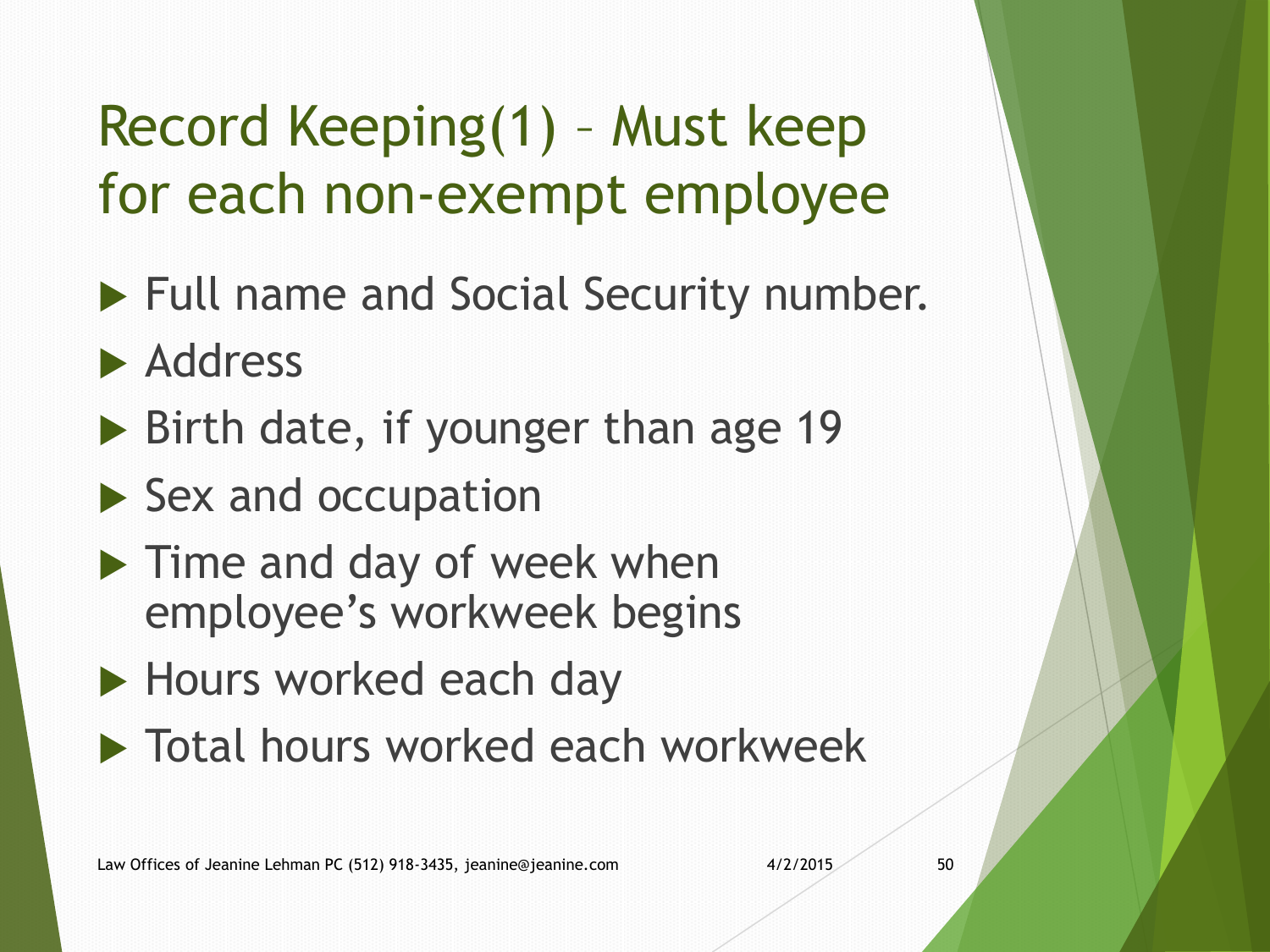## Record Keeping (2)

- Basis on which wages are paid (e.g. "\$9 per hour," "\$440 a week," "piece-work")
- $\blacktriangleright$  Regular hourly pay rate
- ▶ Total daily or weekly straight time earnings
- $\blacktriangleright$  Total overtime earnings for the workweek
- All additions to or deductions from the employee's wages
- Total wages paid each pay period
- ▶ Date of payment and the pay period covered by the payment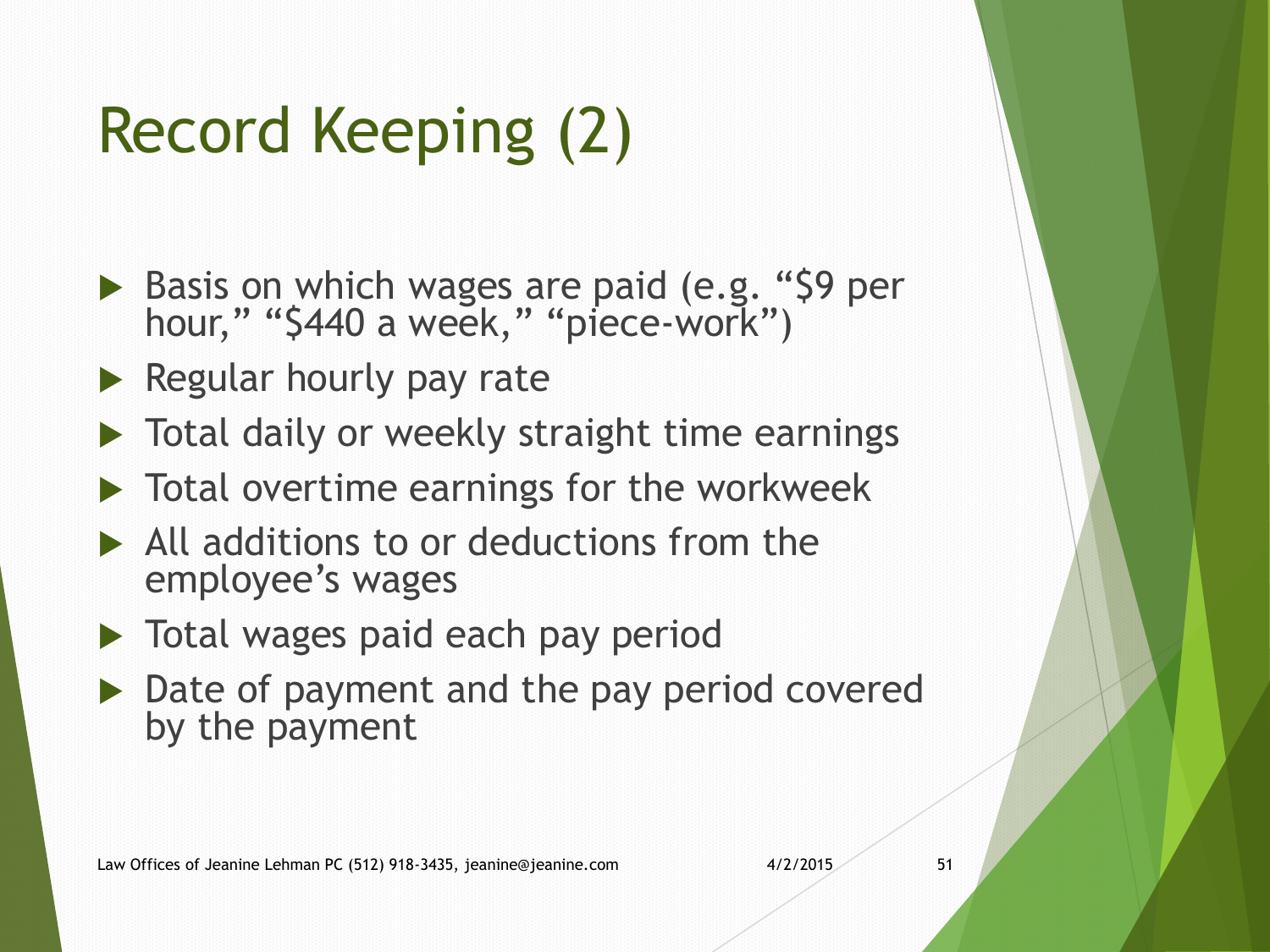## Record Keeping (3)

 $\blacktriangleright$  The employer may also maintain these records for exempt employees. If an employee has been misclassified, it will be helpful to have time records to determine if the workweek exceeded 40 hours. The records will be useful in calculating overtime pay due the employee.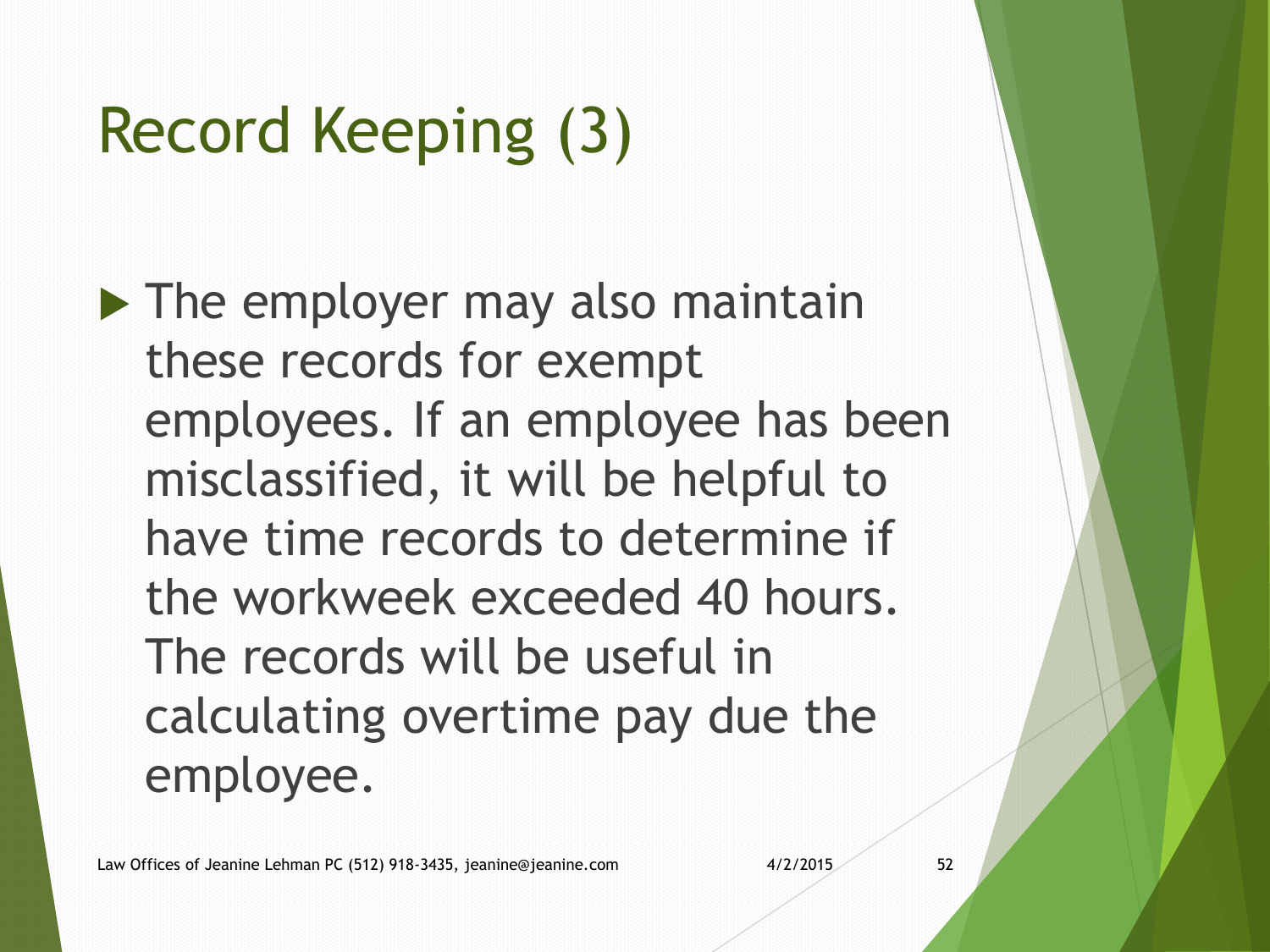## Minimum Wage

The minimum wage in Texas is currently \$7.25 per hour, with limited exceptions.

Law Offices of Jeanine Lehman PC (512) 918-3435, jeanine@jeanine.com 4/2/2015 4/2/2015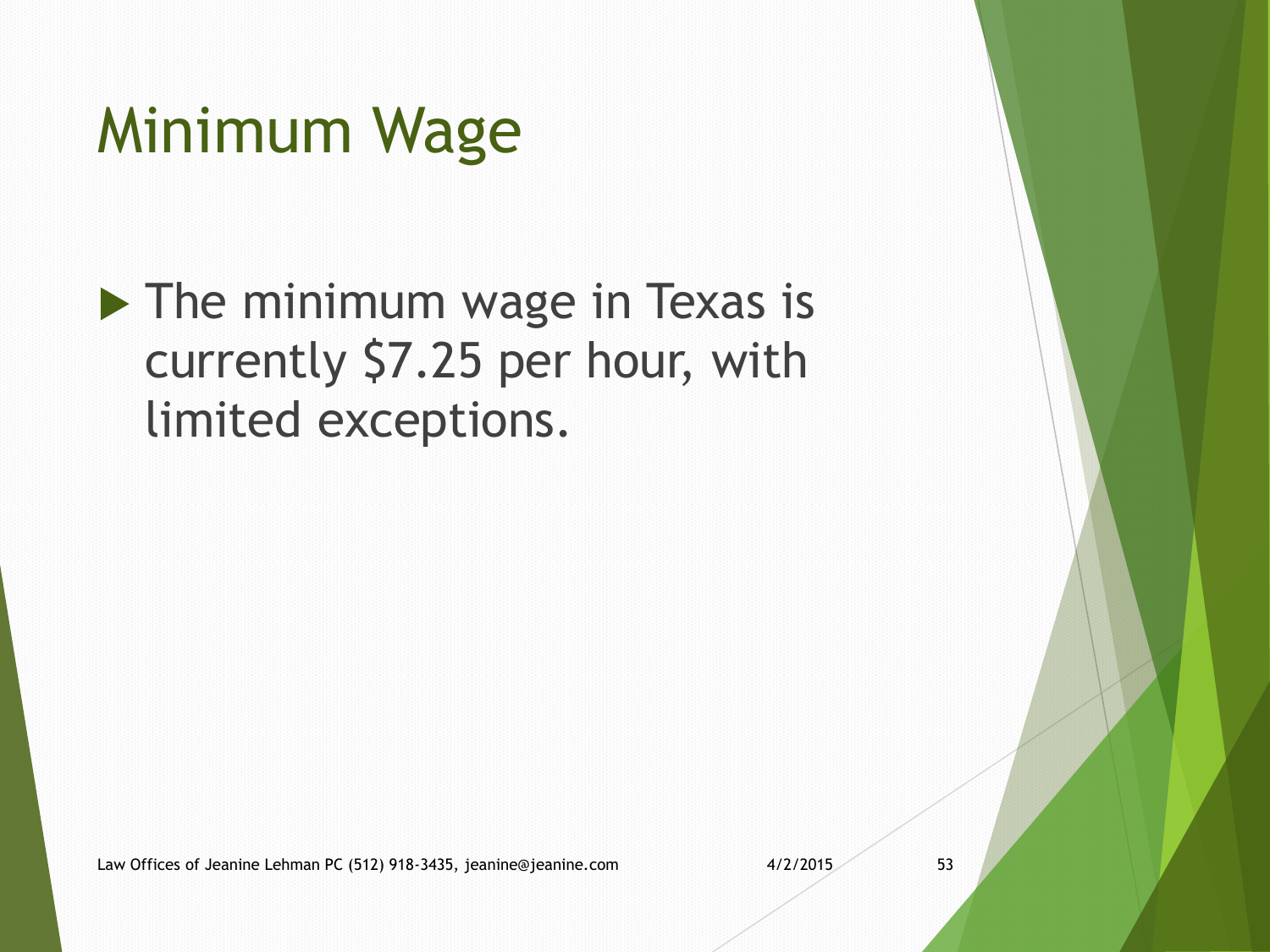## Timekeeping(1)

▶ Contemporaneous time records critical

- $\blacktriangleright$  Time clock
- $\blacktriangleright$  Software
- $\blacktriangleright$  Sign-in sheet
- Make sure these occur and are accurate
- $\blacktriangleright$  Include in policy manual, and get employee acknowledgement
- $\blacktriangleright$  Inadequate time records can lead to a claim for overtime and penalties that is difficult to defend!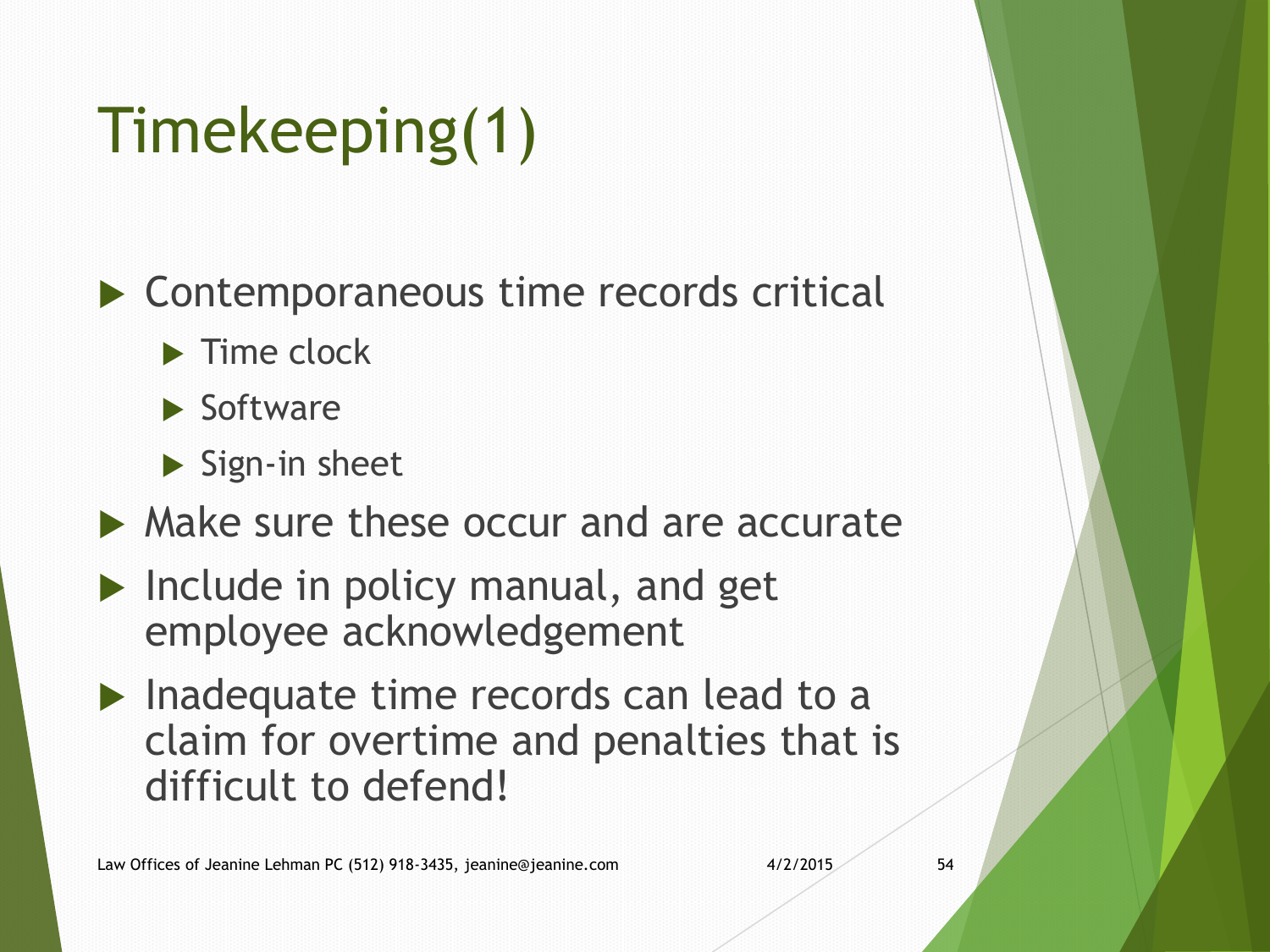#### Timekeeping(2) – Breaks; on and off clock

- ▶ Work time includes
	- ▶ Breaks less than 20 minutes
	- $\triangleright$  Meal breaks less than 30 minutes
- No work "off the clock"
	- ▶ Don't clock out, then do something else
	- ▶ May enforce leaving after clock-out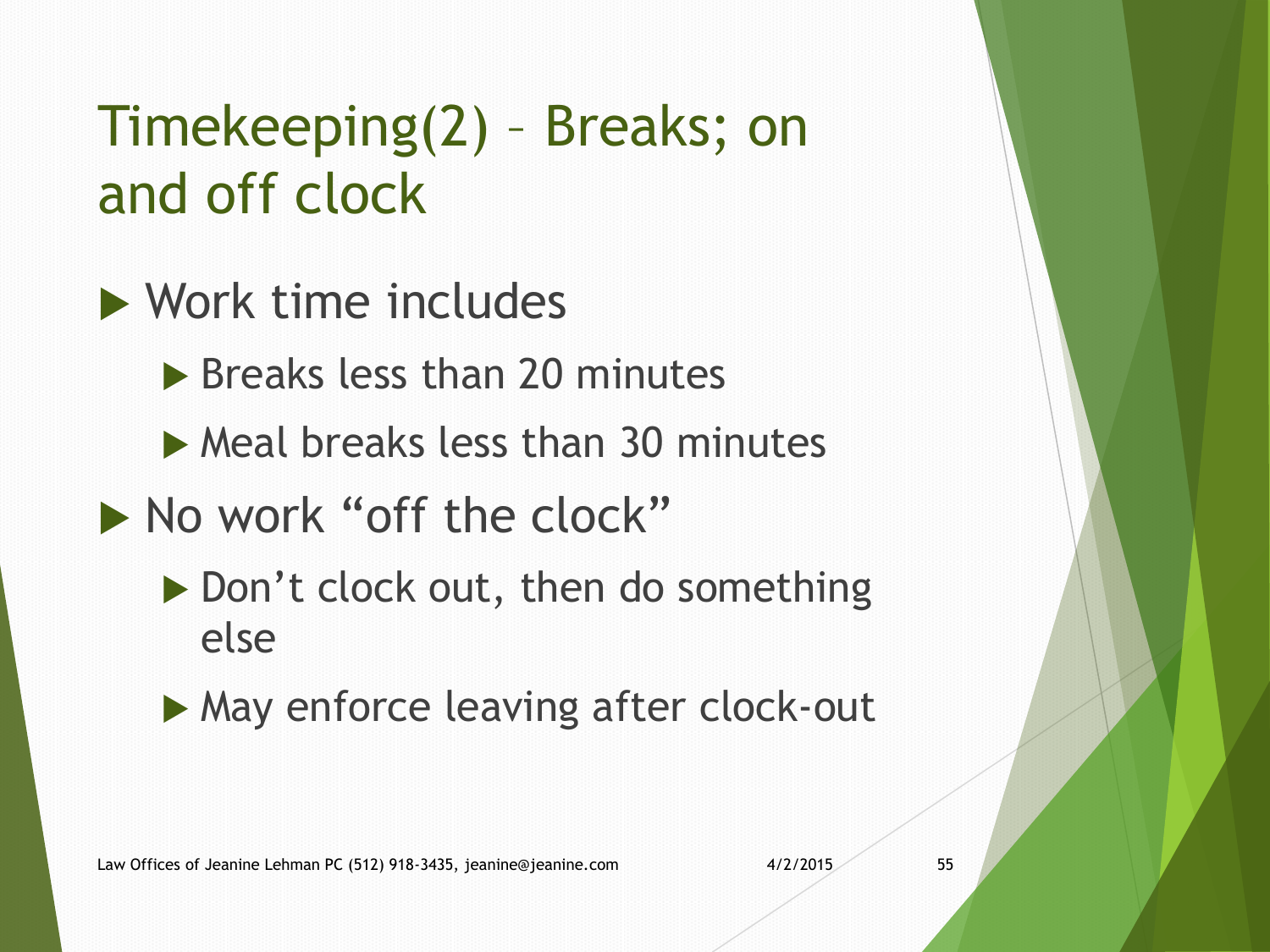#### Timekeeping(3) – Special Rules

- $\blacktriangleright$  Travel
- **Meetings**
- $\blacktriangleright$  Training
- ▶ On-call
- ▶ You need written policies for these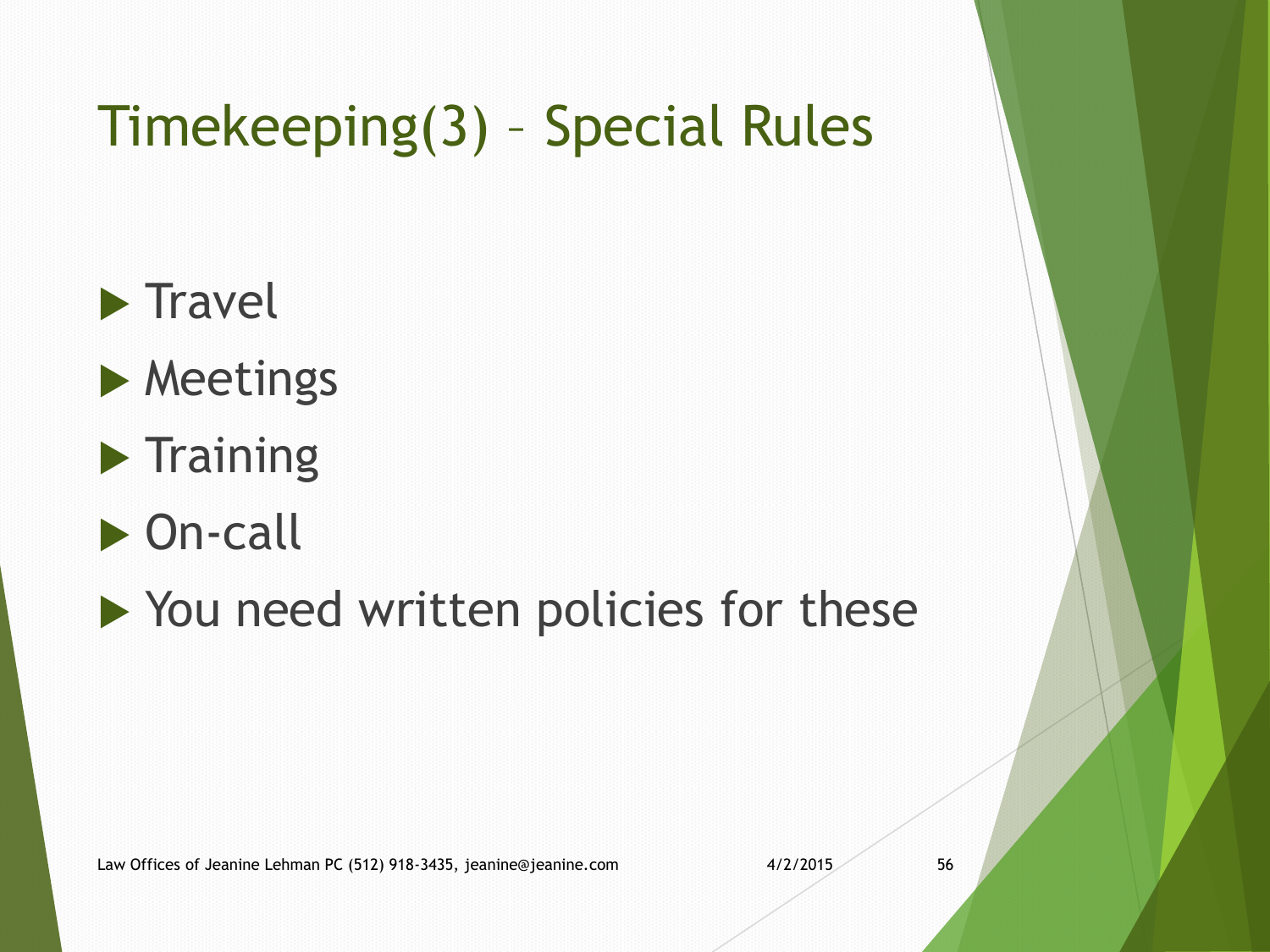#### Penalties for FLSA Violations(1)

#### Violation can be caused by

- **Misclassification of employees as** "exempt"
- **Misclassification of employees as** independent contractors
- ▶ Failure to keep proper records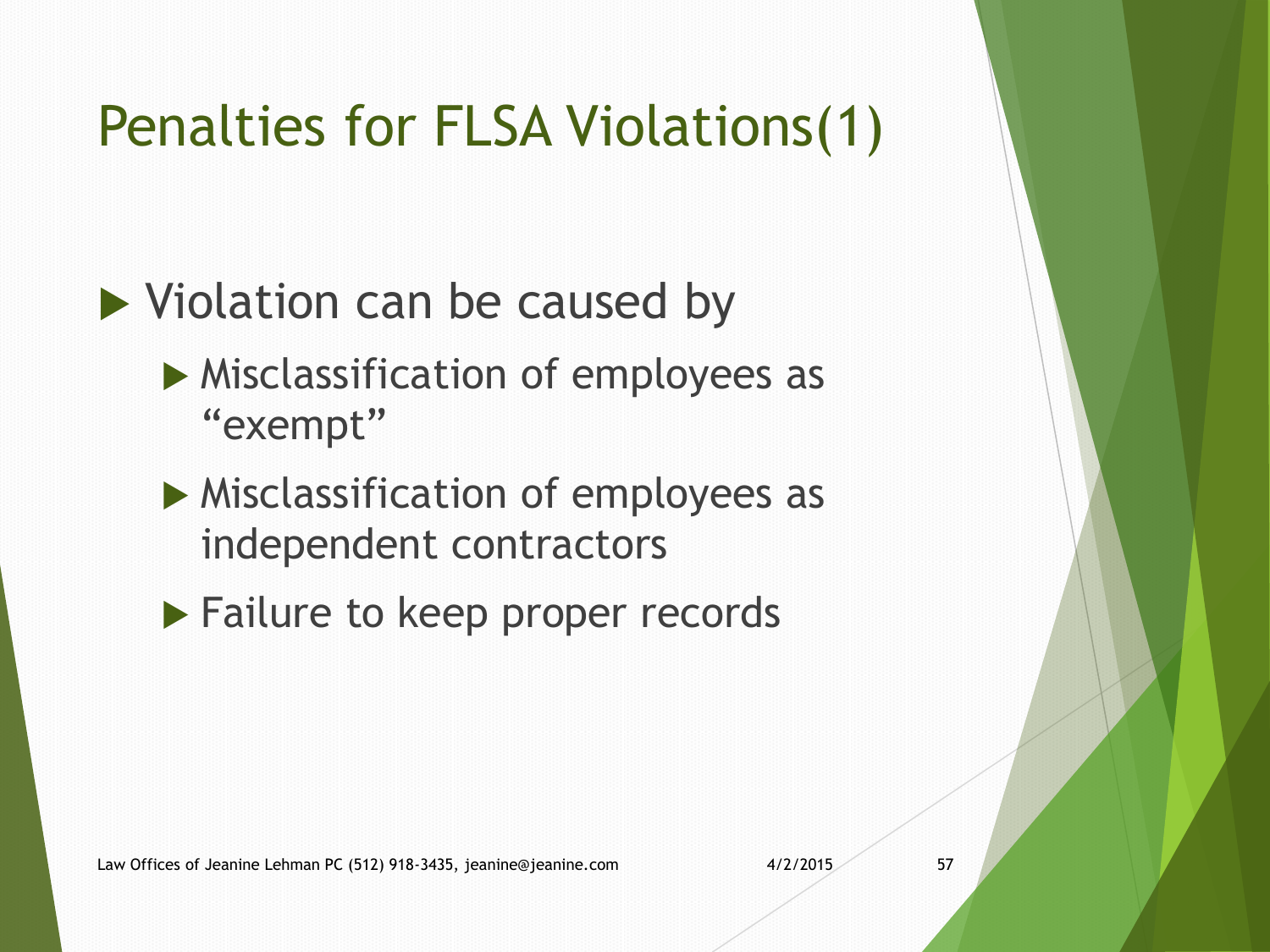#### Penalties for FLSA Violations(2)

#### ▶ Unpaid Overtime is serious

- ▶ Back pay for overtime
- ▶ Liquidated damages equal to back pay
- ▶ Attorney's fees & lawsuit costs
- $\blacktriangleright$  Possible federal civil and criminal penalties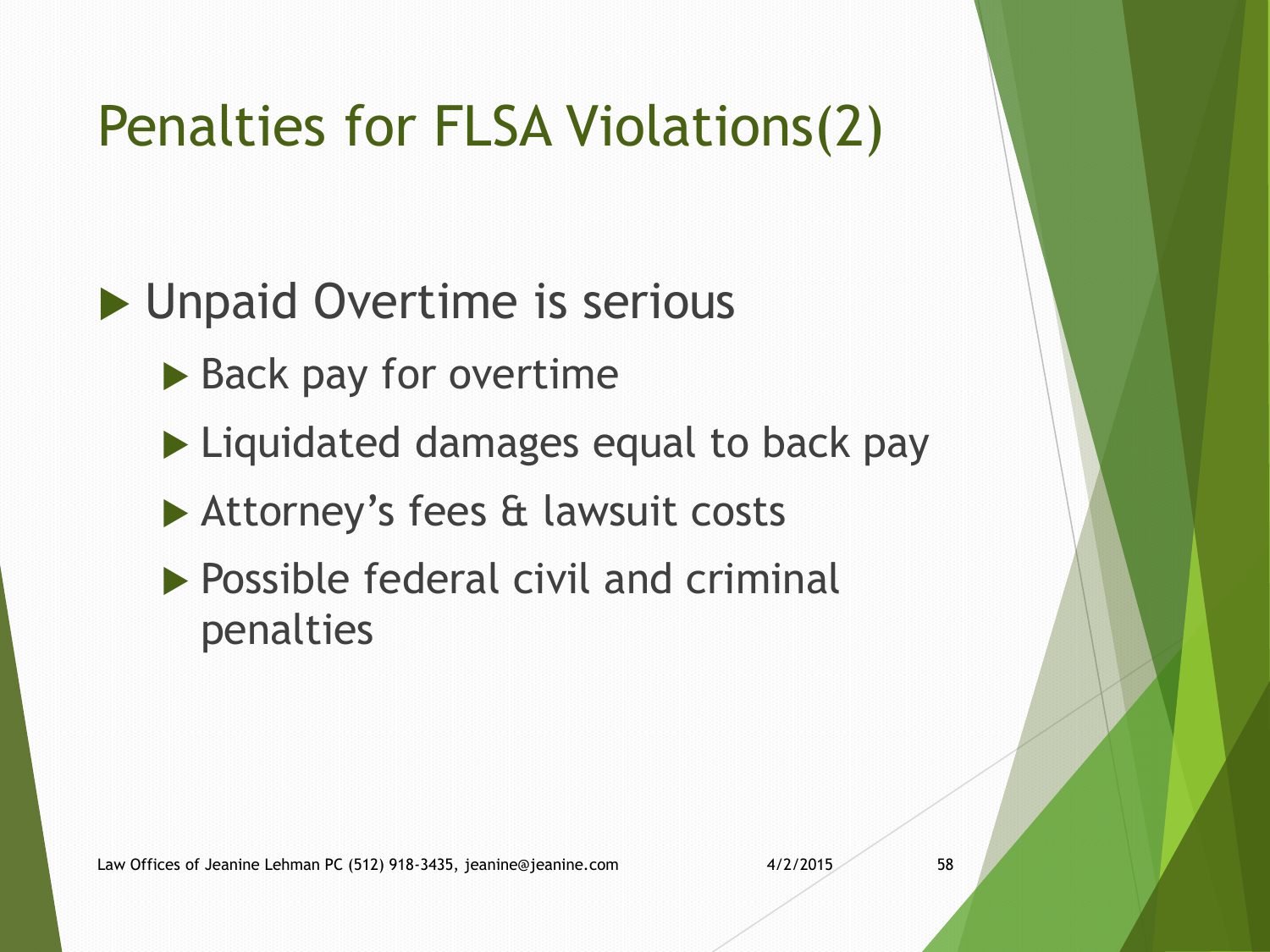#### Penalties for FLSA Violations(3) ("Whatcha gonna do when they come for you?")

- US Department of Labor recovers \$4.83 million in back wages, damages for more than 4,500 Wal-Mart workers. Misapplied exemption resulted in pay violations; nearly \$464,000 assessed in penalties
- ▶ WASHINGTON Wal-Mart Stores Inc., headquartered in Bentonville, Ark., has agreed to pay \$4,828,442 in back wages and damages to more than 4,500 employees nationwide following an investigation by the U.S. Department of Labor's Wage and Hour Division that found violations of the federal Fair Labor Standards Act's overtime provisions. Additionally, Wal-Mart will pay \$463,815 in civil money penalties.

The violations affected current and former vision center managers and asset protection coordinators at Wal-Mart Discount Stores, Wal-Mart Supercenters, Neighborhood Markets and Sam's Club warehouses. Wal-Mart failed to compensate these employees with overtime pay, considering them to be exempt from the FLSA's overtime requirements. The Labor Department's investigation found that the employees are nonexempt and consequently due overtime pay for any hours worked beyond 40 in a week.

▶ \*The U.S. Department of Labor vigorously enforces the provisions of the Fair Labor Standards Act (FLSA), and occasionally companies are sued for large amounts of money for violations of the FLSA.

Law Offices of Jeanine Lehman PC (512) 918-3435, jeanine@jeanine.com 4/2/2015 4/2/2015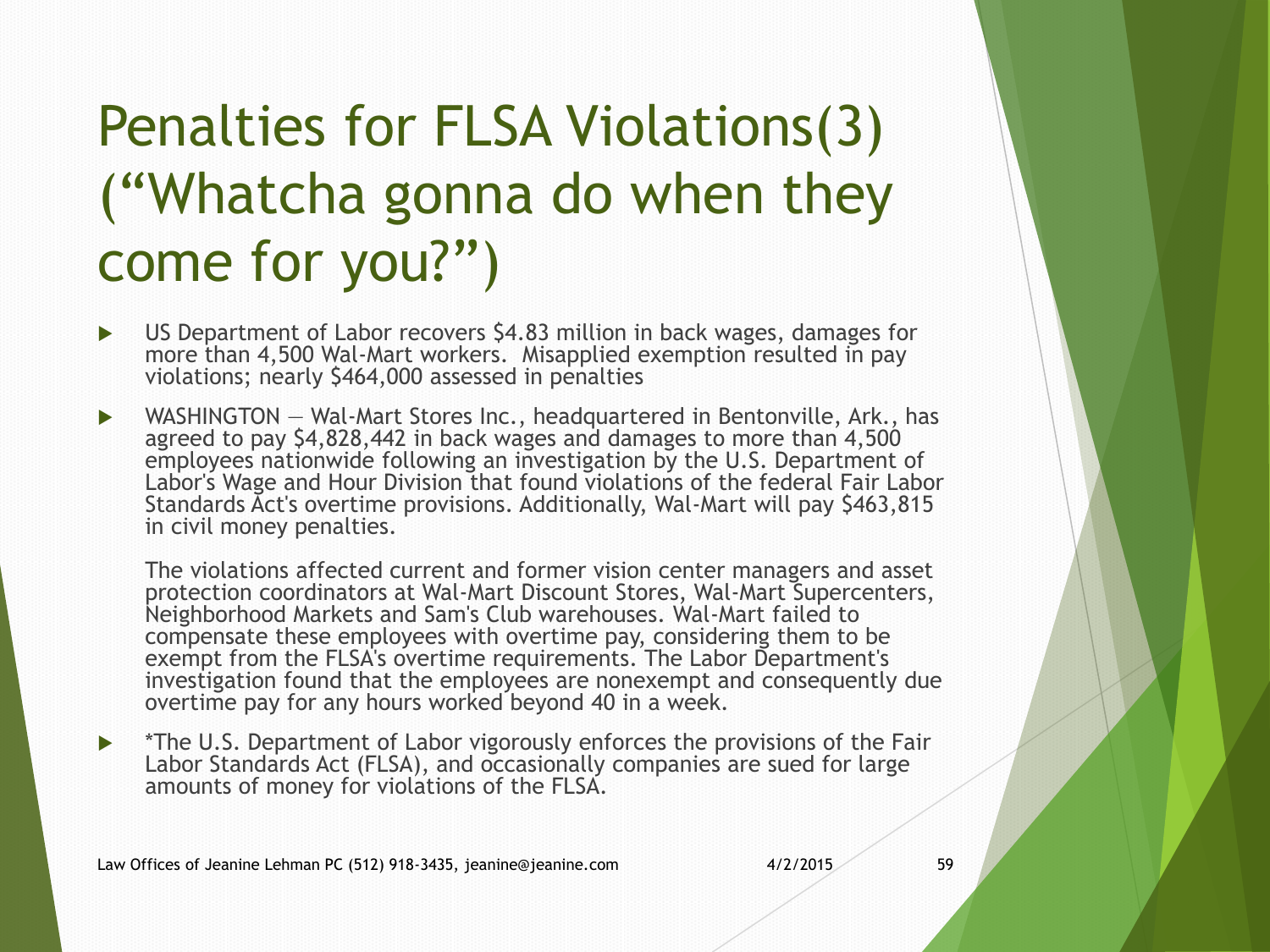## FLSA Poster

**Employers must display an official FLSA poster** 

www.dol.gov/oasam/programs/osdbu/sbrefa/poster/main.htm



#### **Conclusion**

The requirements of the FLSA are detailed with complex nuances. It is prudent for dentists to consult with their attorneys to avoid problems related to employment law issues. Timely legal advice can keep a business from losing valuable financial resources.

Law Offices of Jeanine Lehman PC (512) 918-3435, jeanine@jeanine.com 4/2/2015 60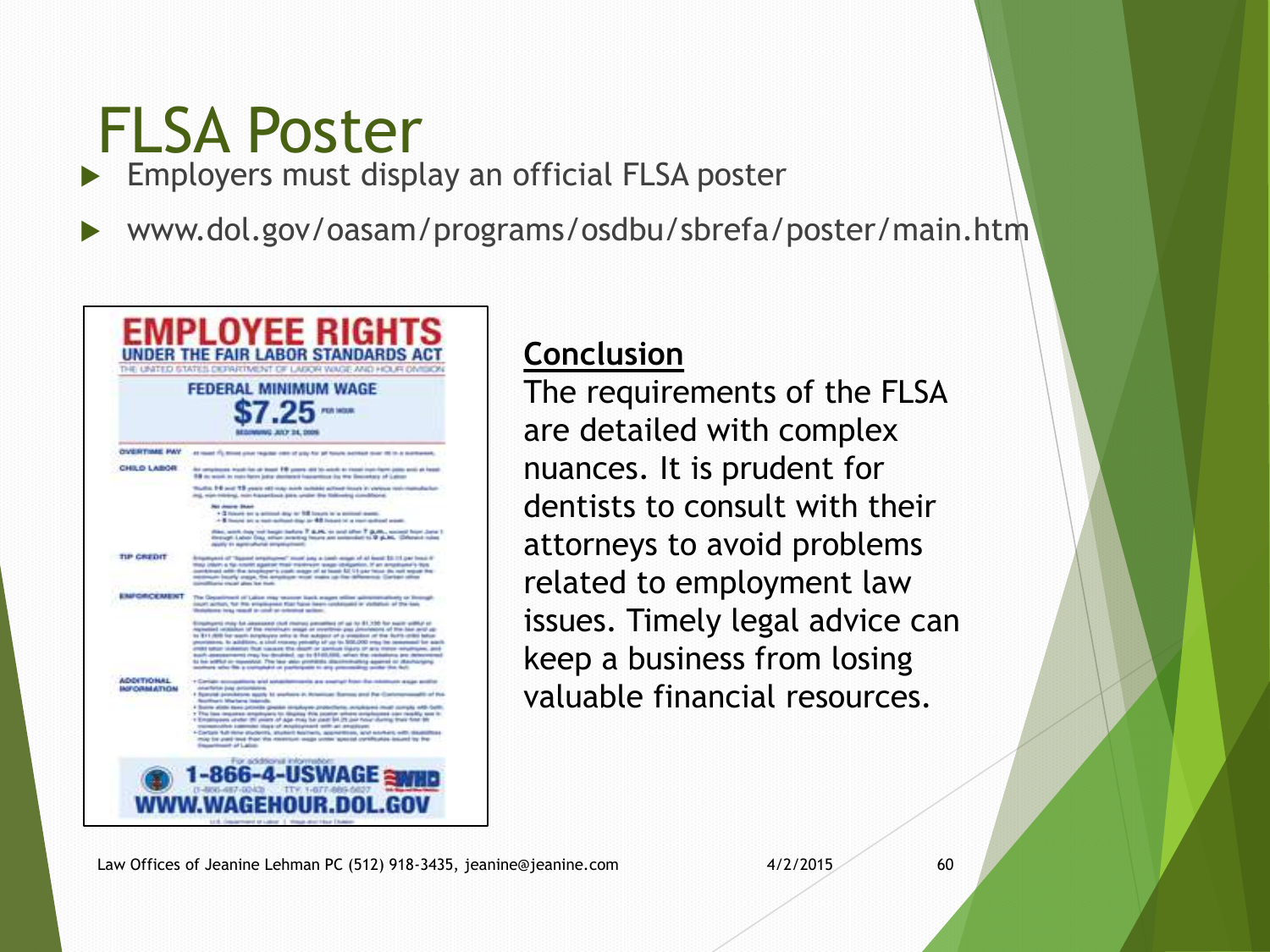## Resources

Especially For Texas Employers from Texas Workforce Commission: [www.twc.state.tx.us/news/efte/tocmain2.html](http://www.twc.state.tx.us/news/efte/tocmain2.html)

TWC Appeals Policy and Precedent Manual: [www.twc.state.tx.us/ui/appl/unemployment](http://www.twc.state.tx.us/ui/appl/unemployment-benefits-appeals-policy-precedent-manual.html)[benefits-appeals-policy-precedent-manual.html](http://www.twc.state.tx.us/ui/appl/unemployment-benefits-appeals-policy-precedent-manual.html)

**Texas Business Today - online quarterly** informational newsletter covering issues and interests of Texas employers from TWC's Office of the Commissioner Representing Employers: [www.texasworkforce.org/TexasBusinessToday](http://www.texasworkforce.org/TexasBusinessToday)